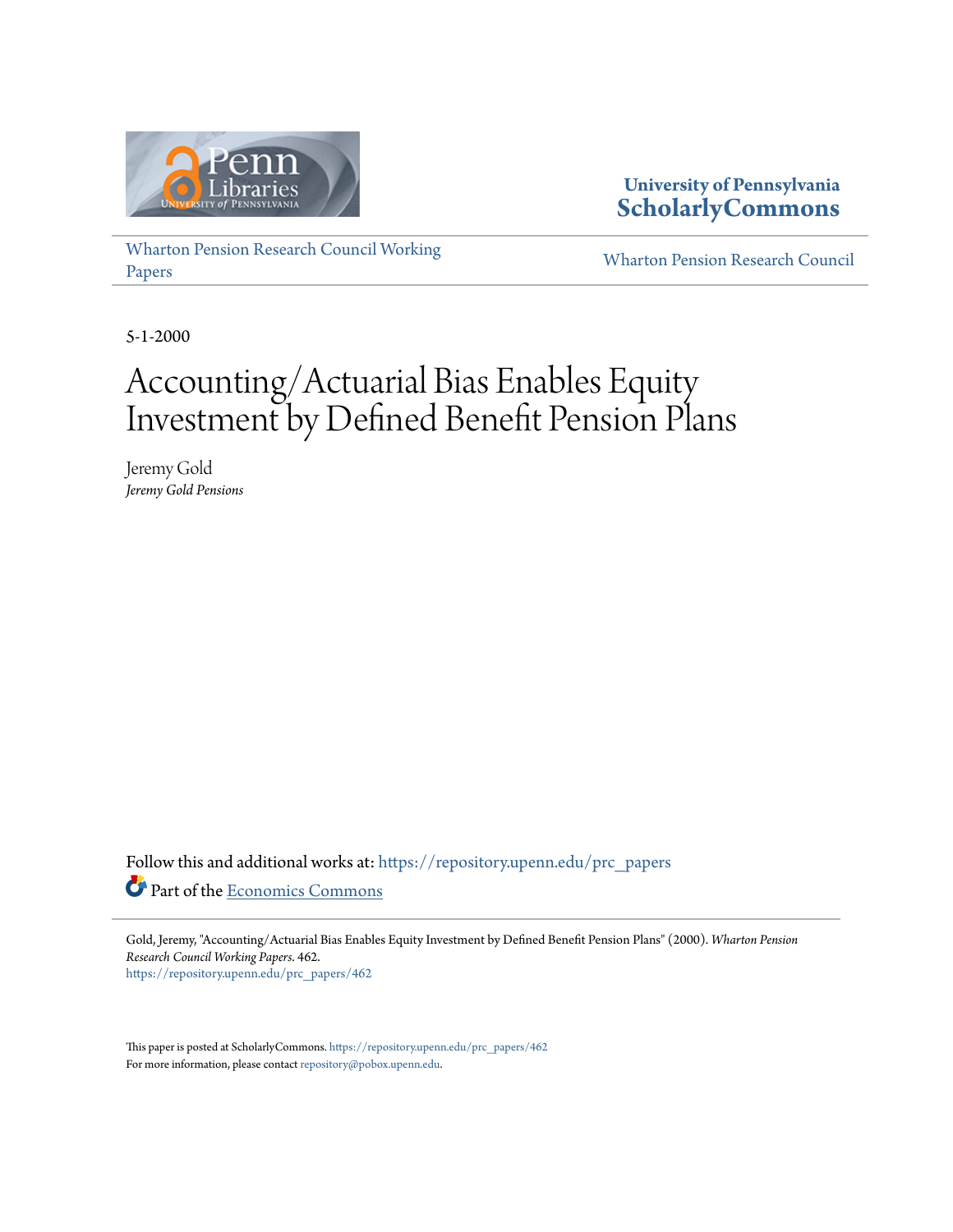## Accounting/Actuarial Bias Enables Equity Investment by Defined Benefit Pension Plans

#### **Abstract**

Although pension finance theory says almost all defined benefit pension plans sponsored by publicly traded U.S. corporations should invest entirely in fixed income, 60% of assets are invested in equities. I offer a variation on the existing theory, removing the strong, but often unstated, assumption of transparency. The transparent (financial) model assumes that investors and managers view the pension plan as a portfolio of marketed assets and liabilities, a subsidiary of the operating parent, and subject to arbitrage. An opaque model holds that investors and managers view the plan in operating (accounting/actuarial) terms and value it based on earnings considerations. Defined benefit pension plans earnings (expense) are computed using actuarial methods and economic assumptions that systematically anticipate expected equity returns and strongly dampen the volatility of actual equity returns. Thus, corporations whose plans invest in equity overstate the financial value of their earnings and understate the volatility of such earnings. Under the transparent model, managers who invest in equities may be confronted by arbitrage arguments that show equity investment injures shareholders. Under the opaque model, these arbitrage arguments are not available and managers who invest in equities enjoy premium returns to risk while those who invest in fixed income are punished by higher costs with no apparent risk reduction.

**Disciplines** Economics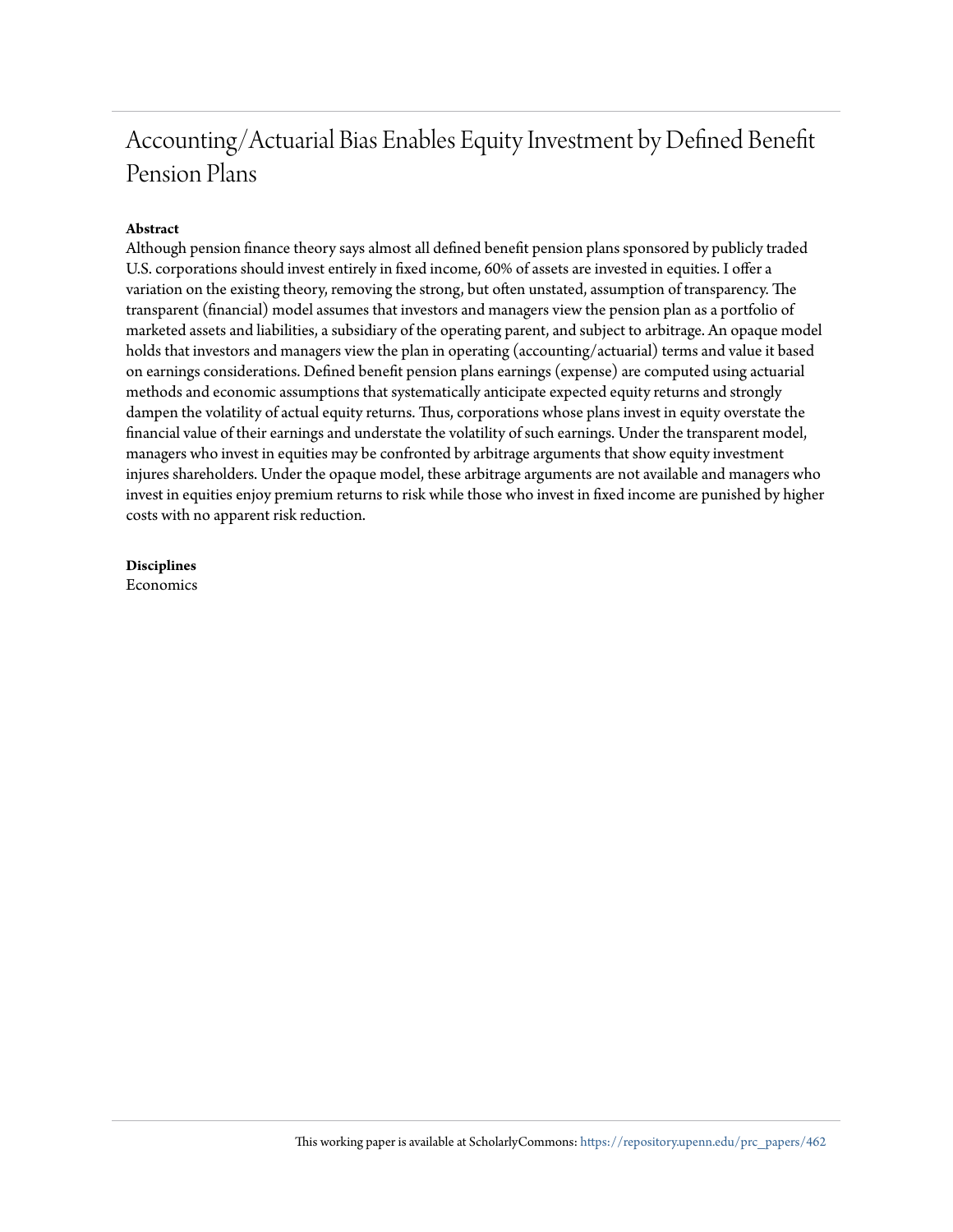## **Accounting/Actuarial Bias Enables Equity Investment by Defined Benefit Pension Plans**

Jeremy Gold

PRC WP 2001-5 May 2000

### **Pension Research Council Working Paper**

**Pension Research Council** The Wharton School, University of Pennsylvania 3641 Locust Walk, 304 CPC Philadelphia, PA 19104-6218 Tel: (215) 898-0424 • Fax: (215) 898-0310 http://prc.wharton.upenn.edu/prc/prc.html

Pension Research Council Working Papers are intended to make research findings available to other researchers in preliminary form, to encourage discussion and suggestions for revision before final publication. Opinions are solely those of the authors.

2001 Pension Research Council of the Wharton School of the University of Pennsylvania. All Rights Reserved.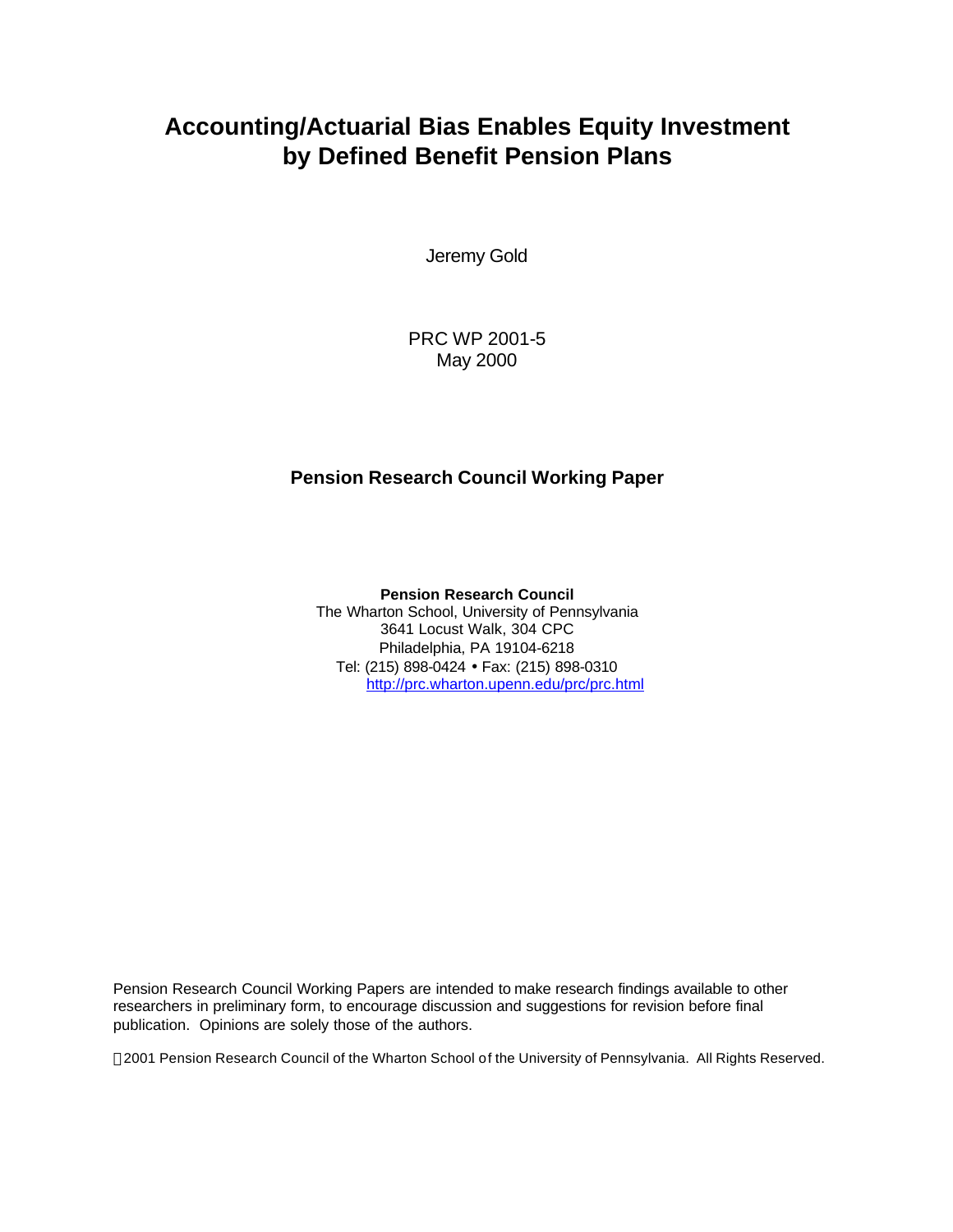## **Accounting/Actuarial Bias Enables Equity Investment by Defined Benefit Pension Plans**

|              | Abstract                                                                                                                                                                                                                                                                                                   | $\mathbf 1$                                          |
|--------------|------------------------------------------------------------------------------------------------------------------------------------------------------------------------------------------------------------------------------------------------------------------------------------------------------------|------------------------------------------------------|
| $\mathbf{I}$ | Introduction<br>Contrasting views of pension liabilities - financial vs. actuarial<br>Contrasting views - financial<br>Contrasting views - actuarial<br><b>Remaining Sections</b>                                                                                                                          | 1<br>$\mathbf{2}$<br>$\frac{1}{3}$<br>$\overline{7}$ |
| Ш            | <b>Opaque Model Encourages Mispricing</b><br>Contrast: finance and accounting<br>Accounting: earnings and balance sheet. Finance: returns and value<br>A thought experiment<br>How pensions compare/contrast with the thought experiment                                                                   | 8<br>8<br>9<br>10<br>12 <sub>2</sub>                 |
| Ш            | Model Approach<br>Assumptions<br><b>Definitions</b>                                                                                                                                                                                                                                                        | 13<br>13<br>13                                       |
| IV.          | <b>Pension Subsidiary Model</b><br><b>Structure</b><br>Interactions<br>Costs - financial model<br>Costs - actuarial/accounting model<br>Costs - actuarial/accounting bias<br>Value of the cost bias                                                                                                        | 15<br>15<br>16<br>16<br>18<br>21<br>22               |
| V            | <b>Supporting Considerations</b><br>Transparent accounting<br>Opacity enables fables - practictioners' tales<br>Transparency disables fables<br><b>Accounting literature</b><br>Earnings-management literature shows investors act on reported earnings<br>The FASB process -yesterday, today and tomorrow | 23<br>24<br>25<br>27<br>28<br>31<br>33               |
| VI           | <b>Counter Arguments</b><br>SFAS 87 expected returns on assets do not fully adjust for equity premia<br>SFAS 87 disclosures are sufficient to approximate transparent expense<br>Multi-year beta                                                                                                           | 37<br>37<br>38<br>39                                 |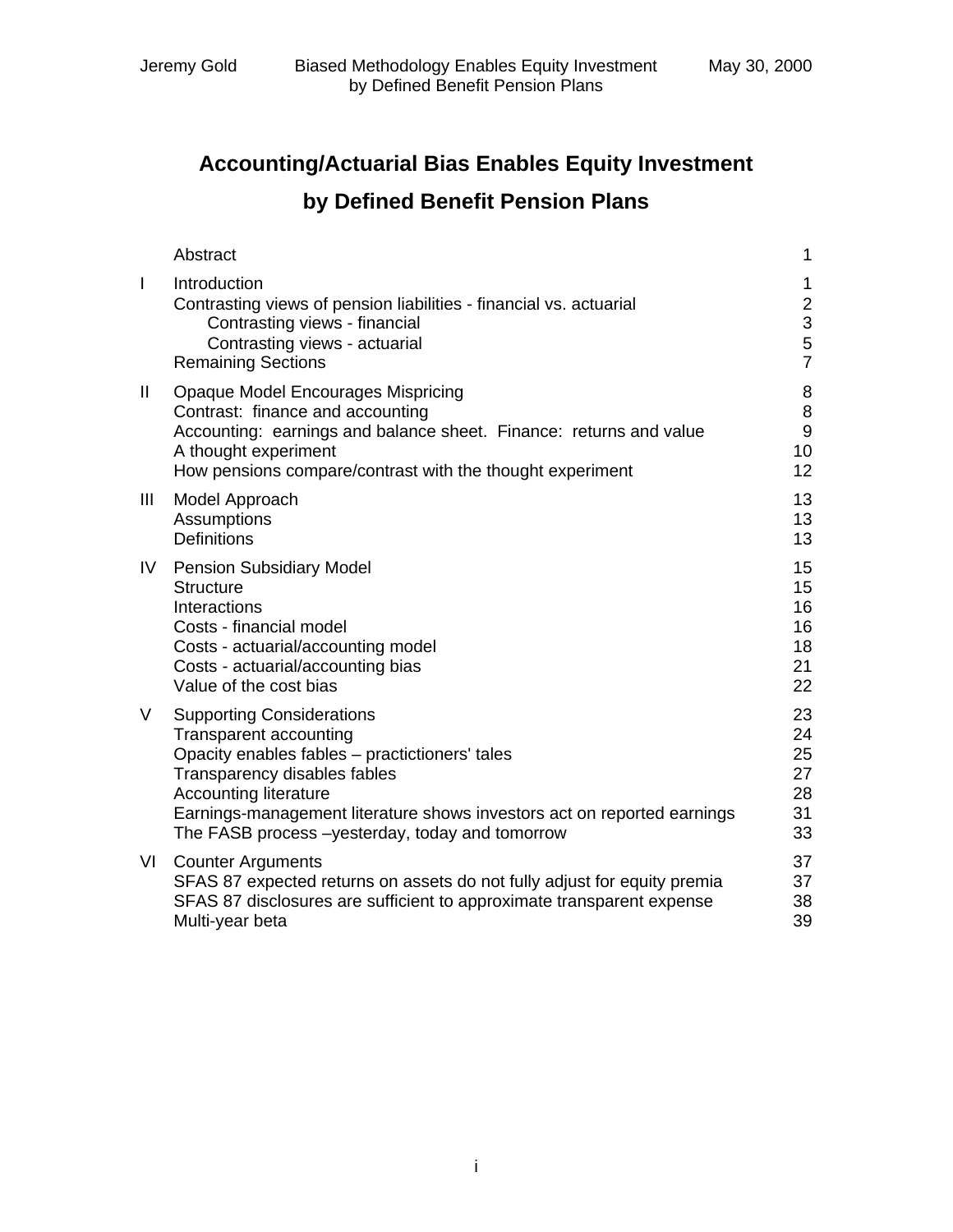|                                                                                        | <b>VII</b> Empirical Implications                                                                                | 40        |
|----------------------------------------------------------------------------------------|------------------------------------------------------------------------------------------------------------------|-----------|
|                                                                                        | <b>VIII Persistent Mispricing</b>                                                                                | 42        |
|                                                                                        | IX Conclusions                                                                                                   | 44        |
|                                                                                        | Appendices                                                                                                       | 47        |
| Statement No. 87 of the Financial Accounting Standards Board (FAS 87),<br>$\mathsf{A}$ |                                                                                                                  |           |
|                                                                                        | <b>Accounting for Pensions by Employers</b>                                                                      | 47        |
| B                                                                                      | Excise Taxes on Assets Reverted to Plan Sponsors                                                                 | 49        |
|                                                                                        | <b>PBGC Put and Excise Tax Call</b>                                                                              | 50        |
| D                                                                                      | Actuarial Standard of Practice No. 27, Selection of Economic Assumptions<br><b>Measuring Pension Obligations</b> | for<br>51 |
|                                                                                        | References                                                                                                       |           |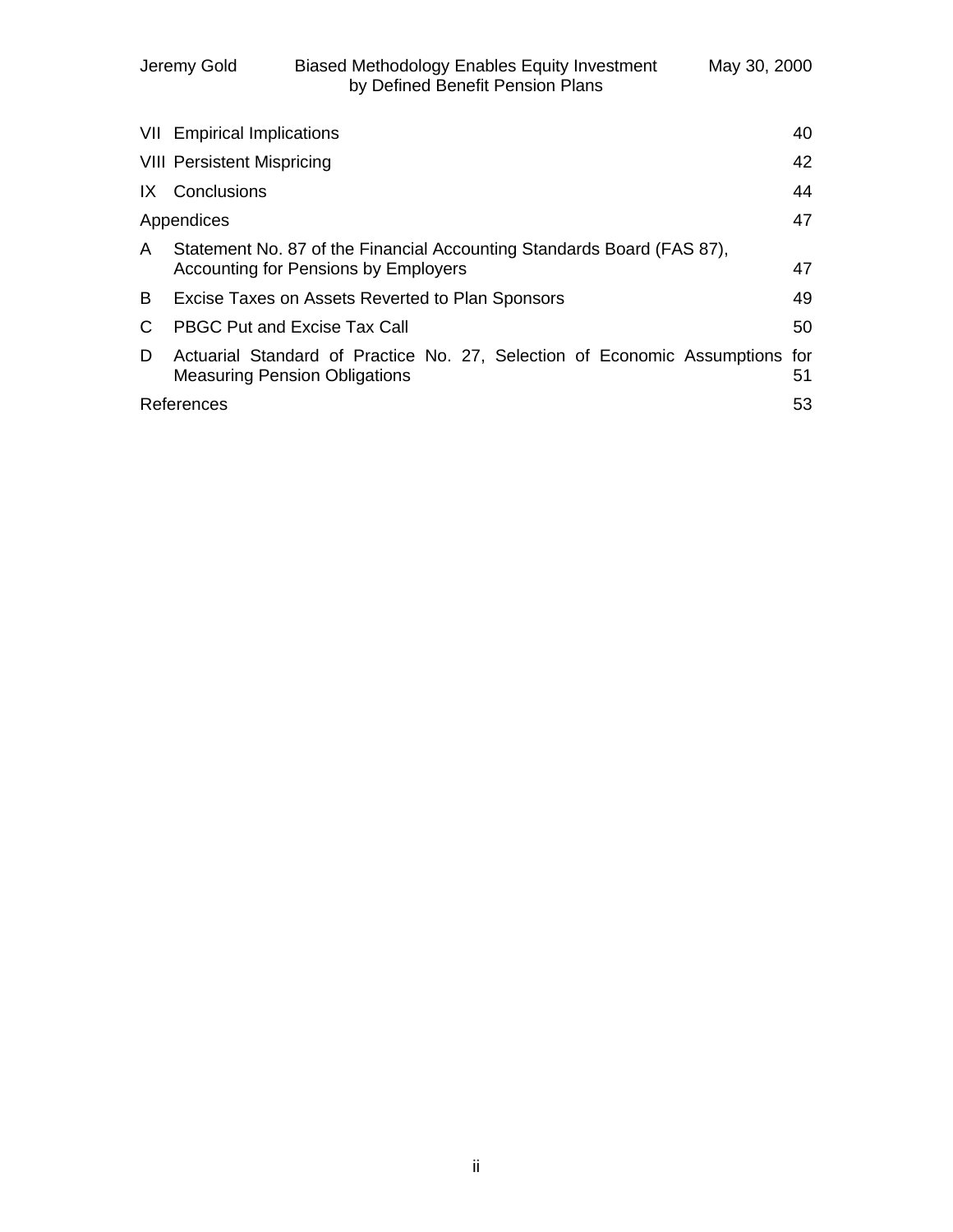## **Biased Methodology Enables Equity Investment by Defined Benefit Pension Plans**

### **Abstract**

Although pension finance theory says almost all defined benefit pension plans sponsored by publicly traded U.S. corporations should invest entirely in fixed income, 60% of assets are invested in equities. I offer a variation on the existing theory, removing the strong, but often unstated, assumption of transparency. The transparent (financial) model assumes that investors and managers view the pension plan as a portfolio of marketed assets and liabilities, a subsidiary of the operating parent, and subject to arbitrage. An opaque model holds that investors and managers view the plan in operating (accounting/actuarial) terms and value it based on earnings considerations.

Defined benefit pension plans earnings (expense) are computed using actuarial methods and economic assumptions that systematically anticipate expected equity returns and strongly dampen the volatility of actual equity returns. Thus, corporations whose plans invest in equity overstate the financial value of their earnings and understate the volatility of such earnings.

Under the transparent model, managers who invest in equities may be confronted by arbitrage arguments that show equity investment injures shareholders. Under the opaque model, these arbitrage arguments are not available and managers who invest in equities enjoy premium returns to risk while those who invest in fixed income are punished by higher costs with no apparent risk reduction.

### **I Introduction**

Although pension finance theory says almost all defined benefit pension plans sponsored by publicly traded U.S. corporations should invest entirely in fixed income, in fact 60% of assets are invested in equities<sup>1</sup>. This dissonance is not a small matter. The \$3 trillion of pension equity investments represents about 1/4 of the U.S. equity market capitalization. Nor is it a transient issue. The equity percentage has been stable for the past 30 years even as changes in pertinent accounting, funding and tax laws have strengthened the pension finance arguments for fixed income.

 $\frac{1}{1}$ Pensions and Investments, January 24, 2000.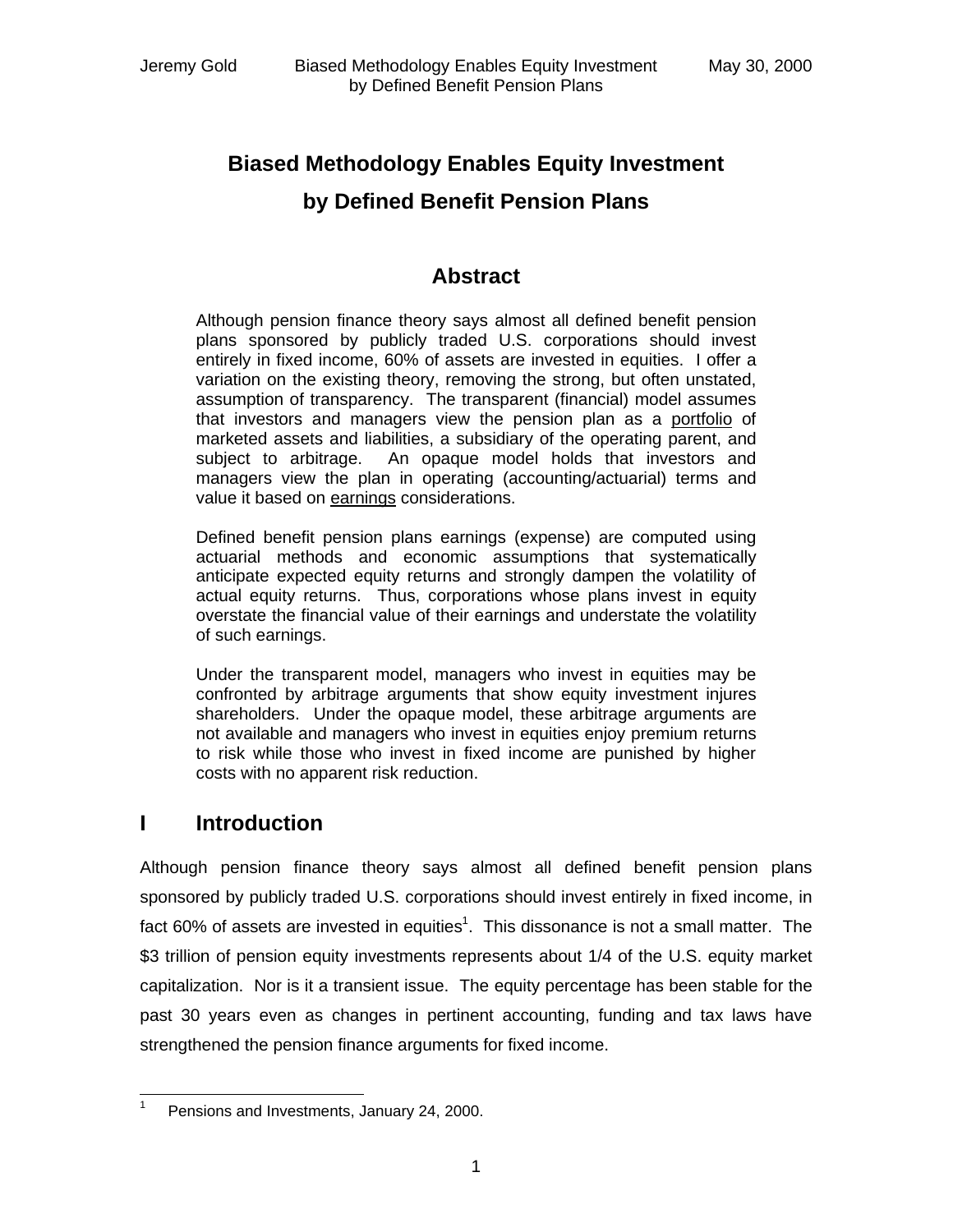Pension finance theory has always embedded a strong, but often unstated, transparency assumption. The defined benefit plan is generally modeled as a transparent financial subsidiary of the sponsoring corporation. It is assumed that corporate managers, financial analysts and shareholders will see the plan this way and act accordingly.

This paper outlines a theory based on a translucent model wherein the financial aspects of the subsidiary are filtered through an actuarial screen.

### *Contrasting views of pension liabilities - financial vs. actuarial*

There is a stark and important difference between the actuarial and the financial pricing principles as applied to defined benefit pension plans sponsored by publicly traded U.S. corporations. The actuarial principles, embodied in several documents<sup>2</sup>:

- use the expected return on plan assets to calculate plan costs (thereby anticipating returns to risk before the risk is borne), and
- spread deviations from the expectation over several years.

The financial principles, based on pricing by arbitrage, determine the discount rate on the liabilities by reference to publicly traded hedging assets. These hedging assets closely match the liability cash flows with respect to maturities and creditworthiness and have similar correlations with the market portfolio (beta). For the (not so) special case where the liabilities are independent of the market portfolio and are collateralized and/or insured, liabilities may be discounted using the term structure of riskless interest rates.

Prior to the 1960's, the great majority of pension plans was "insured" by which I mean that life insurance companies took premiums from pension plan sponsors and promised deferred annuities to plan participants. Trowbridge (1952) summarized the actuarial methods that could be used by insurance companies and others to provide sufficient funds to meet the annuity obligations. The applicability of these methods to noninsurance entities allowed plan sponsors to elect to self-insure rather than buy their annuities. Plan sponsors who chose this route established pension trusts to act as

<sup>&</sup>lt;sup>2</sup> E.g., ASOP 27, FAS 87, IRC Section 412(c)3B, Trowbridge & Farr (1976), Chapter 10.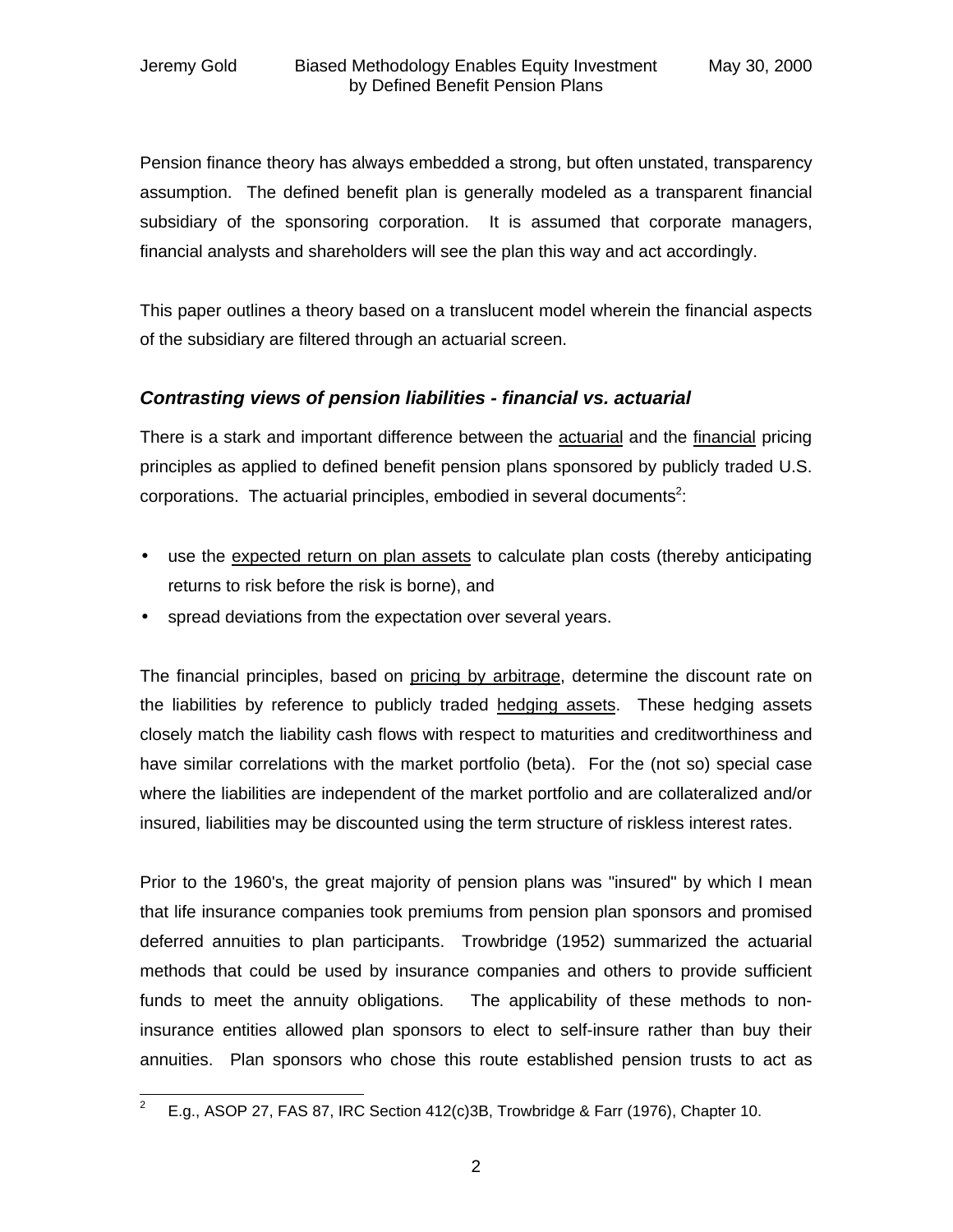repositories for the plan assets and to pay beneficiaries, employed independent actuaries to perform periodic valuations of the plans, and hired money managers to see to the investment of the plan assets. Such plans are called "trusteed" instead of insured.

#### Contrasting views - financial

The trusteed plan has been interpreted by the financial community as a transparent financial subsidiary of the sponsoring corporation (Treynor, as Bagehot, 1972). Consistent with this perspective, Treynor proposed the "augmented balance sheet" as a model of the plan sponsor consolidated with its pension subsidiary. Subsequent pension finance research has generally relied on this model.

Sharpe (1976) observes that the establishment, by  $ERISA<sup>3</sup>$ , of the Pension Benefit Guaranty Corporation (PBGC) creates a put option for pension plans which may be exercised (with restrictions)<sup>4</sup> to the advantage of the plan and the corporation when plan liabilities exceed plan assets. This put value may be maximized by minimizing contributions to the plan and by investing in equities.

Black (1980) and Tepper (1981) focus on the discrepant tax rules applied to the plan, the corporation and its shareholders. They conclude that tax benefits are maximized by maximizing tax-deductible contributions and by investing in fixed income.

Harrison and Sharpe (1983) demonstrate that the apparent tension between the pension put and the tax-arbitrage theories will lead to corner solutions (all-equity or all-fixed) depending on the pertinent variables in each corporation.

During the period 1985 through 1990 $5$ , Congress passed a number of laws that reduced the importance of the PBGC put option<sup>6</sup> for the vast majority of employers and instituted

 $\overline{a}$ 3 P.L. 93-406, Employee Retirement Income Security Act of 1974.

<sup>4</sup> Ippolito and Boyce (1999) state that the PBGC, from its inception, required coincident sponsor bankruptcy. The Pension Protection Act (contained in P.L. 100-203, the Omnibus Budget Reconciliation Act of 1987) amended ERISA to make this position statutorily clear.

<sup>5</sup> Including: the Single Employer Pension Plan Amendments Act (SEPPAA, contained in P.L. 99-272, The Consolidated Omnibus Budget Reconciliation Act of 1985), the Tax Reform Act of 1986, the Omnibus Budget Reconciliation Act of 1987 and the Omnibus Budget Reconciliation of 1990.

<sup>6</sup> By requiring accelerated funding and higher PBGC premiums for poorly funded plans, by removing the 30% net worth cap on employer liability, and by the imposition of excise tax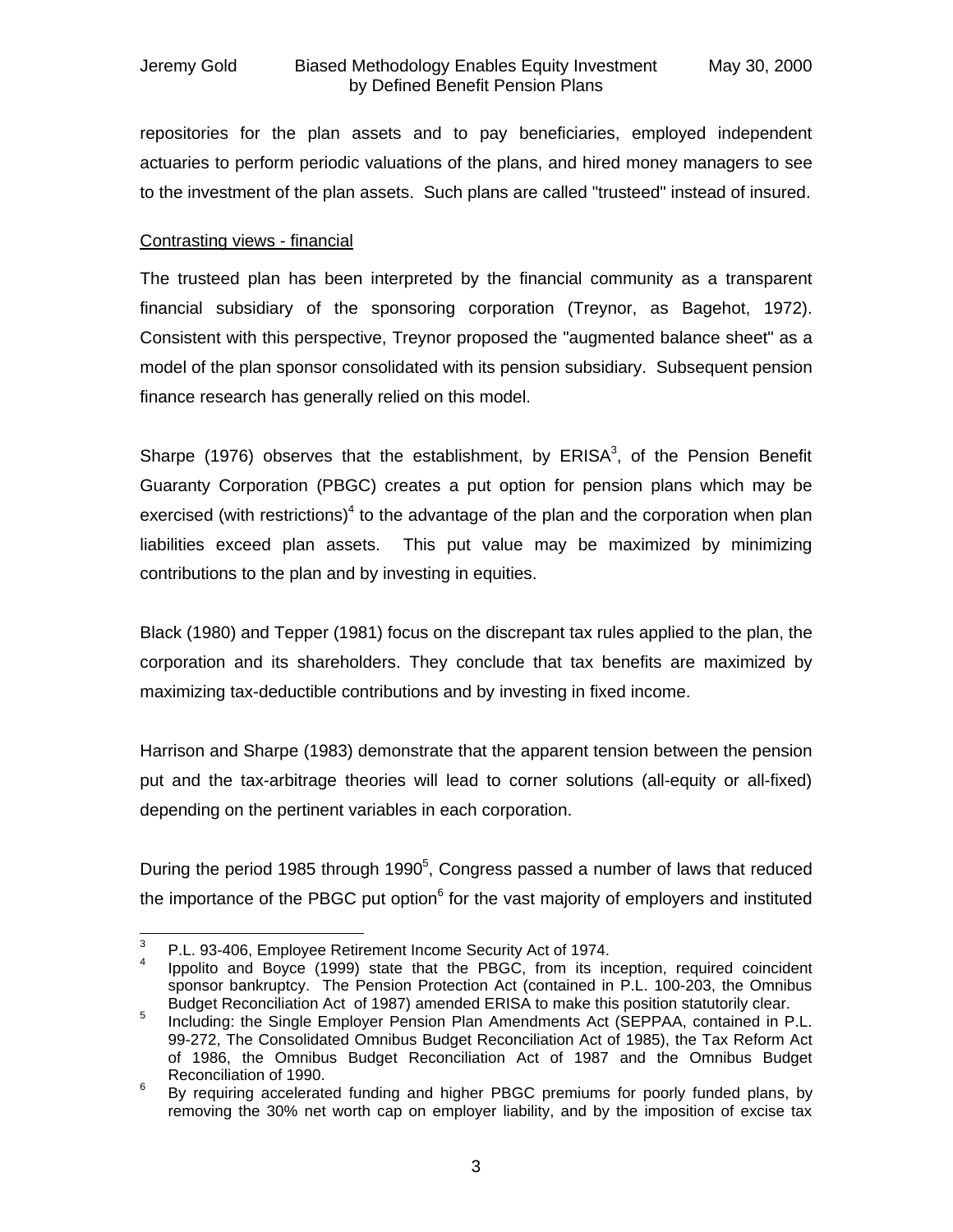#### Jeremy Gold Biased Methodology Enables Equity Investment May 30, 2000 by Defined Benefit Pension Plans

a confiscatory excise tax on the reversion of excess plan assets (overfunding) upon plan termination. The excise tax may be characterized as a call option<sup>7</sup> held by the federal government against plans that accumulate assets substantially in excess of liabilities. The diminished role of the PBGC put and the existence of the "excise tax call" means that almost every major defined benefit plan today should be, per Harrison and Sharpe, invested entirely in fixed income.

Bulow and Scholes (1983) and Bodie (1991) observe that employees may hold implicit call options on well funded plans. These call options, just like the excise tax, discourage equity investment by defined benefit plans.

By 1983, transparent financial analysis of defined benefit pension plans demonstrated that the inclusion of equities among plan assets was costly to shareholders for the great majority of corporate pension plans. Since 1983, numerous changes to the Internal Revenue Code have made this result far stronger. Nonetheless, most corporate plans have continued to allocate substantial fractions of their assets to equities.

Friedman (1983) and Bodie et al (1987) conducted empirical studies to assess the degree to which actual pension fund management is integrated with corporate financial management (e.g., the theories identified above) in contrast to a null hypothesis (plan decisions are independent of the corporate financial status of the plan sponsor). They find that corporate finance does influence pension finance but not necessarily in the fashion theorized.

Friedman:

The unifying overall conclusion from the data is that United States corporations do not manage the pension plans which they sponsor as if these plans had nothing to do the corporation. Different responses appear to characterize firms' behavior in different contexts, but the evidence persistently indicates clear relationships between decisions about pension assets and liabilities and decisions about the other assets and liabilities of the firm. At the same time, the pattern of these relationships is, more often than not, inconsistent with familiar hypotheses

 $\overline{a}$ 

penalties for failure to meet minimum funding standards. Amir & Benartzi (1999) state that the value of the put option has been substantially reduced and is now of second-order nature. 7

Appendix C.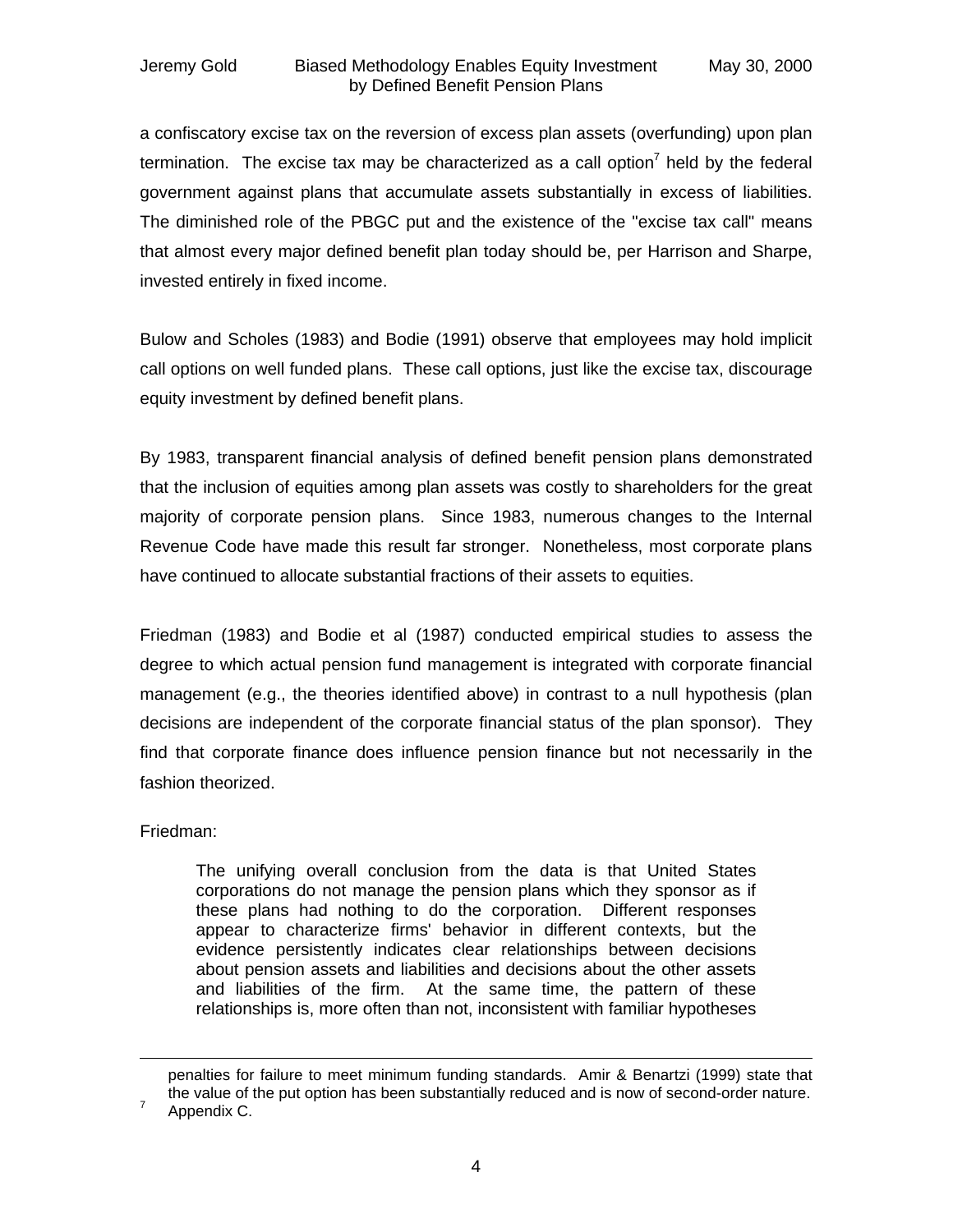that have emerged thus far in the theoretical literature analyzing pension aspects of corporate finance.

Bodie et al distinguish the "traditional" from the "corporate financial" perspective:

Viewed from what we shall call the "traditional perspective," pension funds are entirely separate from the corporation and its shareholders and should be managed without regard to either corporate financial policy or the interests of the corporation and its shareholders.

… academic theorists have built an alternative perspective from which pension decisions are viewed as an integral part of overall corporate financial policy. From this perspective, defined benefit liabilities are just one more set of fixed financial liabilities of the firm. Pension assets, while collateral for the liabilities, are really just assets of the firm in that the surplus/deficit belongs to the firm's shareholders. This integrated perspective is then concerned with how to manage the firm's extended balance sheet, including both its normal assets and liabilities and its pension assets and liabilities, in the best interests of the shareholders.

Friedman, Bodie et al and all the subsequent empirical literature have found that equity remains an asset class favored by pension plans. It is clear that practitioners are not marching to the beat of the theoretical drummers.

#### Contrasting views - actuarial

Sponsors who insured their pension plans bought group deferred annuities. The premiums paid each year were deducted from corporate income. Then<sup>8</sup>, even more than now, insurers invested in high quality fixed income assets and interest rates were generally stable. Thus costs were inherently smooth from year to year for stable employee populations and insurers managed the process to reduce what little natural volatility there was.

When sponsors switched to trusteed plans, they treated the money contributed to the trust just as they had earlier treated the premiums paid to the insurance company; they deducted it from operating income each year. The actuaries that advised the plan sponsors employed actuarial cost methods that were designed to emphasize smooth year-to-year progressions of plan contributions/expense. As the percentage of the plan

<sup>-&</sup>lt;br>8 ACLI Life Insurance Fact Book (1998), Table 6.9.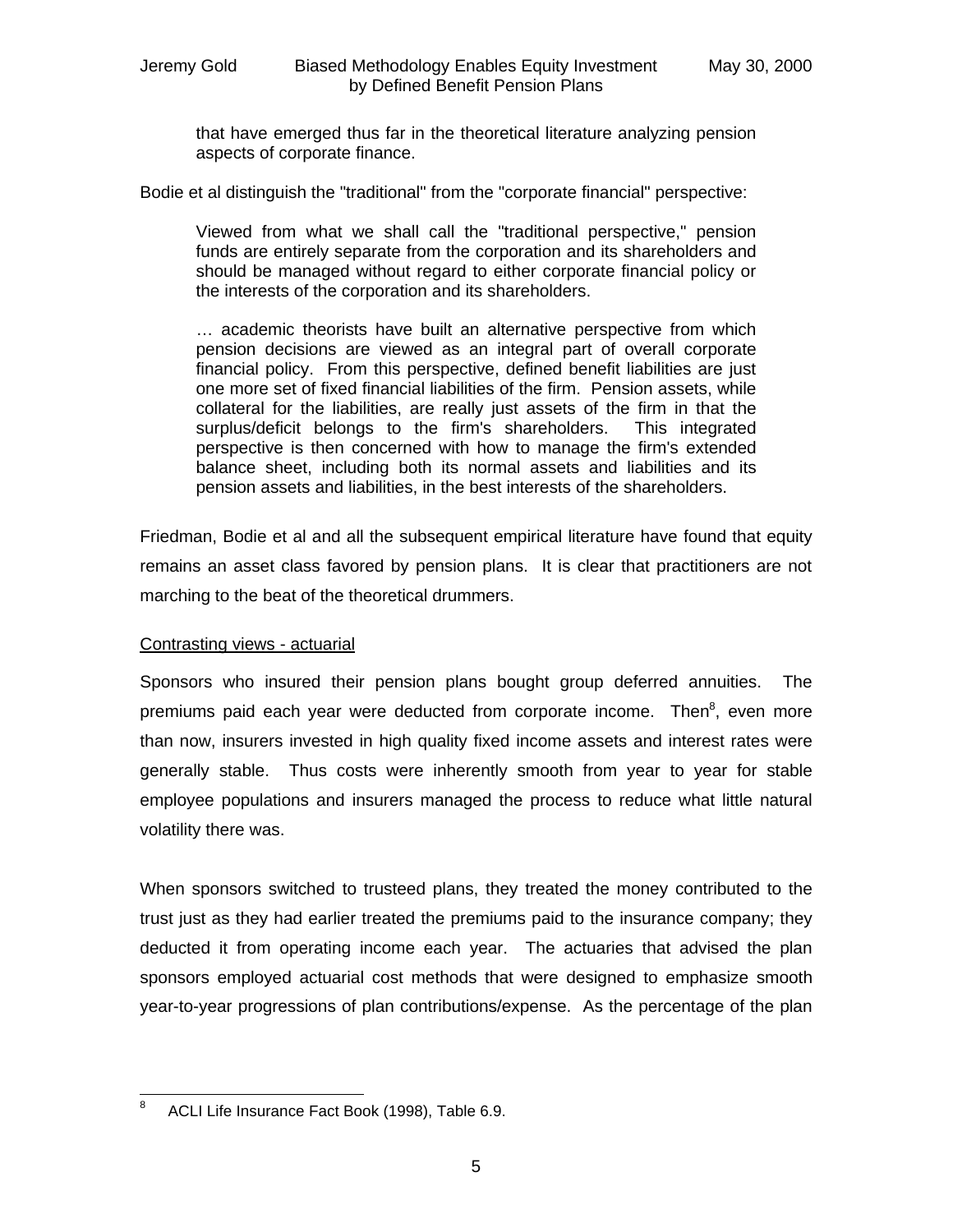assets invested in equities grew from 17% in 1952 to 55% in 1970 $^9$ , actuaries strengthened their smoothing techniques<sup>10</sup>.

In 1966, the Accounting Principles Board (APB), predecessor to the Financial Accounting Standards Board (FASB), adopted Opinion 8 (APB 8) which, with only minor constraints, endorsed the idea that the cash contributed to the plan was the proper amount to reflect on company books of account.

This general identity of cash contributions and reported expense remained the norm until the FASB adopted Statement of Financial Standards No. 87 (SFAS 87) in December, 1985, and required its application to plan years beginning after December 15, 1986. SFAS 87 broke the tight bond between plan contributions and expense and significantly tightened the rules with respect to the selection of actuarial assumptions. Despite these improvements, SFAS 87 formalized and endorsed a systemic financial bias embedded in all pension actuarial methods. This bias derives from the anticipation of expected equity returns and the smoothing of equity volatility.

In financial terms, SFAS 87 overstates reported earnings because it reduces current expense by the expected return on risky assets in advance of the risk. SFAS 87 also smoothes earnings by amortizing deviations between expected and actual returns over forward periods. The combined effect of anticipating returns and smoothing deviations is so powerful that the resulting pension income (expense) is entirely uncorrelated with the contemporaneous market portfolio -- i.e., when we look upon the pension plan as a portfolio of assets and liabilities, we find that the returns (pension income or expense) on this portfolio appear to have a CAPM beta of zero no matter the equity allocation.<sup>11</sup>

If accounting for pension plans followed the financial economics model, the ideas of the pension finance theorists would find a ready audience. With a transparent accounting base, financial writers in the popular media would be able to understand and to explain the issues that would then cause rational investors to discredit equity investment by pension plans.

<sup>-&</sup>lt;br>9 Ibid., Table 2.18.

<sup>&</sup>lt;sup>10</sup> Dreher(1960) and Hamilton, Jackson (1968)<sup>11</sup> Section VI modifies this assertion for langer.

Section VI modifies this assertion for longer measurement periods.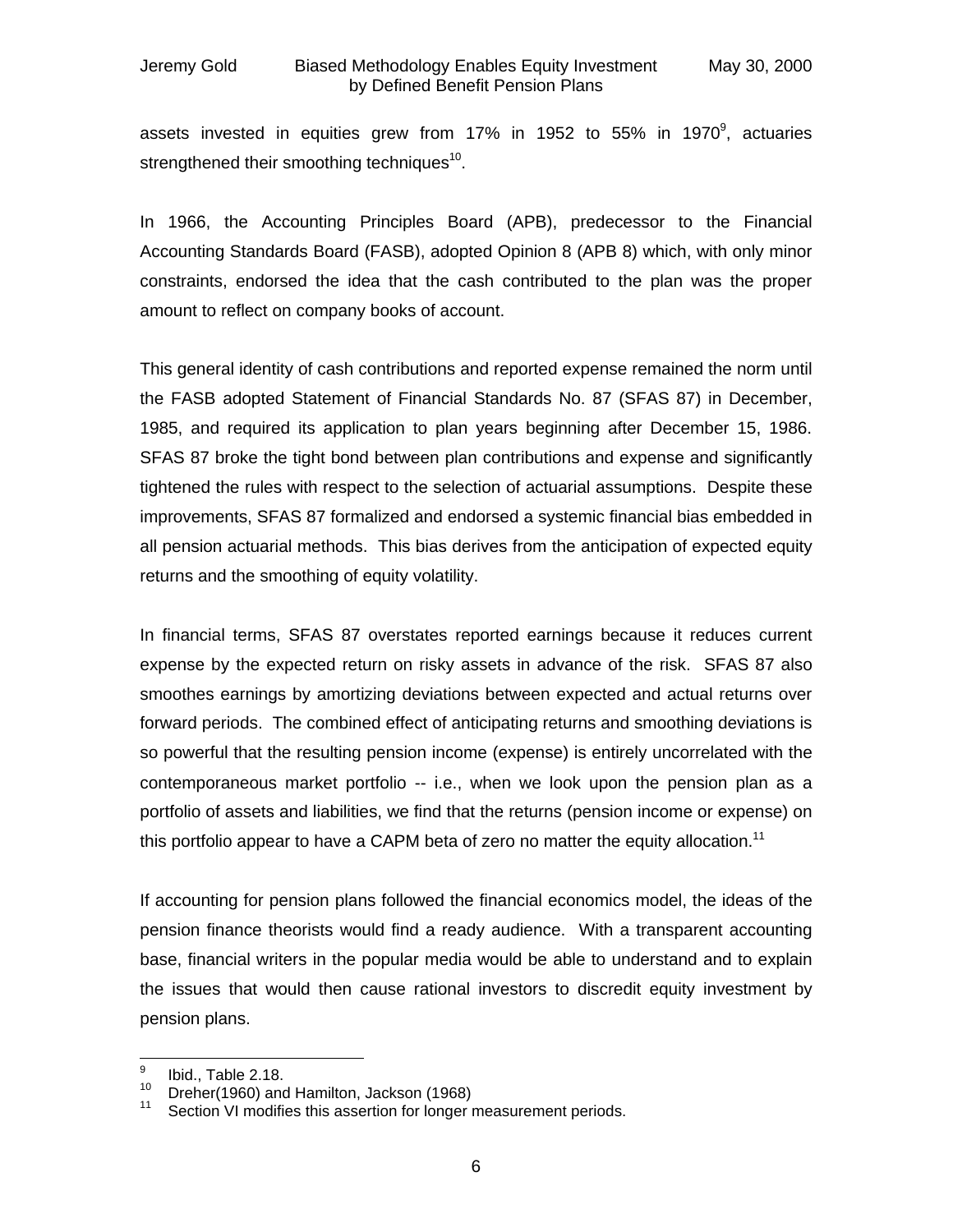The overstatement of corporate earnings associated with pension plan equity investments provides an incentive for managers to invest in equities. It is likely, however, that the incentive does not have a direct role; nor are managers necessarily aware of the earnings bias. Rather it is the case that the bias: 1) reinforces managers' beliefs about the benefits of equities for the long run, and 2) defeats (through opacity) the rational objections that would cause capital markets to correct the managers' behavior (and beliefs). Thus it may be said that the bias does not cause the equity investments, rather it enables them. This theory of bias, opacity and enablement explains observed practitioner behavior. It continues the integrated financial management concept but removes the transparency assumption of the earlier theory.

Corporate financial managers are highly motivated to report good earnings. The earnings management literature<sup>12</sup> shows that persistent earnings are valued highly by investors and this is an incentive for managers to use their discretion in pursuit of smoothness. It is evident that SFAS 87 which overstates and smoothes earnings derived from pension plan equity investments will, if not penetrated by analysts, upwardly bias valuations by investors. The accounting view with respect to the value of smoothing has a financial counterpart: ceteris paribus, undetected smoothing of the returns on a portfolio will generally reduce CAPM beta and upwardly bias valuations by investors.

### *Remaining Sections*

In Section II we further develop the finance versus accounting issue and its impact on investors. We include a thought experiment which shows how anticipating and smoothing returns biases valuation. In Section III we specify the assumptions and develop the corporate structure that drives the model of Section IV. The model of Section IV begins by valuing the pension plan subsidiary as a marketed portfolio of assets and liabilities. We show how this may be reformulated to produce the SFAS 87 pension expense equation and how the resulting bias is injected. Section V begins with a description of transparent accounting and then develops support for my opacity thesis which asserts that the capital markets neither penetrate the actuarial veil nor correct

 $\overline{a}$  $12$  See, e.g., Healy and Wahlen (1999)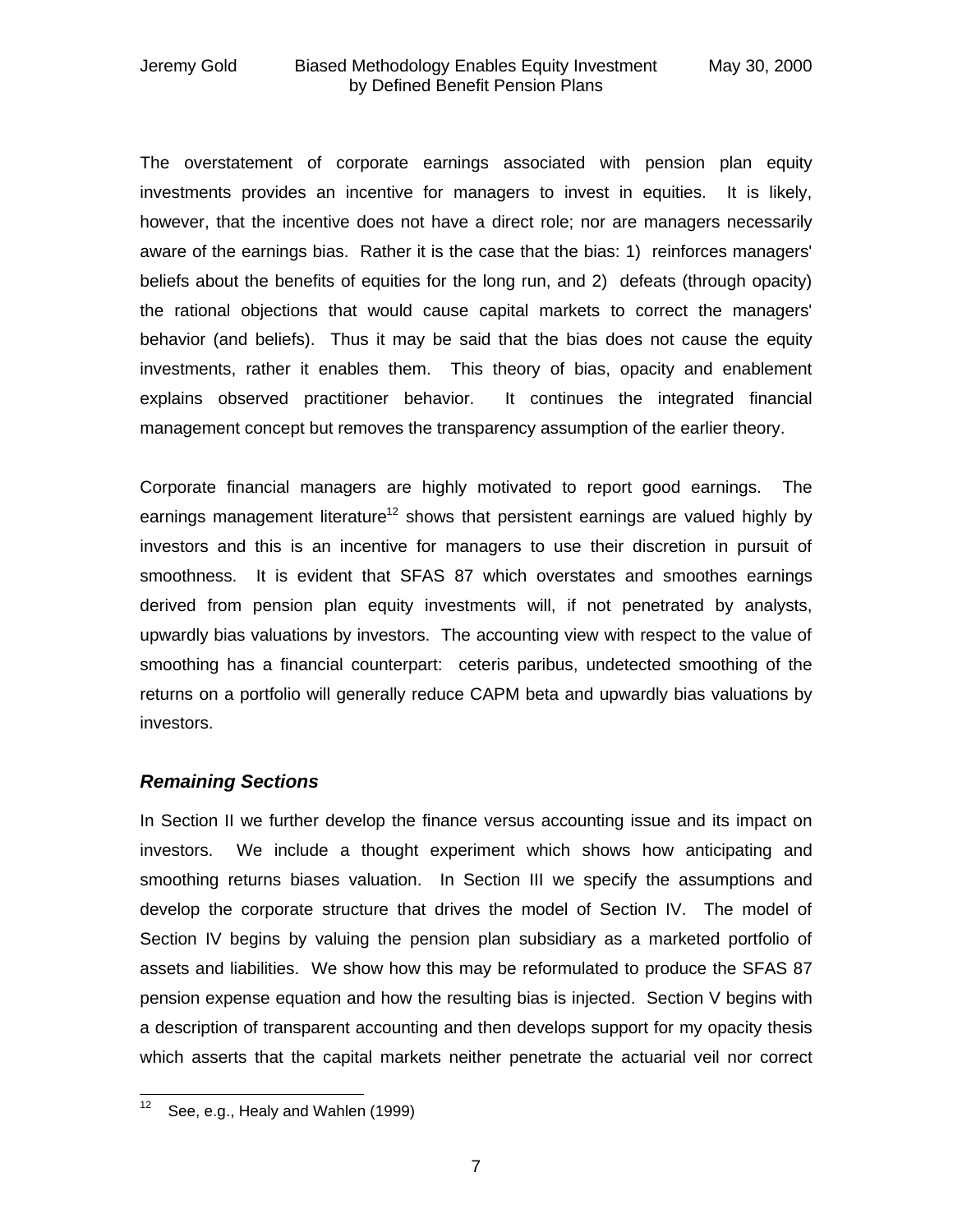managers who invest their pension plans in equity. Section VI looks at counter arguments some of which weaken the opaque model and lead to a translucent middle ground. Section VII proposes an empirical framework for testing the degree of translucency and thus the merits of the opacity argument. Section VIII addresses how mispricing based on the opaque model can persist. Section IX concludes.

### **II Opaque Model Encourages Mispricing**

### *Contrast: finance and accounting*

Finance focuses on the capital markets and the securities that are traded therein. Because the right-hand side of corporate balance sheets represent items that either are, or highly resemble, securities, it is natural for finance to model corporations as portfolios.

This view does not translate so well to the left-hand side of corporate balance sheets where market values are not so evident. Over time, however, the capital markets have been able to reconstitute some business assets in more security-like forms (e.g., saleleasebacks). A lease is more amenable to financial analysis than is a factory. Despite such activities, it will be quite some time, if ever, before the portfolio view of business permits any convergence between accounting and finance.

Some entities, however, are inherently more amenable to this portfolio view than are others. The most amenable are, not surprisingly, financial entities. Among the financials, the most naturally transparent and market-value-able are mutual funds and similar portfolio pass-throughs such as asset-backed securities, repackaged asset vehicles and defined contribution pension plans. Not quite so readily transparent, but certainly potentially subject to the market value portfolio view are banks, insurance companies and defined benefit pension plans.

A special problem presented by defined benefit pension plans ever since sponsors left the insured plan arena and established their own pension subsidiaries has been that these subsidiaries are financial companies while the parents have often been industrial operating companies. The traditional accounting for operating companies expects costs (including wages and employee benefits) to be stable in relation to product quantities

8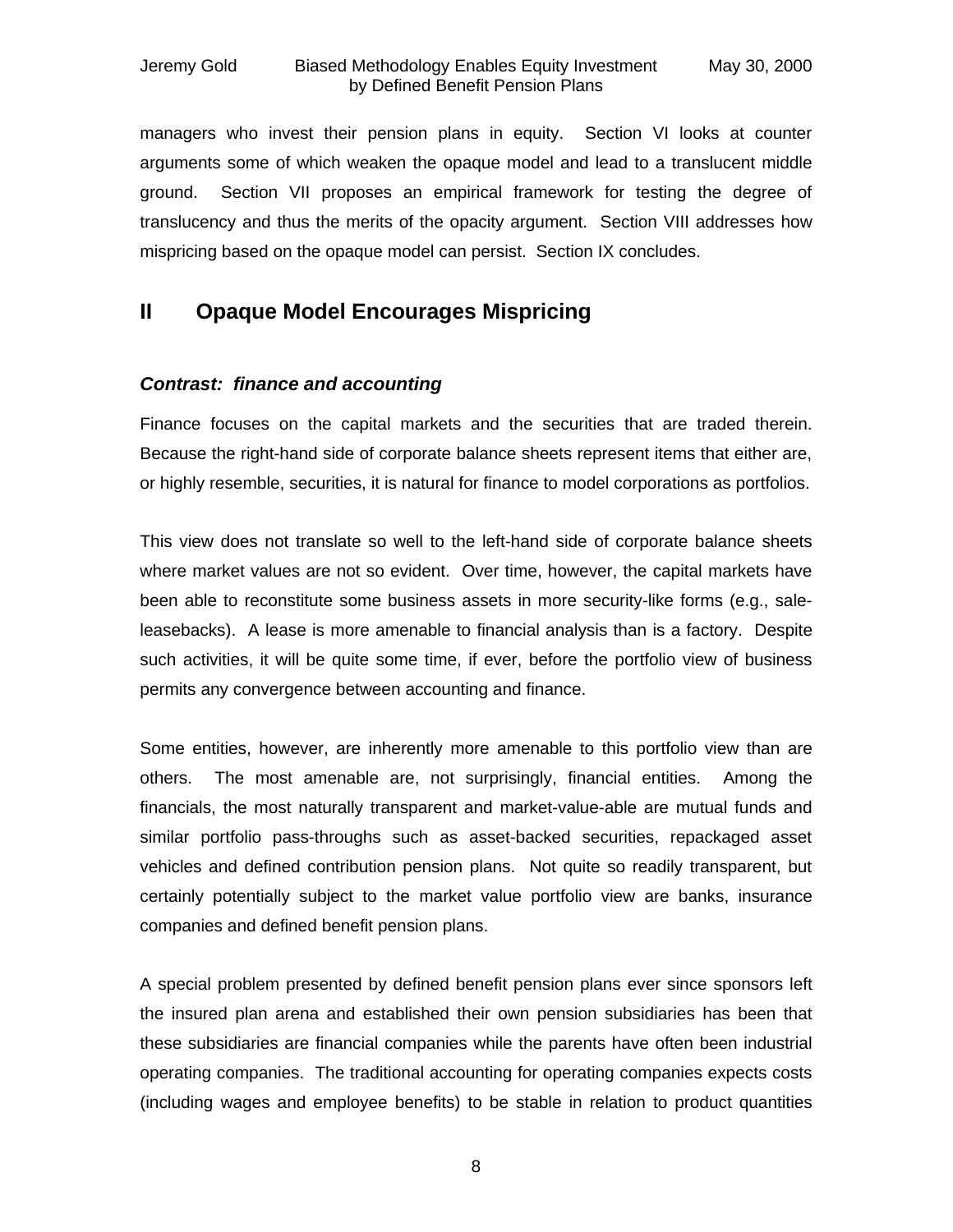and prices. As discussed in the previous section, actuaries devised ways to impose these operating company objectives on the accounting for the finance subsidiary.

#### *Accounting: earnings and balance sheet. Finance: returns and value*

An observation of accounting is that, in theory, the balance sheet and the income statement are redundant since each implies the other.<sup>13</sup> A similar relationship exists in finance between portfolio returns and market value. This redundancy implies that analysts should be able to deduce the value of a business by review of either the earnings or the balance sheet. Given the limitations of theory, however, we are not surprised to learn that analysts attempt to value businesses through careful review of both presentations.

For operating companies, this use of both presentations adds to analyst understanding in part because neither is presented in market value terms. When, as is often the case, the analyst infers different values from different sources, s/he will often arrive at a valuation by a weighted judgmental process. At different times and in different industries one source or the other may dominate.

For financial entities, the tangible market value (assets less liabilities each at market value) may be arrived at relatively easily.<sup>14</sup> The market value of the enterprise should exceed this baseline value due to franchise and option effects.<sup>15</sup> For the special case where the financial entity is a defined benefit pension plan sponsored by an operating company, the positive franchise and option effects are properly attributed to the parent. Further, the negative option effects may be managed to a near zero value.

Thus the analysts should give great weight to the disclosed asset and liability values and virtually no weight to the pension expense. This would be consistent with existing pension financial theory. If corporate managers acted as though they believed that the analysts would act accordingly, we would expect observed behavior to align with pension theory. Analysts would adjust the corporate expense to ignore the pension component and would value the operating company without regard to the pension plan.

 $13$  $13$  Barth, Beaver, and Landsman (1993)<br> $14$  Ear panaion plane, these are revealed

For pension plans, these are revealed in the SFAS 87 footnote.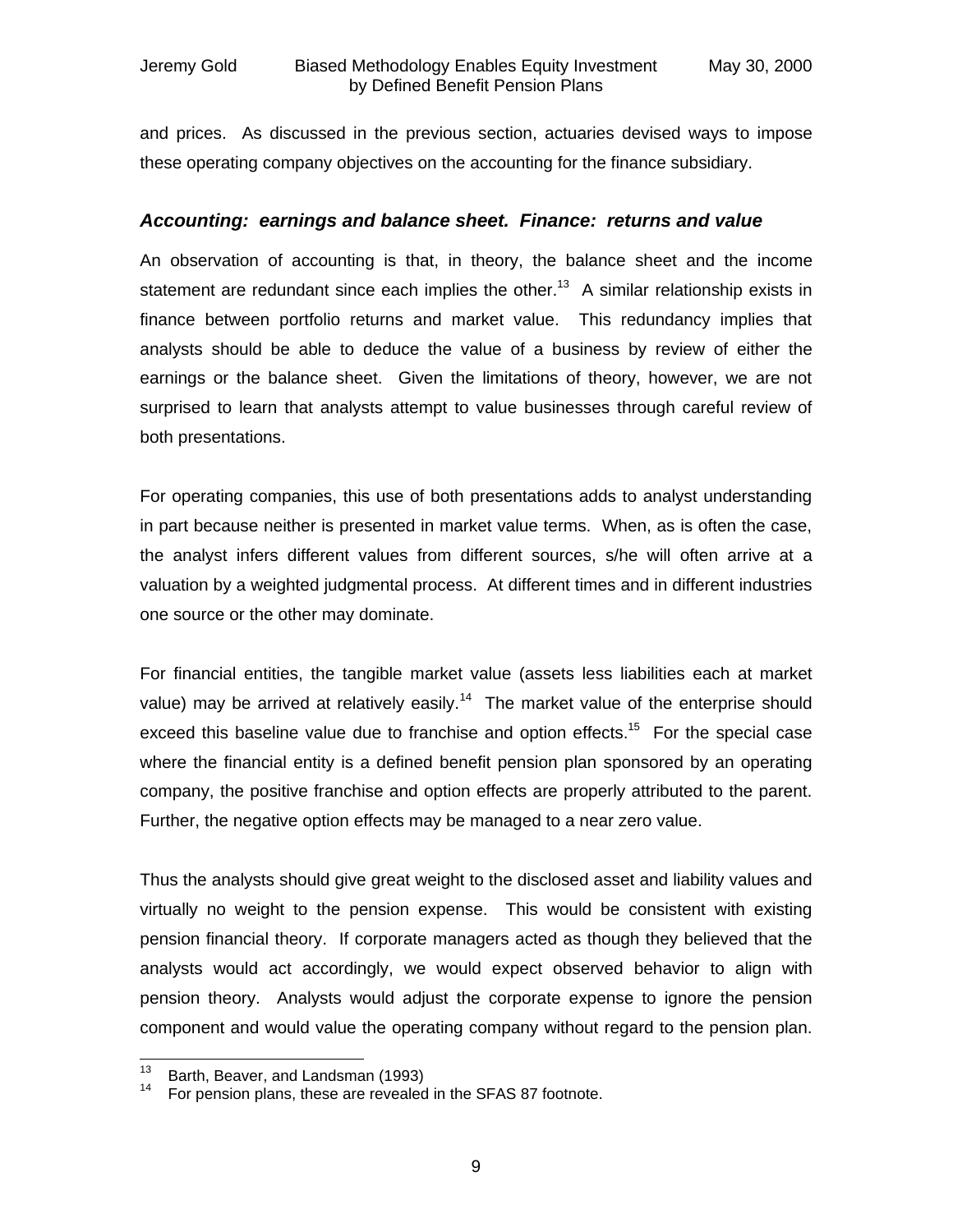Finally, the analysts would add the plan's tangible market value ("surplus" if positive, "deficit" if negative) to the operating company value.

Accordingly, the managers would invest entirely in fixed income assets (to maximize the potential tax arbitrage gain for shareholders) and would closely match the duration to the plan liabilities in order to minimize the value of embedded negative options.

All of this suggests strongly that the pension plan subsidiary is not viewed in the above fashion by analysts or else that the managers do not know that the analysts are using tangible market value. The managers must believe that analysts are giving substantial weight to the income effects of the pension plan.

In this paper we call the hypothesized behavior of the analysts the "opaque" view because they seem not to see and appreciate the tangible market value. We call the managerial behavior "contagious opacity" because it represents the managers reactions to the analysts inability to recognize the tangible asset value<sup>16</sup>. We also use the term contagious opacity to describe the potential behavior of the analyst who says to herself "I see that the appropriate value is the plan surplus (deficit) and I should ignore the pension income (expense), but my job is to deduce the value that the consensus will assign and I believe that the consensus assigns substantial weight to pension income."

### *A thought experiment*

Suppose we establish a transparent box and place some publicly traded assets into it. We offer shares in the box. Not surprisingly, in an efficient setting, these shares sell at the net asset value of the assets in the box. Of course this is an open-end mutual fund and transparent accounting neither adds nor subtracts value from the assets in the box.

Next, suppose that the box is opaque. Periodically the box pays out its audited **total return**. Because the assets inside the box constitute a marketed portfolio, with some assumptions about information efficiency we can conclude that shares in this box will

 $15<sup>15</sup>$  $^{15}$  Babbel (1999).

Actually, as discussed in Section V, I believe that they often follow a different discipline which would be disabled by transparent pension accounting.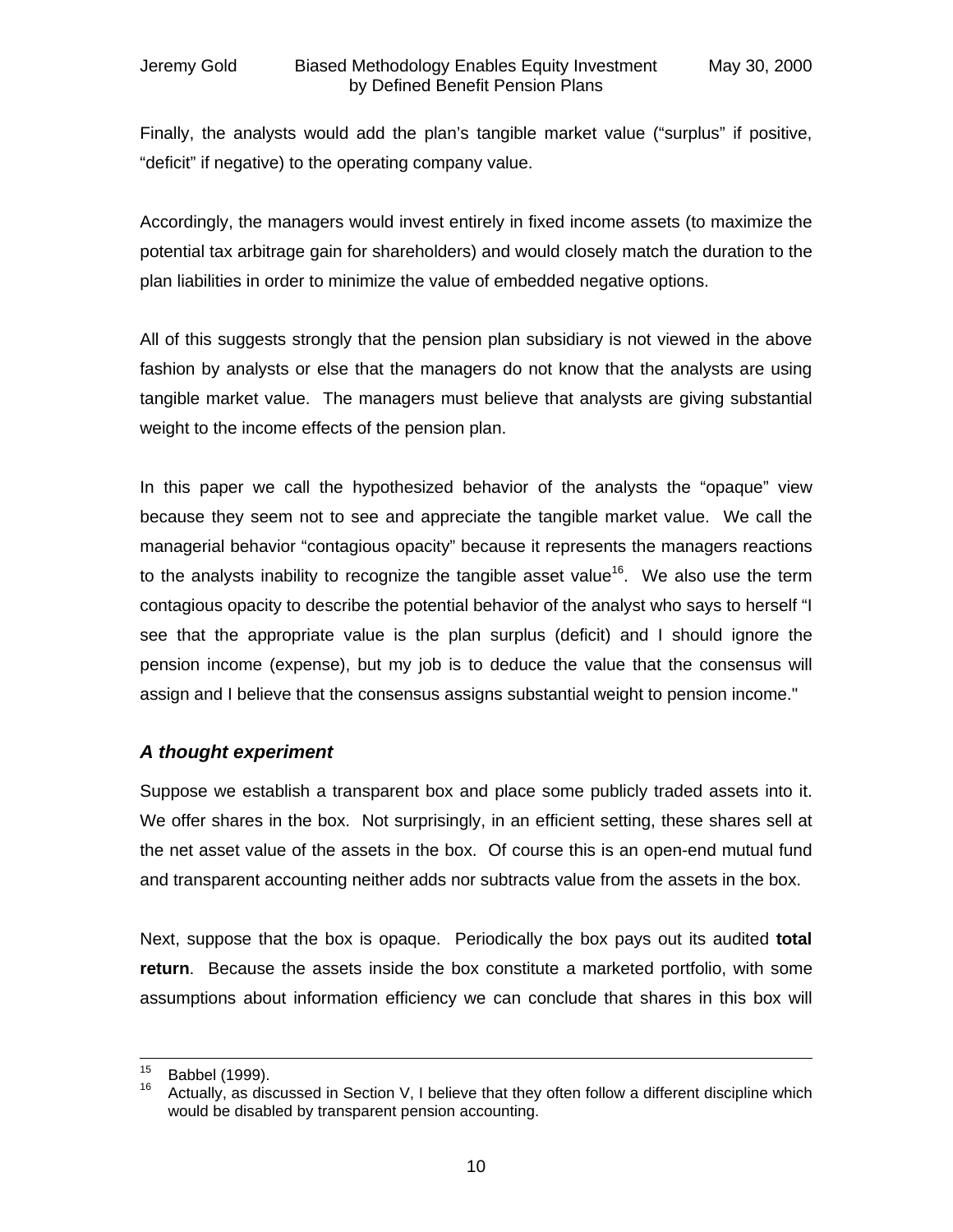also sell for their net asset value even though the market cannot see what is in the box. Perfectly accurate and pertinent accounting is a sufficient replacement for transparency.

Next, suppose that the box invests in the S&P 500 index portfolio, can borrow without limits at the risk-free rate<sup>17</sup>, and pays out each period the **expected return** on the S&P 500. In order to maintain one unit of S&P exposure, the box borrows (lends) the excess (shortfall) of the paid out expected return relative to the actual return. The unconditional expected net borrowing/lending position of the box is zero for any future date. Because the box is opaque, the market observes only the payout.

Assuming that the S&P expected return is unvarying, the payout is a constant stream. Under these assumptions, the market can be expected to value the ownership of the payout stream as a riskless perpetuity:

Defining:

**r** = short term riskless rate of return

 $\mathbf{q}$  = expected return on equities  $\mathbf{r}$ **\_**

The market value of the unit of S&P in the box is equal to  $q/q = 1$ **\_ / q \_**  $q/q = 1$  and the value of the

payout stream is  $q/r > 1$ . In effect, opacity combined with unlimited zero-expected-**\_** value borrowing adds value.

To apply this experiment to the real world, we have to make a case for analysts who focus on earnings instead of tangible market values and for managers who respond to analysts. The accounting literature<sup>18</sup> shows that accounting can fool enough of the people some of the time. The FASB has, in concept, endorsed a fully transparent model but it has been reluctant to apply it immediately. We must also explain why those

<sup>18</sup> Section V.

 $17<sup>17</sup>$ In order to rule out arbitrage opportunities, structures such as this are excluded from modern asset pricing theory. In other words, extrapolation from this example leads to impossible perpetual money machines.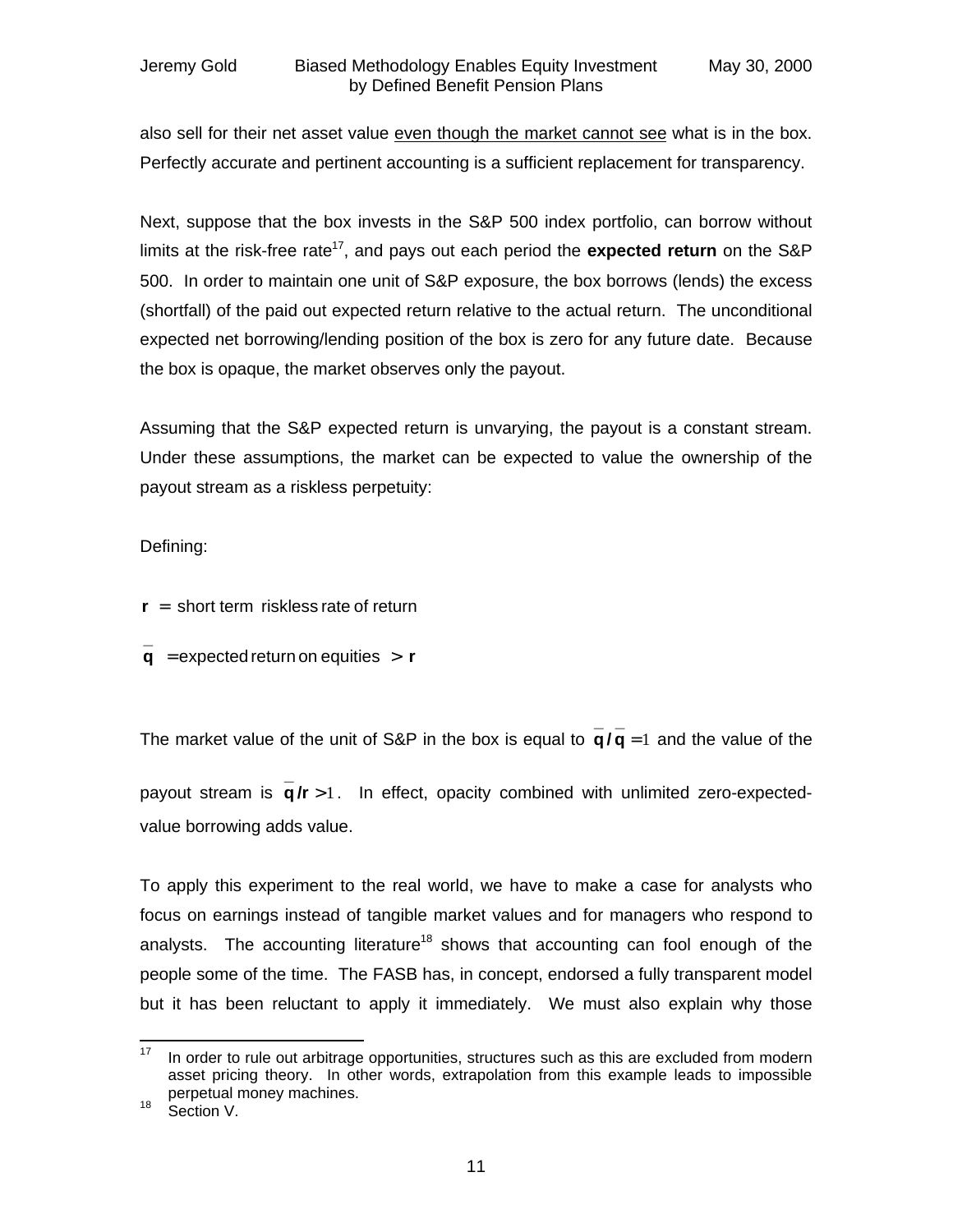analysts who do see through the accounting cannot establish profitable arbitrage strategies.

We believe that the dissonance between theory and practice calls for an explanation not provided by the transparent financial models. Other than for their transparency, however, we find the arbitrage based arguments of the models compelling. Whether our explanation for the lack of reconciliation between theory and practice is valid is subject to empirical analysis and we outline an appropriate test<sup>19</sup>.

### *How pensions compare/contrast with the thought experiment*

The purpose of the thought experiment is to highlight the intuition for the more detailed analysis developed in Sections III and IV. The complete opacity attributed to the black box above exaggerates the pension plan case. The footnotes to the audited financial statements provide the market values of the pension assets and a good approximation to the market values of the liabilities deemed to have accrued to date.

Additionally, the rates of liability discount and the expected return on assets are disclosed so that it is possible for investors to make their own adjustments. Amir and Benartzi (1998) find a weak positive connection between the expected return on assets and the actual asset allocation. They indicate that enforcement would make the relationship stronger and result in a fair presentation. Neither they nor the other relevant accounting literature question the systematic bias implied by the use of an expected return that includes an equity risk premium.

The black box does not allow for additions to assets and future payouts. Pension plans typically award new benefits and pay out old benefits each year and often receive new contributions from the plan sponsor. The model below takes account of these matters.

Pension plan demographics affect the real world as well. In our model below we assume that these are perfectly predictable. In this regard, we follow the precedents of the existing pension finance literature. Further in this tradition, we assume that the plan liabilities are bond-like and may be modeled as such.

<sup>19</sup> Section VII.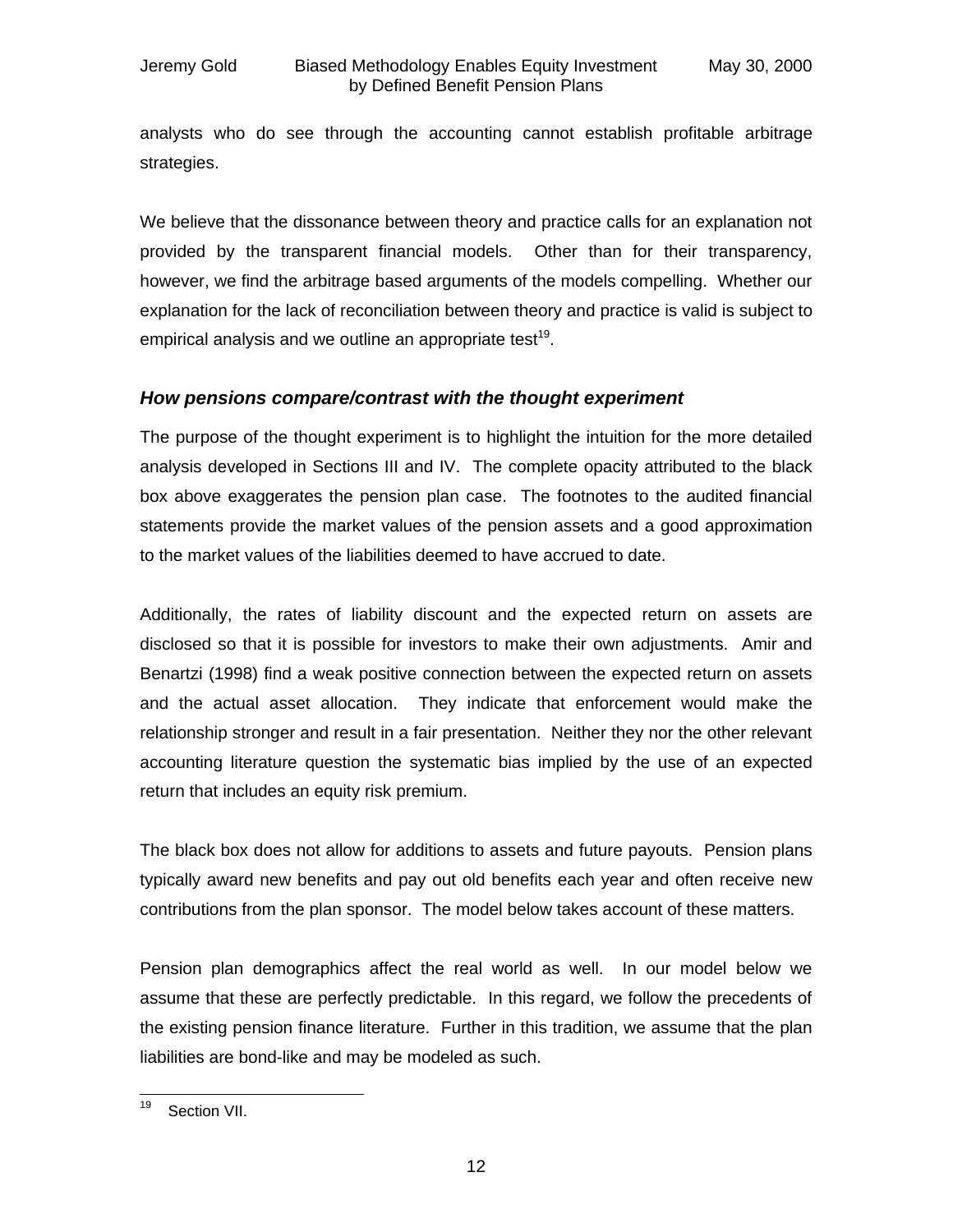### **III Model Approach**

We contrast the financial (transparent) model of defined benefit pension plans and the actuarial (opaque). The transparent view implies that almost every plan should be invested entirely in fixed income securities; the opaque model encourages equity investments. With the opaque model, good things happen to managers who invest in equities. Under the transparent model, bad things would happen.

### *Assumptions*

The models are based on the following assumptions:

- A.1 The plan holds, as assets, a portfolio of marketed securities.
- A.2 Plan liabilities are fixed cash flows without demographic uncertainty.
- A.3 a) Transparency: the market values of pension plans accurately reflect the market value of assets and liabilities.

b) Opacity: the market values of pension plans are derived entirely from reported expenses (income).

A.4 The combination of collateral (plan assets), federal insurance and regulation, and very low probabilities of sponsor bankruptcy allow us to discount liabilities at or near riskless rates.<sup>20</sup>

A.3a defines the financial view of pension plans. A.3b defines the actuarial view.

### *Definitions*

Consider a pension plan (subscript P) as a financial subsidiary (an annuity company) of an operating (subscript B) company. Let:

- $A_{P}$  **t** = plan assets at time t.
- $L_{P}$ **t** = plan liabilities.
- $E_{P,t}$  = plan surplus (deficit) =  $A_{P,t}$   $L_{P,t}$

 $20<sub>2</sub>$ Gold (1989) discusses cases where this assumption is not supportable.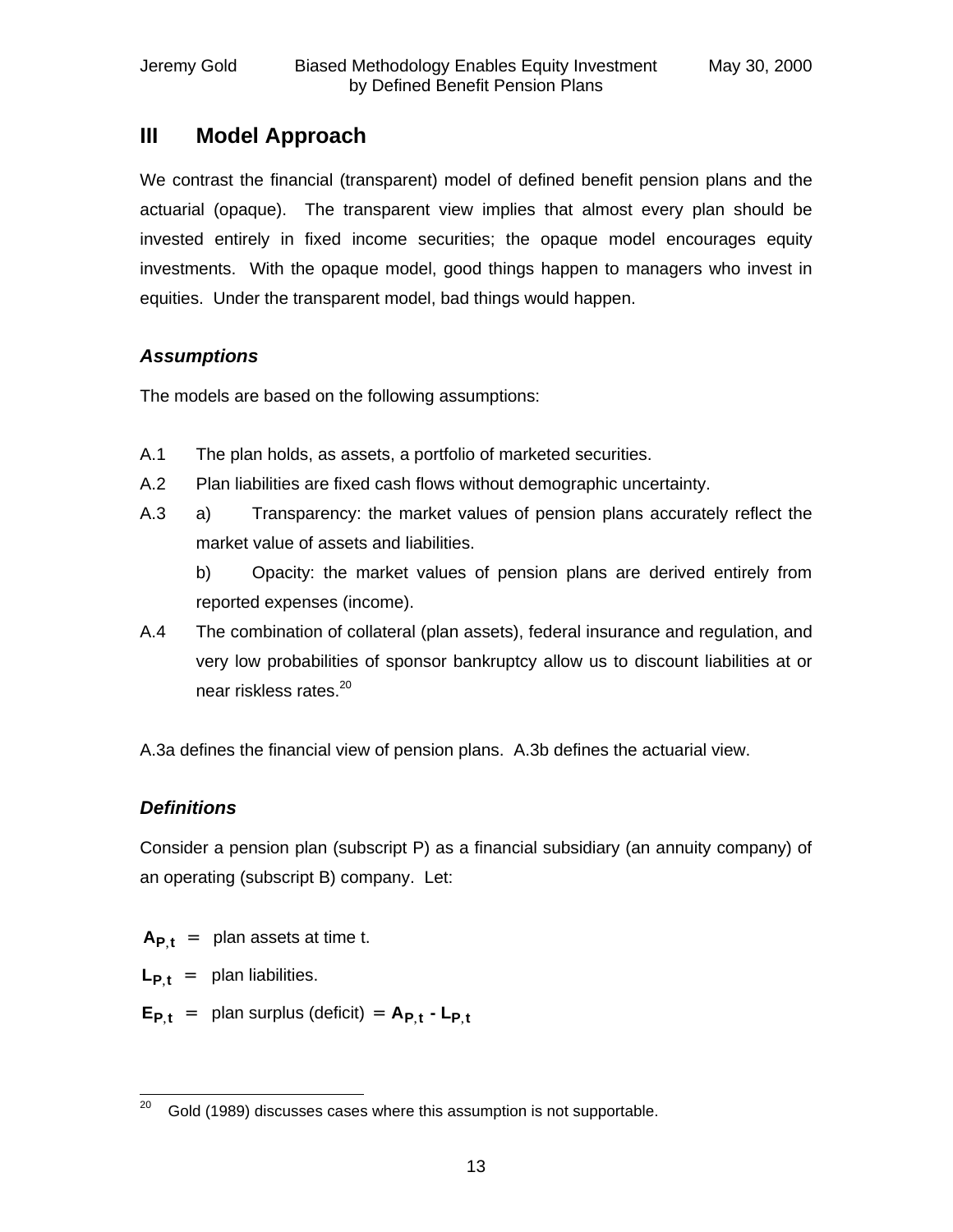so that **EP**,**<sup>t</sup>** is the transparent value of the intermediary (tangible market value).

- $A_{\text{B}t}$  = operating assets, valued at market.<sup>21</sup>
- $L_{\bf{B} t}$  = operating liabilities, valued at market.
- $E_{B,t}$  = operating company equity =  $A_{B,t}$   $L_{B,t}$

For the capital markets, let:

**r** = the one-period near riskless return.

\_ **r** = the near riskless periodic rate of return on the liabilities over their term (internal rate of return).

~ **r** = the one-period stochastic total return on the liabilities.

= ~ **q** = the one-period stochastic rate of return on equity investment.

**q** = the expected long-term rate of return on equity investment. **\_**

**a** = the fraction of assets invested in indexed equities, balance at the short term rate.

 $=$  **a**  $q$  +  $(1 - a)r =$ **~ q ~ e** = **a** q+(1 − **a**)r = one-period stochastic rate of return on an **a** – weighted portfolio.

**e** = **a q**+  $(1 - a)r =$ **\_ \_ aq**+(1-a)r = long-term expected periodic rate of return on an **a** − weighted portfolio.

 $MRV<sub>t</sub>$  = market related value of assets which is often a trailing average of market values; a smoothed version of **AP**,**<sup>t</sup>** .

 $C_t$  = cash contribution from the operating company to the plan at end of period.

 $B_{i,t}$  = benefit for participant **i** attributed to service up to time **t**.

**PVDAi**,**<sup>t</sup>** = present value at time **t** of a deferred annuity on behalf of participant **i** .

 $21$ Babbel (1999) identifies a franchise value and a default put value to the asset side of insurance company balance sheets. To the extent that these items apply to our entities, we ascribe them to the operating company.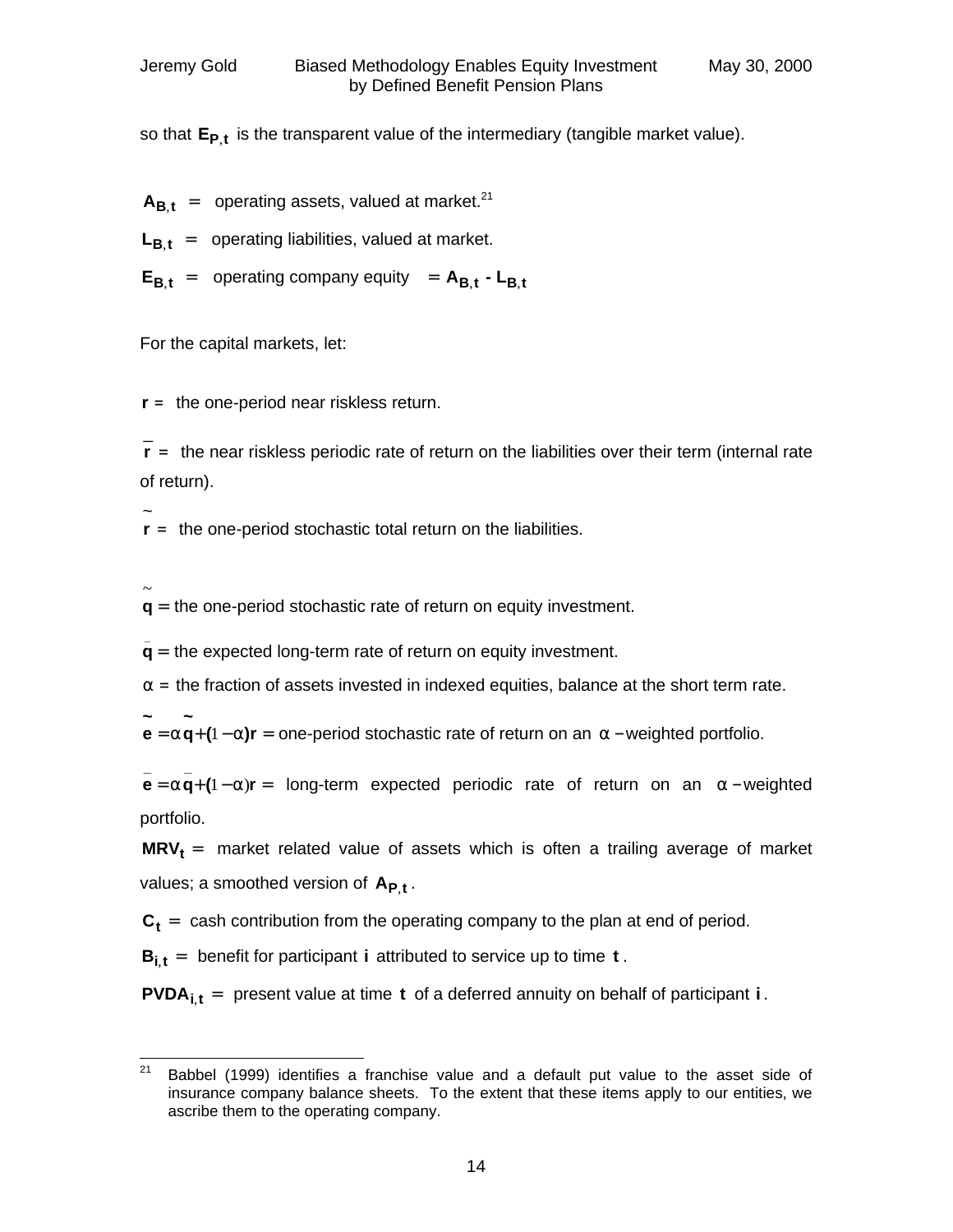$$
\Delta \text{PVB}_{\textbf{t}} = \sum_i (\textbf{B}_{i,\textbf{t}} - \textbf{B}_{i,\textbf{t}-1}) \text{PVDA}_{i,\textbf{t}} = \text{ new liability attribute} \text{to the period } [\textbf{t}-1,\textbf{t}].
$$

**P<sup>t</sup>** = pension benefits paid to participants at end of period.

**AMT<sup>t</sup>** = the one-period amortization of historic deviations between actual and assumed plan experience designed to drive **EP**,**<sup>t</sup>** to zero over time.

### **IV Pension Subsidiary Model**

### *Structure*

Attach the pension plan subsidiary to the operating company following the *augmented balance sheet* concept introduced by Jack Treynor (Bagehot, 1972 and Treynor, Regan and Priest, 1978). The following is based on Figure 1 in the 1978 article:

| <b>Augmented Balance Sheet</b><br>(at market value) |                                                  |  |
|-----------------------------------------------------|--------------------------------------------------|--|
| Assets                                              | Liabilities                                      |  |
| $A_{P}$ = Pension portfolio                         | $L_{P,t}$ = Present value of pensions            |  |
| $A_{B}$ = Corporate assets                          | $L_{Bf}$ = Corporate liabilities                 |  |
|                                                     | $E_t$ = $E_{P,t}$ + $E_{B,t}$ = Corporate equity |  |

Thus the composite corporate entity is valued at (market capitalization):

$$
\boldsymbol{E}_t = \boldsymbol{A}_{\boldsymbol{B},t} - \boldsymbol{L}_{\boldsymbol{B},t} + \boldsymbol{A}_{\boldsymbol{P},t} - \boldsymbol{L}_{\boldsymbol{P},t}
$$

We redesign this balance sheet along the lines of Mazzilli (1988):

| <b>Consolidated Balance Sheet</b><br>(at market value) |                                                  |  |
|--------------------------------------------------------|--------------------------------------------------|--|
| Assets                                                 | Liabilities                                      |  |
| $E_{P,t}$ = Annuity company equity                     |                                                  |  |
| = Operating company equity<br>$E_{\rm B,t}$            | $E_t$ = $E_{P,t}$ + $E_{B,t}$ = Corporate equity |  |
|                                                        |                                                  |  |
|                                                        |                                                  |  |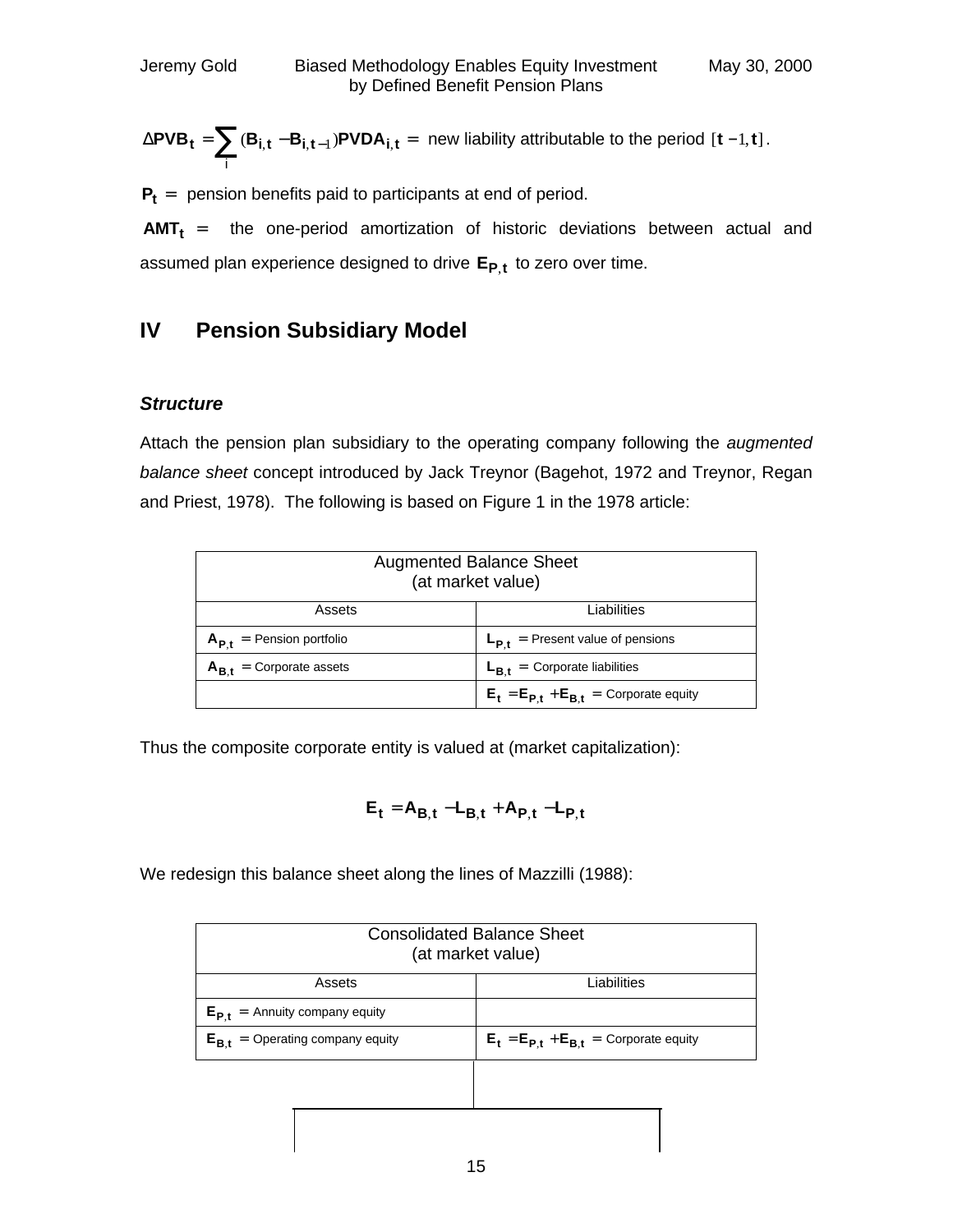| Balance Sheet - Annuity Company<br>(at market value) |                                |  |
|------------------------------------------------------|--------------------------------|--|
| Assets                                               | Liabilities                    |  |
| $A_{P}$ = Pension portfolio                          | $L_{P,t}$ = PV pensions        |  |
|                                                      | $E_{P,t}$ = Annuity co. equity |  |

| <b>Balance Sheet - Operating Company</b><br>(at market value) |                               |
|---------------------------------------------------------------|-------------------------------|
| Assets                                                        | Liabilities                   |
| $A_{B,t}$ = Corporate assets                                  | $L_{B,t}$ = Corp. liabilities |
|                                                               | $E_{B,t}$ = Oper. co. equity  |

We ask how do the operating and annuity companies interact and which is responsible for what elements of pension plan operations and costs?

### *Interactions*

As the employees accrue pension benefits, the operating company "buys" the benefits (market value Δ**PVB<sup>t</sup>** ) from the annuity company which bears the responsibility for payment. Periodically, the operating company pays cash contributions (**C<sup>t</sup>** ) to the annuity subsidiary in accordance with the rules of ERISA and the discretion of the plan's  $\mathsf{accuracy}$  working in cooperation with corporate management. The value  $\mathsf{C}_\mathsf{t}$  –  $\Delta \mathsf{PVB}_\mathsf{t}$ constitutes an infusion (drainage if negative) of capital into the annuity company by the operating company.

The accounting for the annuity purchases follows SFAS 87. As outlined in Appendix A, SFAS 87 uses the Projected Benefit Obligation (PBO) approach to attribute the accrual of benefits by individual employees to accounting periods. This means that benefits purchased in the current period are based on salaries expected to be earned in the future. An alternative Accumulated Benefit Obligation (ABO) approach that does not anticipate future salary increases would be more in keeping with the modern finance view of pensions. Because this paper treats the definition of the liabilities as arbitrary (or at least exogenous), the PBO/ABO distinction is moot. The annuity company is understood to be responsible for a given set of liabilities no matter how determined. $22$ 

### *Costs - financial model*

Under the financial model, the consolidated marked-to-market cost of the plan is: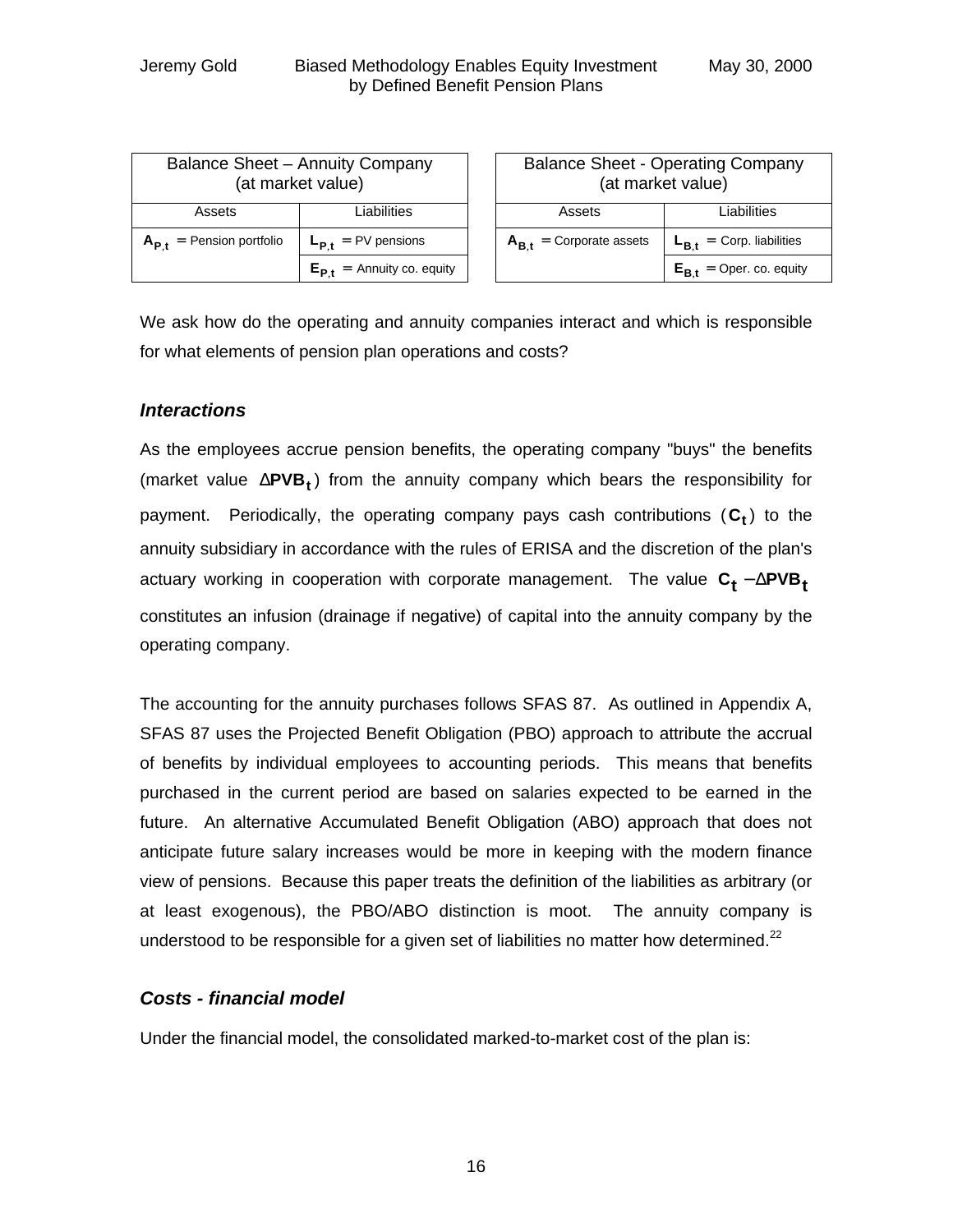Jeremy Gold Biased Methodology Enables Equity Investment May 30, 2000 by Defined Benefit Pension Plans

$$
\boldsymbol{X}_t^f = (\boldsymbol{L}_{\boldsymbol{P},t} + \boldsymbol{P}_t - \boldsymbol{L}_{\boldsymbol{P},t-1}) - (\boldsymbol{A}_{\boldsymbol{P},t} + \boldsymbol{P}_t - \boldsymbol{C}_t - \boldsymbol{A}_{\boldsymbol{P},t-1})
$$

Note that benefits paid to participants are redundant because assets and liabilities are simultaneously and equally reduced. As shown, a portion of the asset change (**C<sup>t</sup>** ) is attributable to cash contributions made by the operating company to the annuity company. Similarly, part of the liability change ( Δ**PVB<sup>t</sup>** ) flows the same way. Recognizing that that portion of the total pension plan expense is properly assigned to the operating company, we separately state the operating company portion and the annuity company portion of the pension cost:

$$
X_t^f = X_{B,t}^f + X_{P,t}^f
$$
 (1a)

$$
X_{B,t}^f = \Delta PVB_t \tag{1b}
$$

$$
\boldsymbol{X}_{\boldsymbol{P},t}^{f} = (\boldsymbol{L}_{\boldsymbol{P},t} + \boldsymbol{P}_t - \Delta \boldsymbol{P} \boldsymbol{V} \boldsymbol{B}_t - \boldsymbol{L}_{\boldsymbol{P},t-1}) - (\boldsymbol{A}_{\boldsymbol{P},t} + \boldsymbol{P}_t - \boldsymbol{C}_t - \boldsymbol{A}_{\boldsymbol{P},t-1})
$$
(1c)

The change in assets not explained by assets contributed and assets paid out must be the investment return on the initial assets:

$$
\boldsymbol{A}_{\boldsymbol{P},t} + \boldsymbol{P}_t - \boldsymbol{C}_t - \boldsymbol{A}_{\boldsymbol{P},t-1} = \widetilde{\boldsymbol{e}} \, \boldsymbol{A}_{\boldsymbol{P},t-1}
$$

and similarly for liabilities:

$$
\boldsymbol{L}_{\boldsymbol{P},t} + \boldsymbol{P}_t - \Delta \boldsymbol{P} \boldsymbol{V} \boldsymbol{B}_t - \boldsymbol{L}_{\boldsymbol{P},t-1} = \tilde{\boldsymbol{r}} \, \boldsymbol{L}_{\boldsymbol{P},t-1}
$$

We restate the annuity company loss (gain), i.e., its share of consolidated plan expense:

$$
\mathbf{X}_{\mathbf{P},\mathbf{t}}^{\mathbf{f}} = \tilde{\mathbf{r}} \mathbf{L}_{\mathbf{P},\mathbf{t}-1} - \tilde{\mathbf{e}} \mathbf{A}_{\mathbf{P},\mathbf{t}-1}
$$
 (2)

<sup>22</sup> For a discussion of the economic relevance of the PBO and ABO, see Bodie (1990).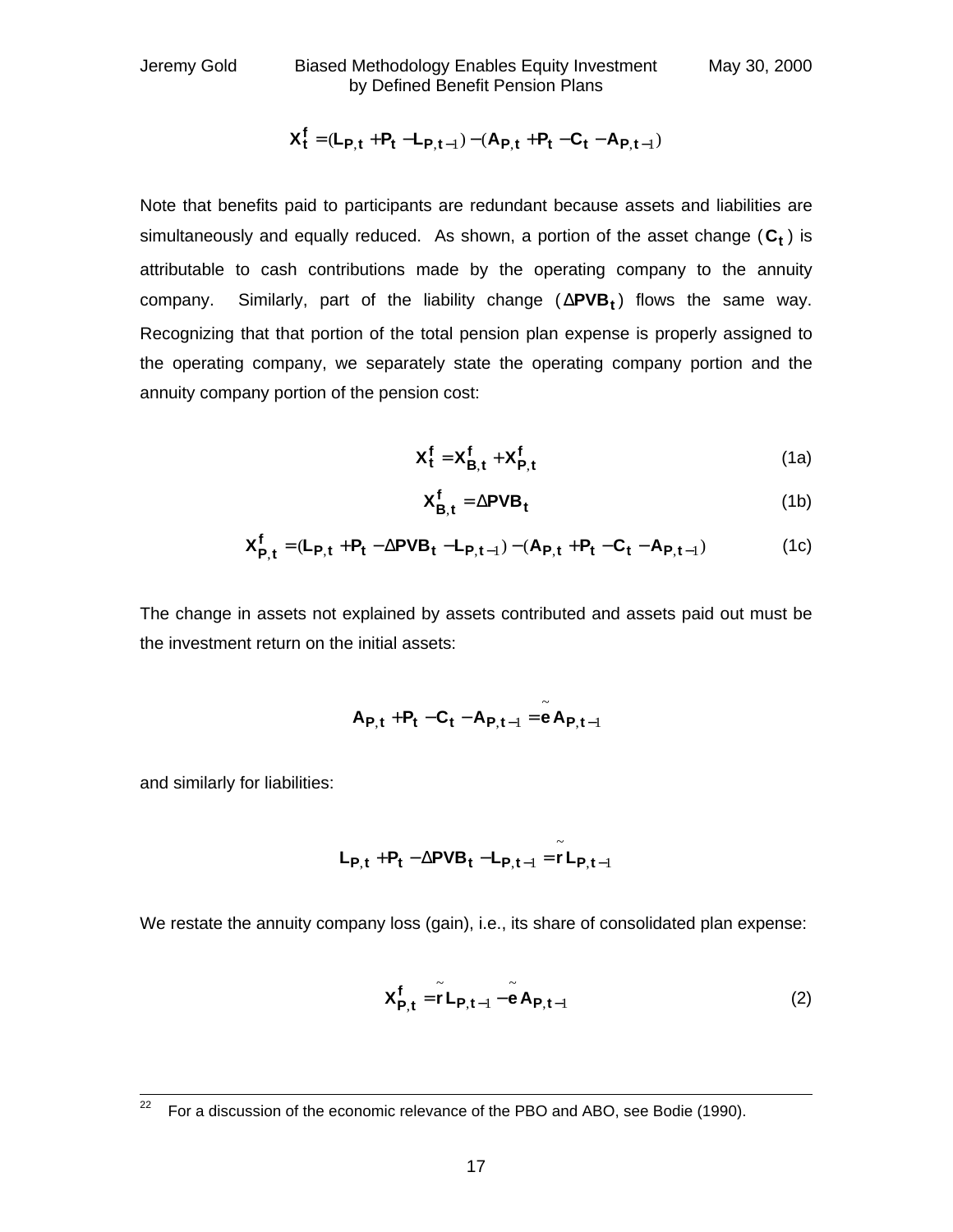We note a special case where the plan is invested in liability-matching bonds, borrowing (lending) the plan deficit (surplus) at the short rate:

 $\mathbf{H} \mathbf{t}$  , t –1  $\mathbf{F} = -\mathbf{I} \mathbf{E} \mathbf{P}, \mathbf{t}$  –1 ~  $, t-1 - \mathsf{AP}, t-1$ ~ , t –  $1 - E P$ , t –  $1 - I E P$ , t – 1 ~  $, t-1$ ~  ${\bf f}_{{\bf P},{\bf t}} = {\bf r} \, {\bf L}_{{\bf P},{\bf t}-1} - {\bf r} \, ({\bf A}_{{\bf P},{\bf t}-1} - {\bf E}_{{\bf P},{\bf t}-1}) - {\bf r} {\bf E}_{{\bf P},{\bf t}-1} = {\bf r} \, ({\bf L}_{{\bf P},{\bf t}-1} - {\bf A}_{{\bf P},{\bf t}-1}) + ({\bf r}-{\bf r}) {\bf E}_{{\bf P},{\bf t}-1} = - {\bf r} {\bf E}_{{\bf P},{\bf t}-1}$  $\bm{X_{P,t}^{t}} = r\bm{\bot}_{P,t-1} - r(\bm{A_{P,t-1}} - \bm{\mathsf{E}_{P,t-1}}) - r\bm{\mathsf{E}_{P,t-1}} = r(\bm{\mathsf{L}_{P,t-1}} - \bm{A_{P,t-1}}) + (r-r)\bm{\mathsf{E}_{P,t-1}} = -r\bm{\mathsf{E}_{P,t-1}}$ 

#### *Costs - actuarial/accounting model*

We want to show how the actuarial/accounting model differs from the financial model with attention paid to: 1) anticipation of returns to risk, and 2) smoothing to obscure the risk. In a sense these are two sides of the same coin and, assuming opacity, either side can appear to add value that does not exist in the transparent financial model. We will present the case wherein the value arises from the anticipation of returns to risk and where smoothing provides the mechanism necessary to facilitate the anticipation. An equal presentation might be made wherein the value arises from the smoothing implying that anticipation is the facilitating mechanism.

The value that appears to be induced by the opaque model arises in the context of a market with diversified investors with an equity risk premium attributable to the bearing of systemic (non-diversifiable) risk. This implies that fluctuations (zero-mean) in the expense (income) streams of the financial subsidiary that are orthogonal (zero-beta) to the market portfolio neither create nor destroy value. Elements in the expense (income) stream that do correlate with the market portfolio need to be discounted on a riskadjusted basis in order to measure present value.

With this in mind, we will rework the transparent cost equation by piecemeal substitution (identifying where the opaque model seems to add value) until we arrive at the opaque model of pension expense known as SFAS 87.

Assuming diversified investors and an equity risk premium strictly attributable to systemic risk implies that the certainty equivalent of all stochastic income variables is **r** .<sup>23</sup> Thus the ex-ante market value of  $X_{P,t}^f$  is unchanged when we write (2) as<sup>24</sup>:

j  $23$  This result may also be illustrated by hedging.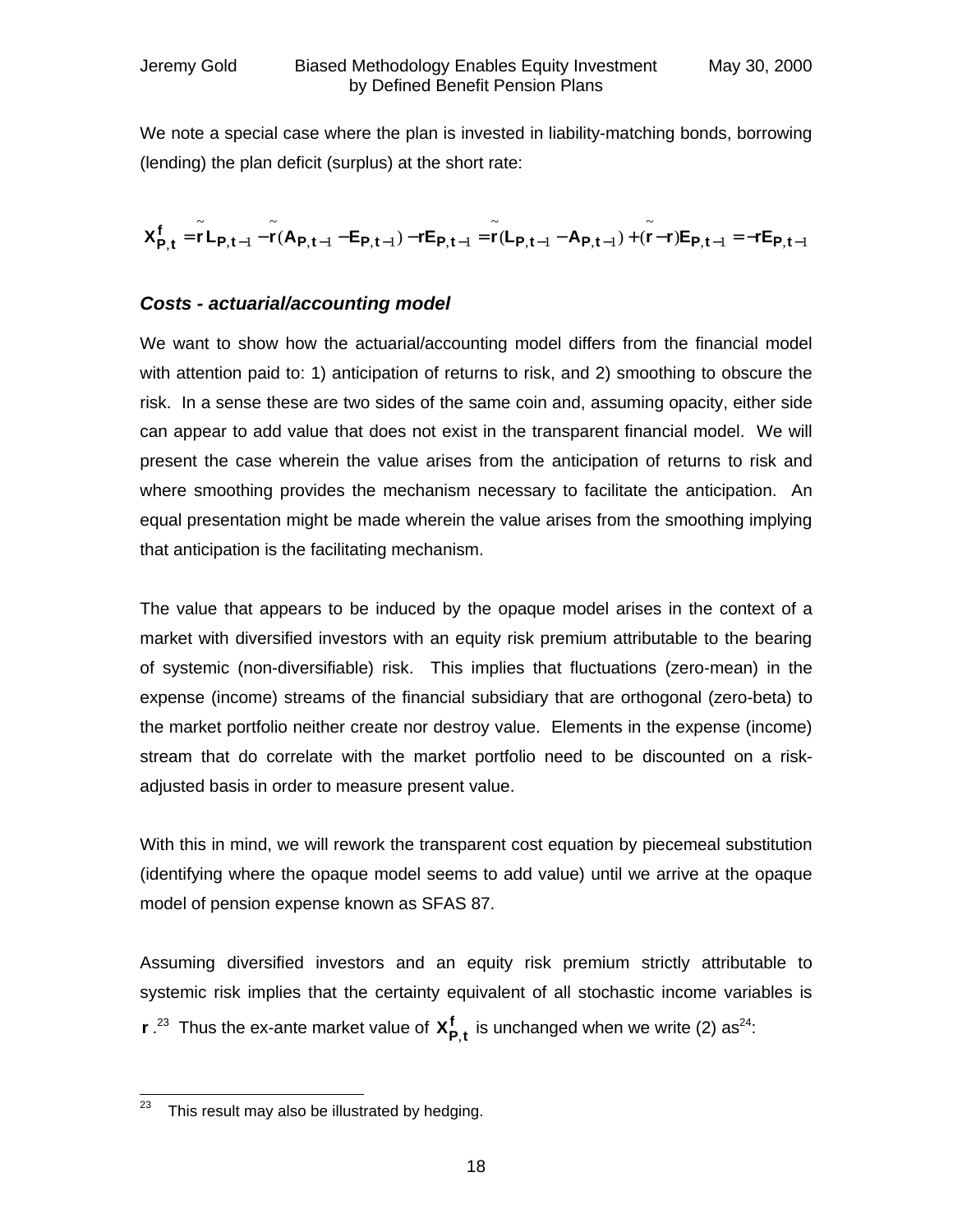$$
\mathbf{X}_{\mathbf{P},\mathbf{t}}^{\mathbf{f}} = \mathbf{r}\mathbf{L}_{\mathbf{P},\mathbf{t}-1} - \mathbf{r}\mathbf{A}_{\mathbf{P},\mathbf{t}-1} = -\mathbf{r}\mathbf{E}_{\mathbf{p},\mathbf{t}-1}
$$
(3)

which may be understood to mean that the risk-adjusted expense (income) of the pension subsidiary is identical to the short rate applied to the plan deficit (surplus) regardless of the asset allocation or liability duration as long as all of the assets and liabilities are defined in complete markets.

We revise the subsidiary expense using expected rather than risk-adjusted return:

$$
X_{P,t}^a = \bar{r} L_{P,t-1} - \bar{e} A_{P,t-1}
$$

where the new superscript indicates an actuarial rather than a financial value. This new expense is the pith of the opaque model. Below, we make some zero-mean zero-beta adjustments. These adjustments camouflage the process and allow it to achieve an accounting balance but no financial value is added or subtracted from this point onward.

We note that the changes in the market values of **LP**,**<sup>t</sup>** and **AP**,**<sup>t</sup>** over the period [**t** −1,**t**] are always reconciled by the annuity company transparent expense,  $\mathbf{X_{P,t}^{f}}$ , but that this is not the case when the expense is defined by  $X_{P,t}^a$ . These deviations are expected to average out to zero over time but, just to make sure that the accounting trues up over a defendable time frame (e.g., fifteen years), we (acting now as accountants) will identify the differences between the ex-post values of  $X_{P,t}^f$  and  $X_{P,t}^a$  that have accumulated over prior periods. Further, since the annuity company serves only the pension process, the accounting must also drive **EP**,**<sup>t</sup>** <sup>25</sup> to zero over time.

 $24$  $(2)$  is the certainty equivalent of  $(1)$ . For the remainder of this section, we adopt the convention of using the same notation on the left-hand side of equations for all members of a certainty equivalence set.

 $25$  Adjusted for balance sheet accruals.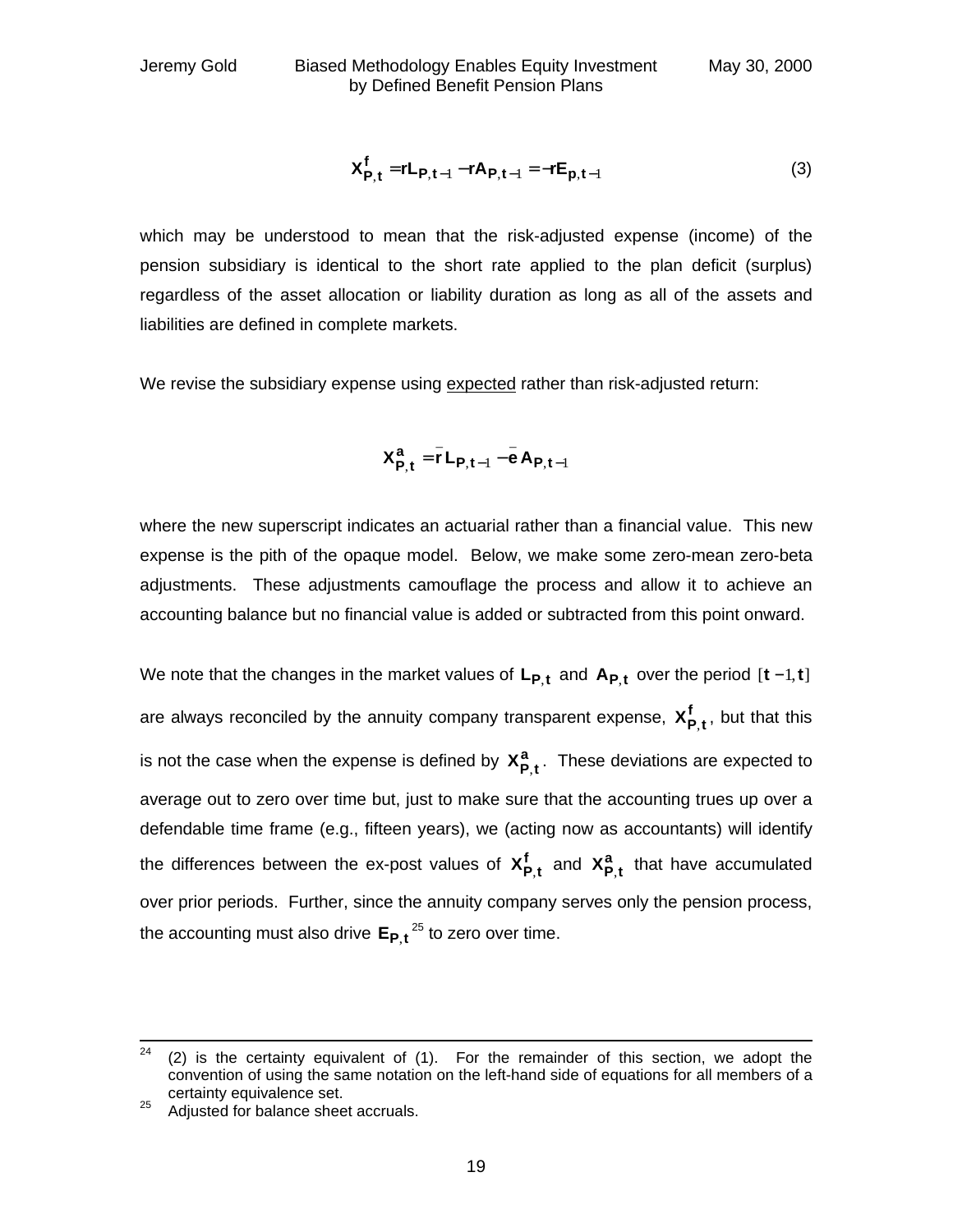The corrections to the forward accounting expense necessary to true up prior deviations and to eliminate the plan deficit (surplus) take the form of amortizations of these amounts over n subsequent periods. $^{26}$  This assures an asymptotic accounting balance at a horizon that is regularly extended.<sup>27</sup> Thus:

$$
X_{P,t}^a = \overline{r} L_{P,t-1} + AMT_t - \overline{e} A_{P,t-1}
$$
 (4)

This representation produces a time series for  $X_{P,t}^a$  with reduced volatility in comparison to the  $X_{P,t}^f$  time series and with ultimately equal accounting value.

The actuarial methodology that was adapted in the process of developing SFAS 87 had been designed to provide a budgeting process for contribution flows from the operating to the annuity company. Smooth cash flows were a high priority of this design.

During the development of SFAS 87, many actuaries argued that (4) was too volatile.<sup>28</sup> The historical actuarial approach smoothed the asset value before applying a rate of return.<sup>29</sup> Thus the formula was adjusted to smooth it further:

$$
X_{P,t}^a = \overline{r} L_{P,t-1} + AMT_t - \overline{e} MRV_{t-1}
$$

The differences between **MRVt**−<sup>1</sup> and **AP**,**t**−<sup>1</sup> are also accumulated and their amortization becomes part of **AMT<sup>t</sup>** . 30

<sup>26</sup> <sup>26</sup> n is a number defined as a weighted average of values each of which is usually in the range of [5,15] years. The average amortization period depends on the plan's historical path.

<sup>&</sup>lt;sup>27</sup> The value of n is adjusted each year to reflect emerging deviations. Thus, for an ongoing plan, n does not systematically shrink and the smoothing process is perpetuated. Upon plan termination, n disappears so that all the accumulated deviations are accounted for at once.

<sup>28</sup> Burnmanon, managements of that an in-<br>28 Buck Consultants (1985) for example.

 $^{29}$  Hamilton, Jackson (1968)<br> $^{30}$  Additionally a cerrider equ

<sup>&</sup>lt;sup>30</sup> Additionally, a corridor equal to 10% of the larger of  $\textsf{MRV}_{\textbf{t}-1}$  and  $\textsf{L}_{\textsf{P},\textbf{t}-1}$  is defined such that **AMT**<sub>**t**−1</sub>  $\equiv$  0 unless the absolute value of the accumulated deviations is greater than the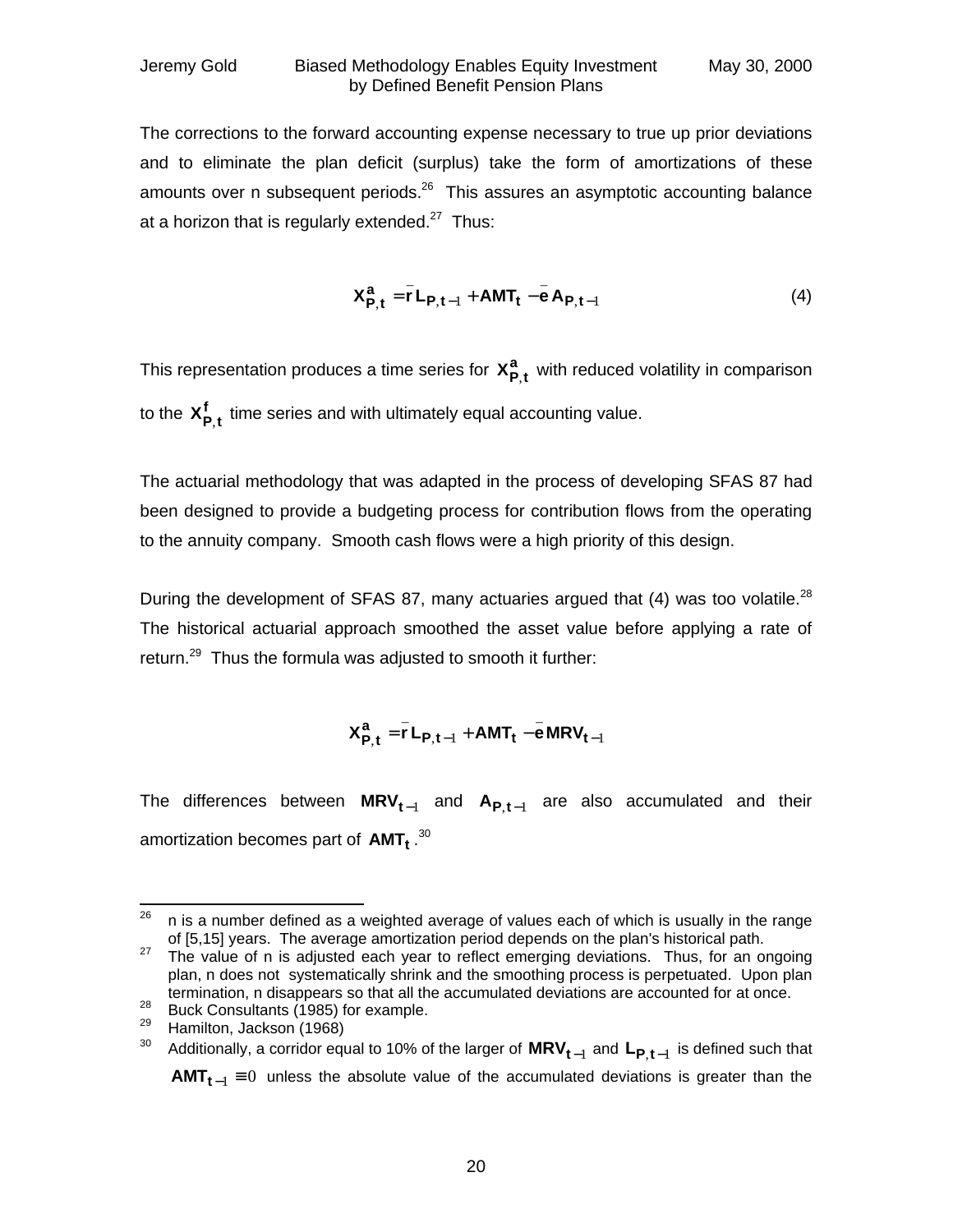-

 $\overline{a}$ 

\_

Next some cosmetic (notational) changes need to be made: $31$ 

$$
\boldsymbol{X_{P,t}^a} = \boldsymbol{iPBO_{t-1}} + \boldsymbol{AMT_t} - \boldsymbol{jMRV_{t-1}}
$$

Finally we bring Δ**PVB<sup>t</sup>** (renamed **SC<sup>t</sup>** ) back into the equation to reflect operating/annuity company consolidation:

$$
\boldsymbol{X^a_t} = \boldsymbol{i\text{PBO}_{t-\!1}} + \boldsymbol{SC_t} + \boldsymbol{AMT_t} - \boldsymbol{j\text{MRV}_{t-\!1}}
$$

which is the SFAS 87 formula as shown in Appendix A.

#### *Costs - actuarial/accounting bias*

We now consider the difference between  $X_{P,t}^a$  and  $X_{P,t}^f$  to see whether these may be described as zero-mean zero-beta and thus without financial bias.

The difference  $\Delta \mathbf{X_{p,t}} = \mathbf{X_{p,t}^a} - \mathbf{X_{p,t}^t} = (\mathbf{r-r})\mathbf{L_{p,t-1}} - (\mathbf{e-r})\mathbf{A_{p,t-1}}$ \_  $, t-1$ \_  $\Delta X_{P,t} = X_{P,t}^a - X_{P,t}^f = (\bar{r}-r)L_{P,t-1} - (\bar{e}-r)A_{P,t-1}$ . Since none of the terms are stochastic in their relation to the market portfolio in the period [**t** −1,**t**], the difference may be described as zero-beta.

But the difference is not zero-mean. The accounting equation overstates the expense to the extent that  $(r - r)\mathsf{L}_{\mathsf{P},\mathsf{t}} > 0$ \_ **r**−**r**)L<sub>P,t</sub> > 0 and it understates the expense to the extent that

(e−r)A<sub>P,t</sub> > 0. The overstatement represents the difference that one usually expects to \_ find between the internal rate of return on a liability-matching portfolio of bonds and the short rate. For the most part this overcharge is an artifact of SFAS 87 that cannot be

corridor amount. The purpose of the corridor is further to smooth expense by allowing relatively small amortizations of opposite sign to cancel out before recognition.

<sup>31</sup> **i** ≡ **r** ; **j** ≡ **e** ; **PBOt**−<sup>1</sup> is a particular instance of the more general **LP**,**t**−<sup>1</sup> . It specifies that future salary increases are embedded in benefits attributed to the current period.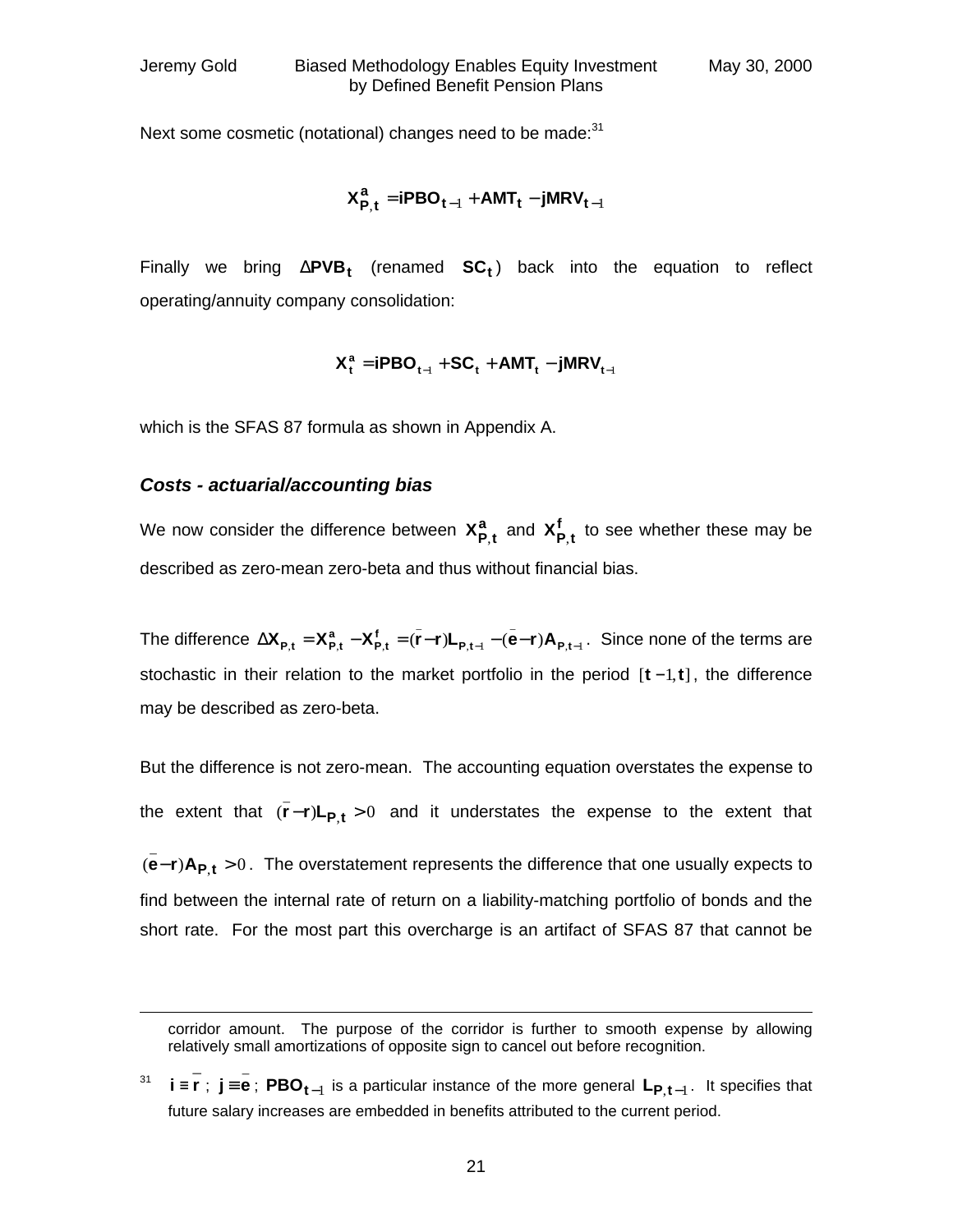directly altered by the plan manager<sup>32</sup>. It can, however, be neutralized on the asset side of the equation by adding liability-matching bonds to the assets of the plan while borrowing their cost.<sup>33</sup>

The understatement of the plan expense equal to  $(e-r)A_{P,t}$ \_  $(e-r)A_{P,t}$  is generally under the direct control of the plan manager in two ways: first, by using accounting discretion with respect to selecting \_ **e** as discussed by Amir and Benartzi (1998); second by choosing the equity exposure percentage **a** . The first represents a misapplication or lax enforcement of SFAS 87. The second is more significant because it represents a conceptual error in the financial framework that underlies SFAS 87.

The FASB has been moving towards a "fair value" approach that is likely, in the long run, to undo the bias in SFAS 87. It has developed a concept statement Exposure Draft (FASB No. 204-B, March 31, 1999) showing how "fair value" concepts may be employed to shift the accounting paradigm from valuation by history to valuation by arbitrage. It has also issued Preliminary Views (FASB No. 195-A, December 14, 1999) on the application of fair value to financial instruments and certain related assets and liabilities of corporations. Section V expands on these developments at the FASB.

### *Value of the cost bias*

-

After hedging the overstatement of the expense due to liabilities<sup>34</sup>, the understated expense remains:

$$
(\bar{\bar{e}}-r)A_{P,t} = \bar{\mathbf{a}}(\bar{\bar{\mathbf{q}}}-r)A_{P,t}
$$

In perpetuity, the value of this bias equals:

<sup>&</sup>lt;sup>32</sup> The rate **r** is given by the market and the use of the rate **r r** is defined in SFAS 87 and backed by a powerful enforcement letter from the SEC (Schuetze, 1993).

Various by a performancementing this hedge are discussed by Gold and Peskin (1988).<br><sup>34</sup> The lightlify bedge (provious footpote) corrects the accounting his adds to earn

The liability hedge (previous footnote) corrects the accounting bias, adds to earnings and reduces plan asset-liability risk. A corresponding asset hedge would eliminate equity investment and end the conflict between theory and practice that is the heart of this paper.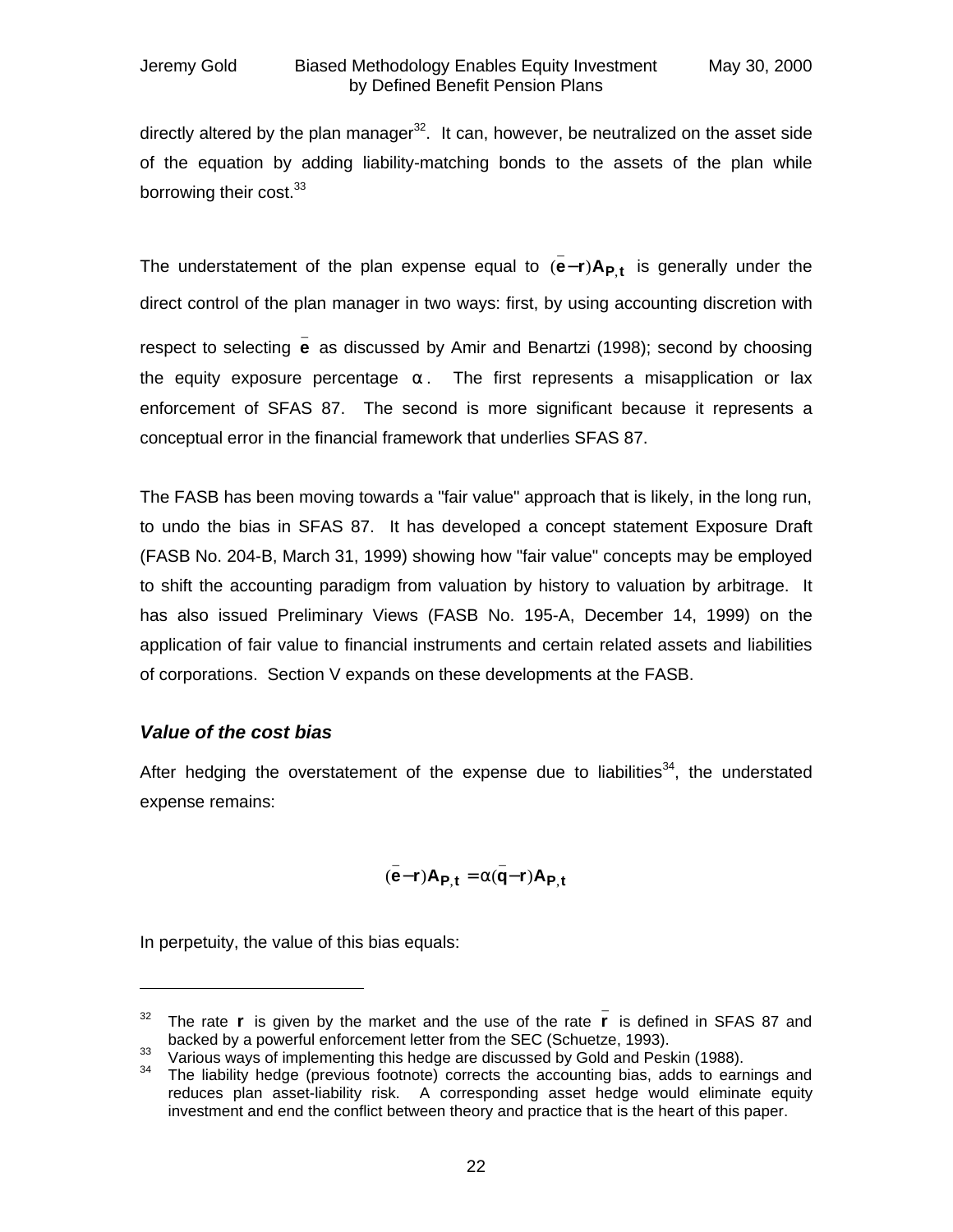$$
\mathbf{a}(\frac{\bar{\mathbf{q}}-\mathbf{r}}{r})\mathbf{A}_{\mathbf{P},\mathbf{t}} = \mathbf{a}(\frac{\bar{\mathbf{q}}}{r}-1)\mathbf{A}_{\mathbf{P},\mathbf{t}}
$$

The partial derivatives with respect to **a** of the annual and perpetuity values are, respectively:

$$
(\bar{q}-r)A_{P,t}
$$

$$
(\bar{q}-1)A_{P,t-1}
$$

If, for example, we take  $q = 12\%$ ,  $r = 6\%$ \_  $q = 12\%$ ,  $r = 6\%$ , then a \$1 shift of pension plan assets from cash to equity results in an earnings bias with a potential (fully opaque) perpetuity value of \$1 (pre-tax). After corporate tax at an assumed 35% rate, market capitalization may be increased by \$.65 for each dollar shifted. Alternatively, if we assume an after-tax price/earnings ratio of 30:1, market capitalization is inflated by \$1.17 [\$1(12% − 6%)30(1− 35%)] for each \$1 shifted.

### **V Supporting Considerations**

In this section I briefly outline a transparent accounting method. We then review some of the explanations that practitioners offer for their investments in equities. We argue that these explanations are not sufficiently rebuked under opaque accounting but that we may reasonably believe that managers would alter their behavior if transparent accounting were the norm.

We then look at the earnings management literature and learn that earnings are valuerelevant for investors, that investors are often misled by managers who use accounting discretion to smooth and otherwise dress up earnings, and that accounting research is silent on the systemic bias in pension accounting.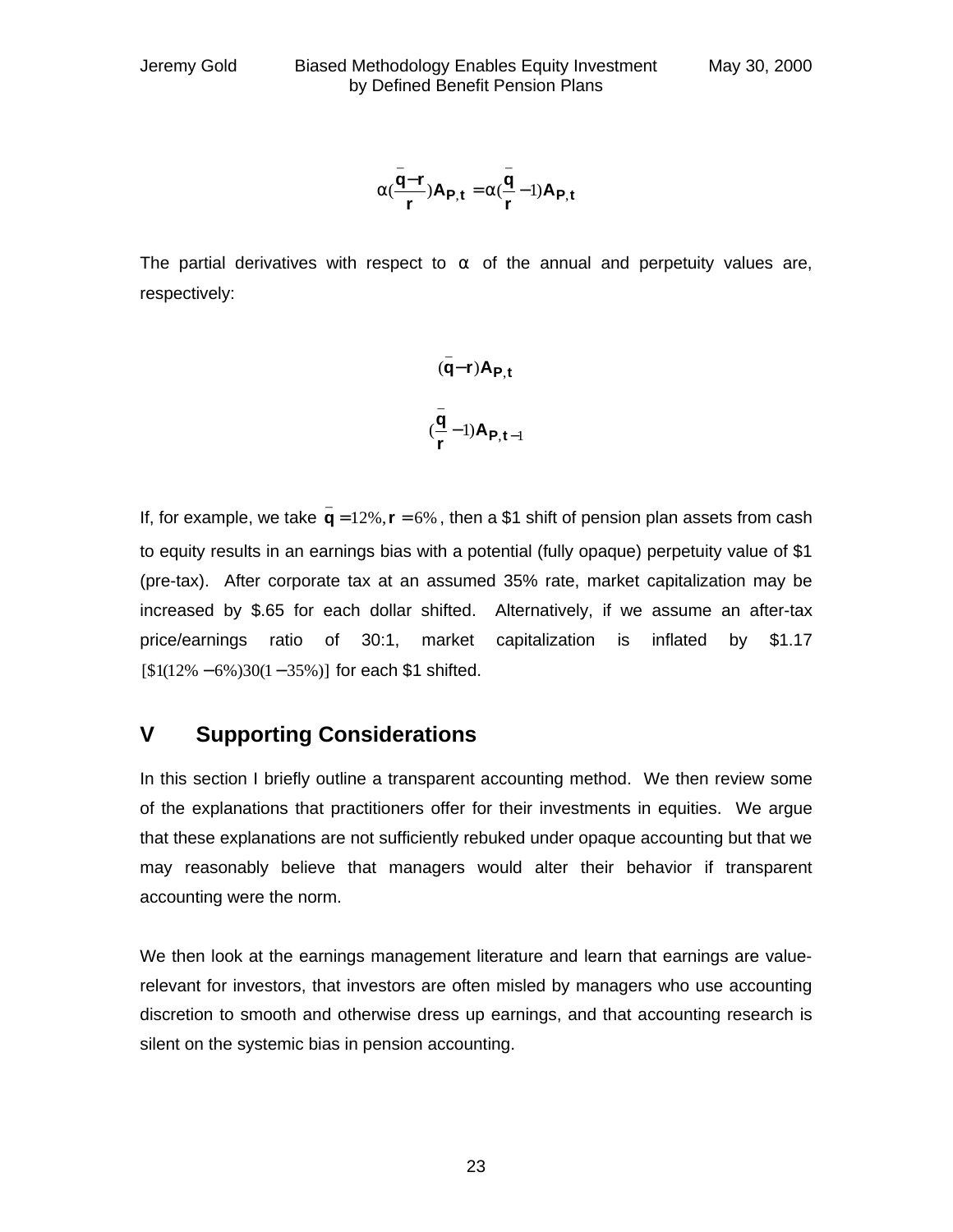Lastly we look at FASB activity and see some progress towards transparent accounting. The FASB is seriously considering the use of fair value accounting for financial instruments. At the moment, their proposal in this area explicitly excludes SFAS 87. If SFAS 87 were included we might well expect the financial press to follow the arguments of pension finance theory. This in turn would lead to persuasive arguments against pension plan equity investments that would be understandable and communicable among analysts, investors, financial planners and consultants.

### *Transparent accounting*

Transparent accounting for a pension plan would follow the approach shown in equation (1) of Section IV.

Equation (1b), what SFAS 87 calls the **service cost**, is the fair value of benefits attributed to the current accounting period. It would be reported on the operating company's books as a component of employee compensation expense. Because it is a long duration discount variable, in a traditional defined benefit plan, it will be volatile with respect to interest rate changes. It will generally amount to a single-digit percentage of compensation and in the face of significant changes in long-term interest rates it might go up or down by as much as two percent of compensation from year to year.

If the corporation sponsored a cash balance plan and if the benefit attributed to the period for any employee equaled that year's compensation credit<sup>35</sup>, then there would not be interest rate volatility.

Equation (1c), restated as equation (2), represents the change in tangible market value for the pension subsidiary or annuity company. Except when the probability of bankruptcy or asset reversion is not trivial, the market value of the company should reflect this change with a multiplier identical to one<sup>36</sup>. In order to facilitate this valuation, the market value of assets and liabilities should be presented in a pension balance sheet. The change in the tangible market value (annuity company net income) should

<sup>35</sup> I.e., if an ABO approach to pension liabilities were employed. This approach is particularly appropriate in the cash balance case.

<sup>&</sup>lt;sup>36</sup> After accounting for taxes.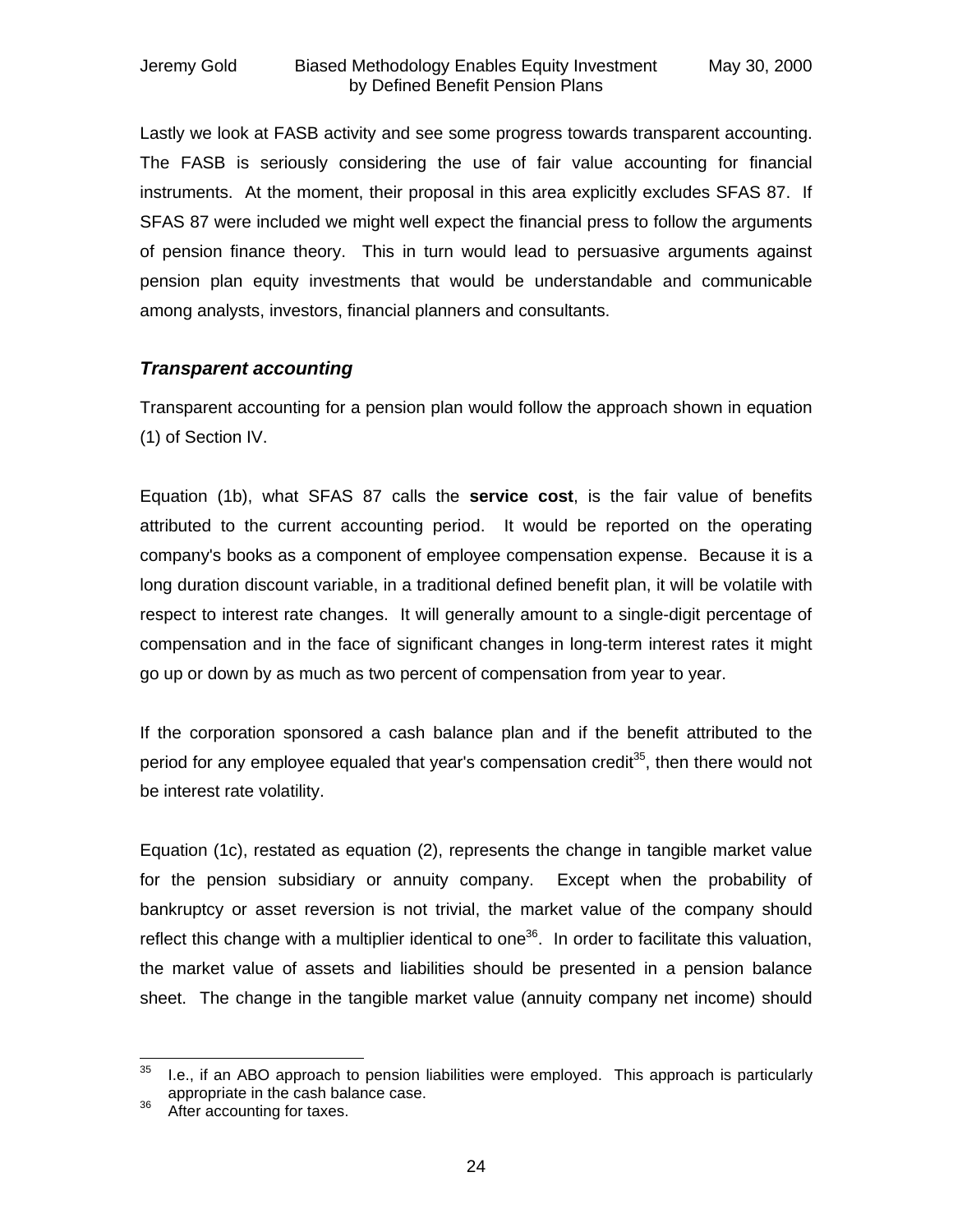be treated as "non-operating income" flowing into shareholders equity<sup>37</sup> without appearing in the operating P&L statement.<sup>38</sup>

Presented with pension plan information in this fashion, it is likely that analysts and investors would reach many of the same conclusions as do the financial researchers discussed in Section I.

### *Opacity enables fables – practictioners' tales*

The opacity theory offered in this paper is a theory of enablement not of causation. What this means is that, absent opacity, the transparent financial theories would in all likelihood prevail over the common practices of the day. In this subsection we sketch the rationales commonly offered by corporate financial officers with pension plan responsibilities as well as by the actuaries and consultants who advise them.

What do pension plan managers tell themselves and their associates and constituents they are doing? Many would explain that they are maximizing long-term expected returns while tolerating acceptable levels of risk. When they invoke the long-term nature of the process, they are really making several possible arguments:

- *In the long run equities are not as risky as they appear to be in the short run.* This view is a proxy for a strong mean-reverting model or a shortfall model or for similar ideas that inhabit the actuarial (and popular) psyche. $39$  This view ignores arbitrage based arguments and generally supports perpetual money machines that may usually be reduced to "borrow at the risk-free rate and invest in equities and pay for liabilities with the profits".
- *Even though equities are risky in the short run, the actuarial process is selfcorrecting and does not get far off course when market setbacks occur. The short-*

<sup>37</sup>  $37$  Deferred taxes on this income (expense) should be taken into account.<br> $38$  The non-operating income approach is suggested by Knutson (1999).

<sup>&</sup>lt;sup>38</sup> The non-operating income approach is suggested by Knutson (1999).<br><sup>39</sup> Purrows (1999) sove: "Apy market downswing experienced in ano gen

Burrows (1999) says: "Any market downswing experienced in one generation will be offset by an upswing in later generations." Mr. Burrows has headed the Actuarial Standards Board and its project that led to Actuarial Standard of Practice 27 (ASOP 27). Key elements of ASOP 27 are outlined in Appendix D. ASOP 27 continues and formalizes the decades old actuarial practice of using the expected rate of return on plan assets to discount liabilities.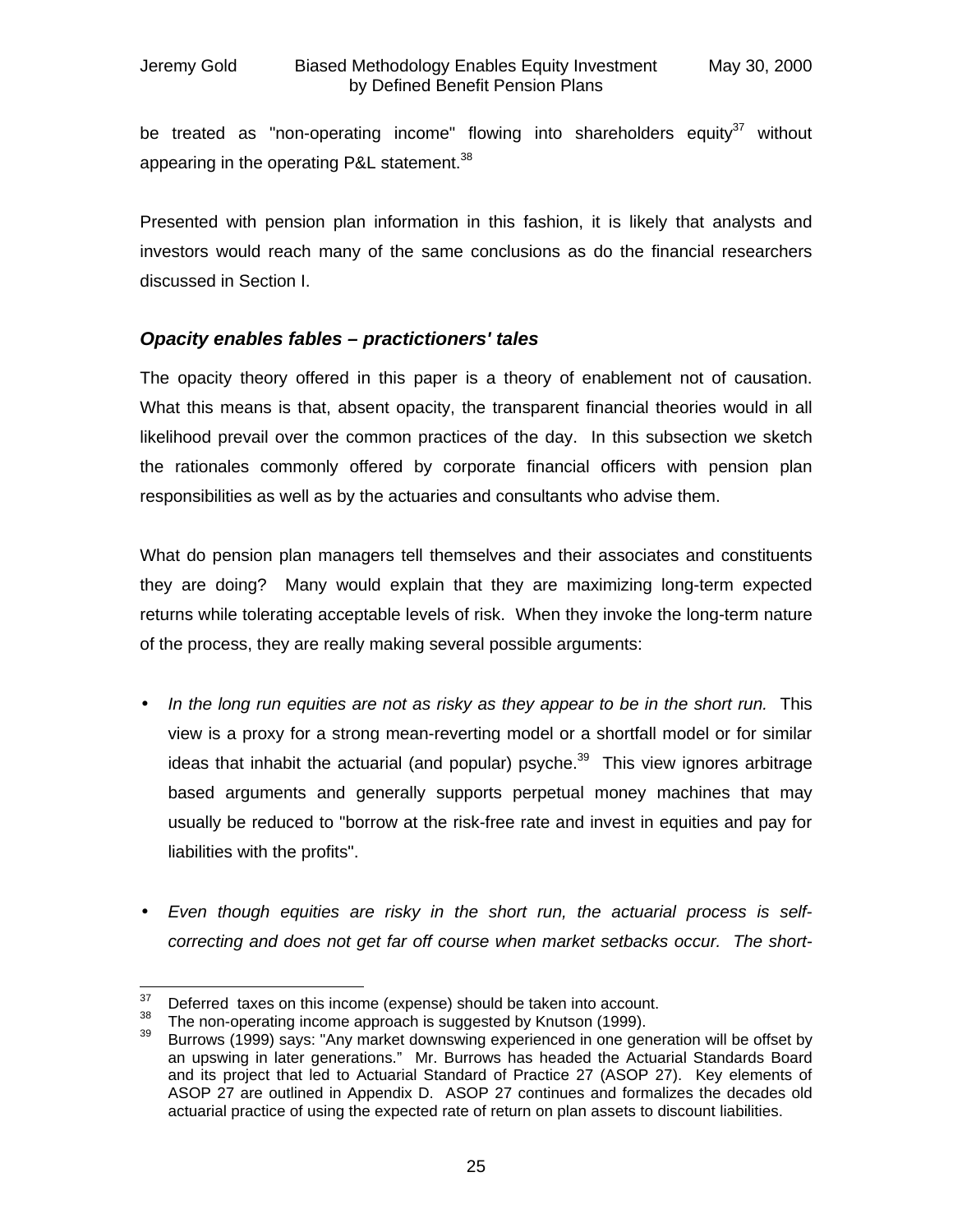*term effects on plan assets are troubling but the impact is deferred and we usually catch up sooner or later.* This is a combination of the long-term argument above and a reliance on the enabling actuarial technology. This combination can be no stronger than the long-term argument alone.

• *Our real risk is underperforming our competitors and facing higher effective labor costs because we have not earned the equity premium. We can better tolerate the equity risk than we can the competitive risk.*

If this were true and the enabling camouflage were not in place, then it could easily be countered by the Black argument: if your shareholders cannot figure out how to adjust your exposure to the equity market versus that of your competitors (i.e., they do not follow Tepper), then take the equity risk on your taxable balance sheet. In this instance it should be clear that such an exposure will not be camouflaged.

- *We take the ERISA fiduciary responsibility seriously<sup>40</sup>. We understand that its version of the Prudent Man Rule tells us to diversify across asset classes as well as across individual securities.* This is a misinterpretation of the rule. It is clear that a liability-matching bond portfolio meets ERISA fiduciary responsibilities as may many other all-fixed-income strategies.
- *We do stochastic studies of our assets and liabilities<sup>41</sup>. These studies show us how assets, liabilities, expenses and various other measurement and control variables are likely to evolve over various time periods from five to thirty years. When we look at the results it is clear that equity exposure in the long run presents virtually no risk and that over shorter periods, we can live with the risks associated with our level of equity investment.* As earlier, this is a combination of the long-term argument and a reliance on the enabling actuarial technology.
- *Our pension plan is a profit center. We raise capital by promising benefits that an insurance company could provide. By running our own insurance company and investing in equities we profit.* In a world where the annuity market is competitive,

<sup>40</sup> McGill et al (1996) page 650 and following discuss ERISA diversification.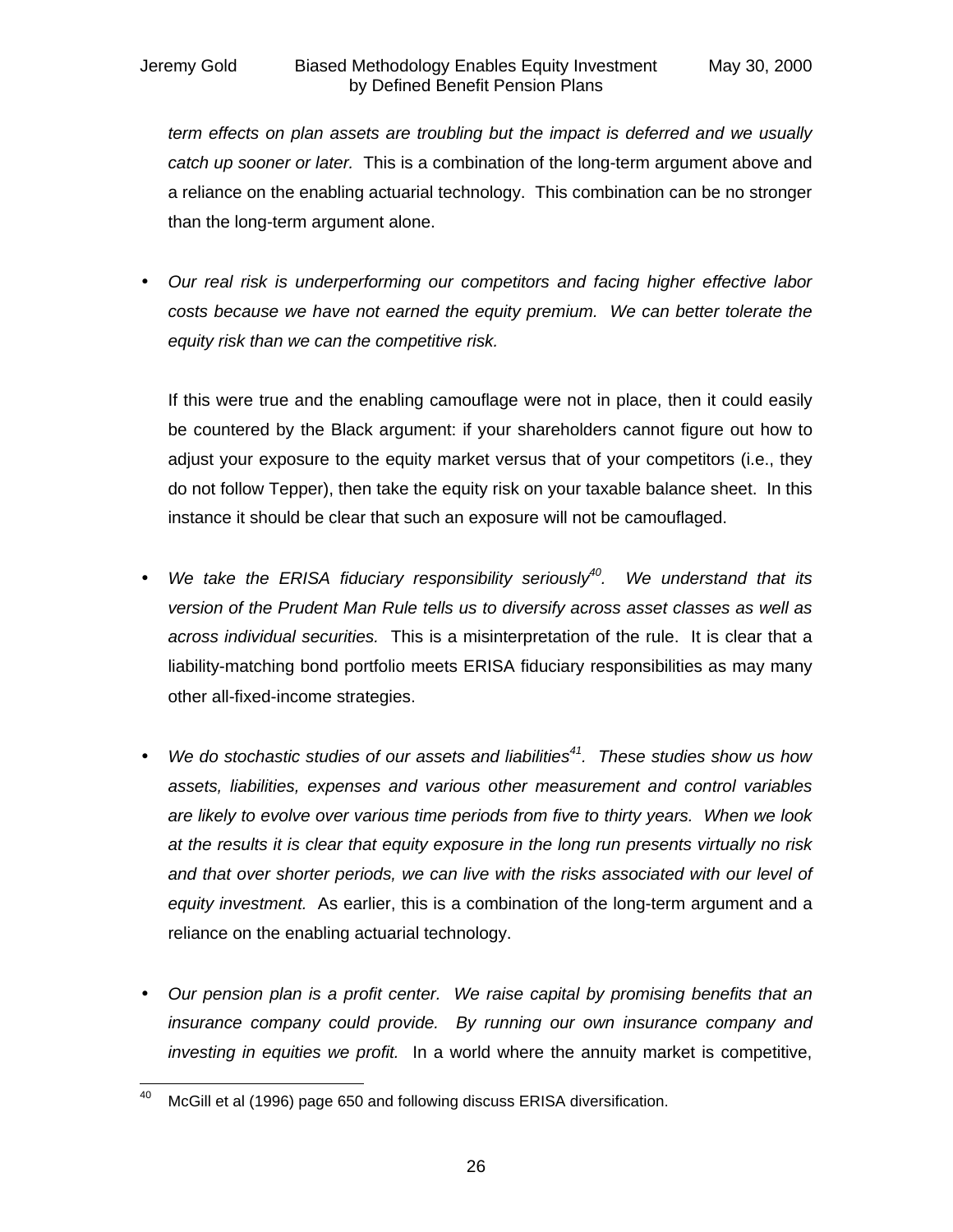shareholders of an operating business earn no special rewards for adding an annuity business to the product mix. The equity argument is the same perpetual money argument presented once again.

### *Transparency disables fables*

Consider the senior manager who asks the company's auditors and actuaries what effect on earnings would occur if the plan were to reduce its policy<sup>42</sup> exposure to equities. If the change in asset allocation were very large, it is almost certain that the manager would be told that the immediate effect would be a decrease in current earnings followed by lower expected earnings ever after. For a less substantial change in allocation (e.g., a reduction in equity exposure from 60% to 50%), the manager would probably be told that the current earnings can be protected<sup>43</sup> but that future earnings will very likely be reduced. When investor and analyst reactions to earnings are factored in, most managers are likely to continue the long term equity position of the plan even if they elect to reduce it tactically.

Now tell the senior manager that although equity returns are generally higher than those on fixed income, some of the rewards are likely to be shared by employees or taxcollectors. But the reported earnings will continue to be higher with equities and only very good equity returns will result in sharing with these other parties. The manager is still likely to conclude that this is a good arrangement.

Now explain the Tepper<sup>44</sup> arbitrage argument to the manager. With lower equity exposure in the pension plan, taxable shareholders will be able to hold more equity in their personal portfolios and this is more tax-effective for them. The perceptive manager may ask whether the shareholder will be able to earn higher after-tax returns on a

<sup>41</sup> <sup>41</sup> McGill et al (1996) discusses such studies briefly beginning at page 574.<br><sup>42</sup> The expected lang term return an assets under SEAS 27 depende

The expected long-term return on assets under SFAS 87 depends on the policy asset allocation which is determined infrequently. Interim (non-policy) allocations may vary due to market forces and tactical decisions.

<sup>43</sup> The expected long-term rate of return on plan assets (what we have defined as **j**) should be adjusted in accordance any changes in asset allocation policy or when the market environment for future returns changes. Actuaries have generally understood the phrase "expected long-term" to suggest that **j** should rarely be changed.

<sup>44</sup> Unlike the Black version which has structural impediments and requires capitalization changes by the corporation, the Tepper arbitrage depends only on shareholder perception and revaluation.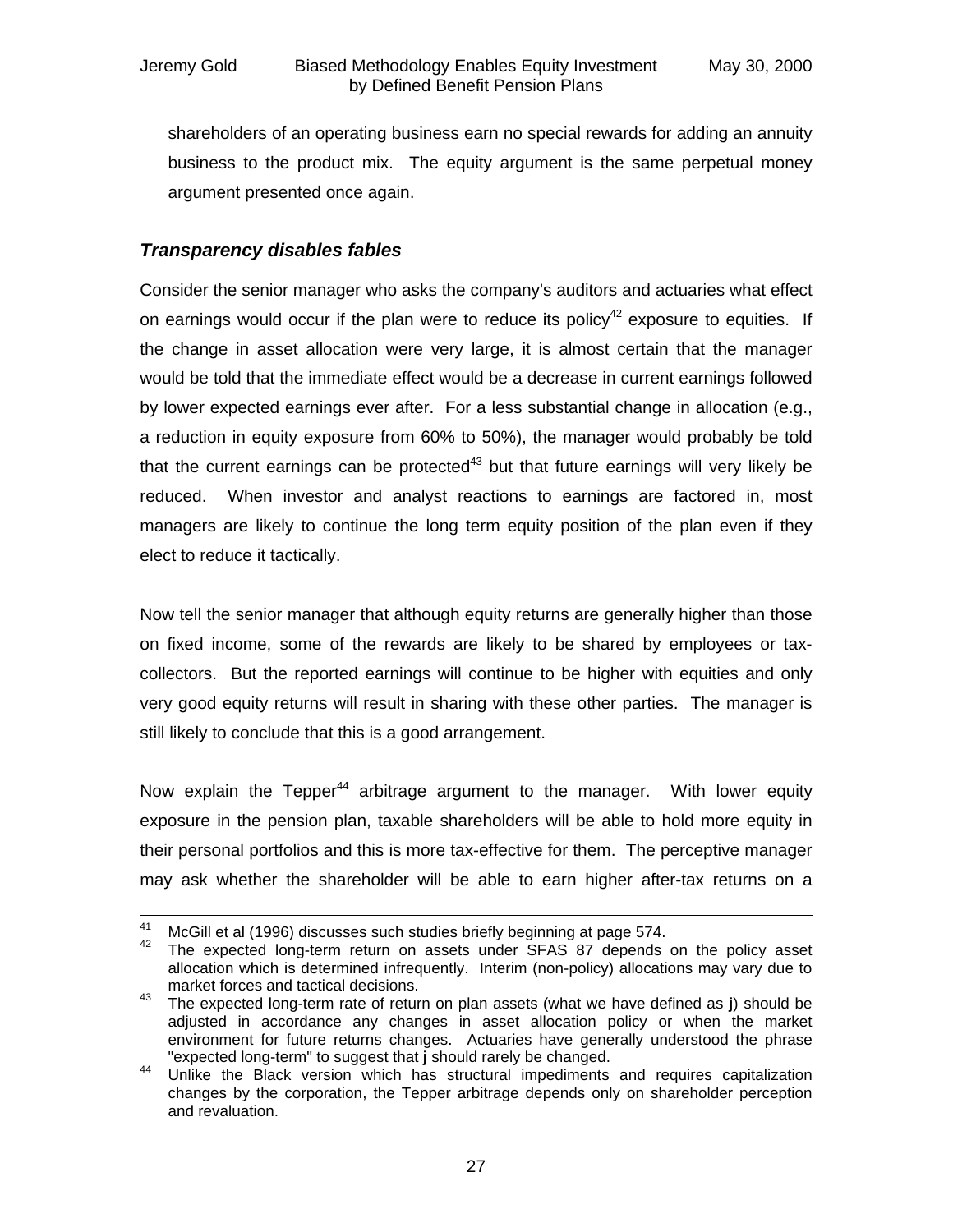#### Jeremy Gold Biased Methodology Enables Equity Investment May 30, 2000 by Defined Benefit Pension Plans

portfolio with identical volatility, because if that is true it seems to be a pretty good idea. Under today's accounting rules, however, the probable answer to that question is "no" because the volatility of the pension portfolio is being smoothed and the company stock is not trading as it would under the transparency assumption (i.e., like an operating company attached to a tax-sheltered mutual fund).

Now reconsider all three of the previous paragraphs in a world where the accounting procedure is transparent. The pension plan expense is based entirely on the new benefits accumulated by employees during the accounting period and the company maintains a tax-sheltered mutual fund whose asset and liability values are reported independently at market. Now the Wall Street Journal writes articles analyzing the company and the pension plan separately; The Journal and other business publications write articles explaining that investors should consider tax effects and volatility.

With such clean accounting, the articles would be easily written and understood. Now the senior manager will be told that earnings subject to a price-earnings multiple will not be affected when the equity exposure is changed. The manager, a shareholder as well, will understand that the pension plan is just one of the mutual funds s/he owns and that it is special because it is tax-favored. Additionally, explain the employee call and the excise tax call and how their effects are accentuated by equity exposure and the manager should shortly conclude that equities are a poor pension investment choice.

Notice that if SFAS 87 were minimally amended to remove the bias that arises from the

use of \_ **e** by requiring **r** and then smoothing **e**−**r** ~ , we would still probably not have a clear basis upon which to articulate the Tepper-Black arbitrage in a persuasive fashion.

### *Accounting literature*

The accounting literature is silent with respect to the bias discussed herein. The literature is not silent with respect to pension plans, nor with respect to accounting, nor with respect to bias.<sup>45</sup> One article (Craig, 1999) very aptly observes that "Noise tends to

<sup>45</sup> <sup>45</sup> A search of ABI/Inform reveals 19435 articles with "pension" in the title or abstract, 43494 with the word "accounting" and 1077 with both. There are 5041 articles with "bias" in the title or abstract. There are 0 articles at the intersection of these terms. There are 49 with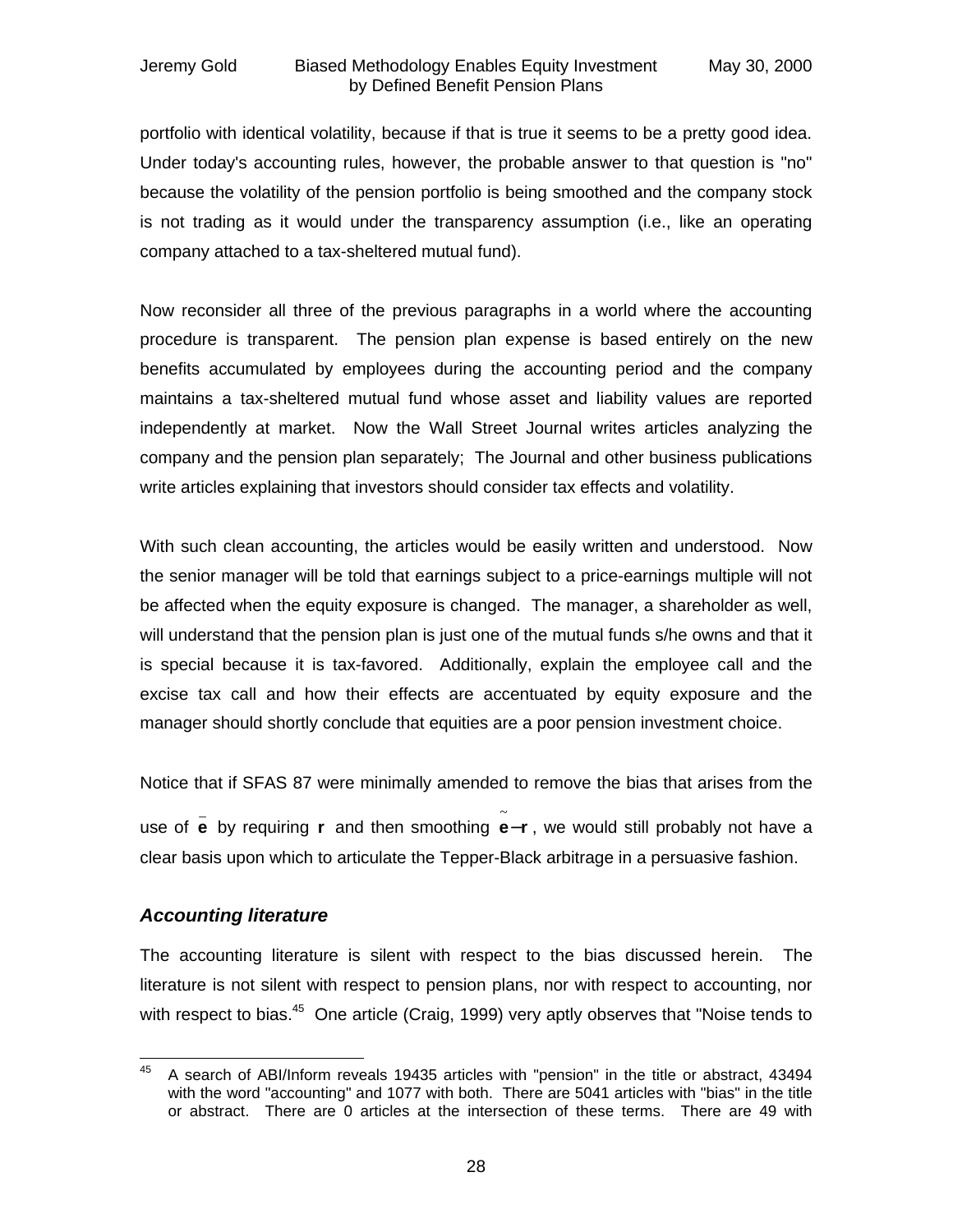cancel out, bias does not." But he then tells us that "Noise is a statistical term referring to effects of random errors, which have a cumulative expected value of zero. Bias does not have an expected value of zero … " This view is representative of the accounting literature in general. The earnings management literature diligently pursues evidence of accruals that are intentionally away from the mean.

Let us be clear as to exactly what the nature of my bias claim is. I contend that the substitution of \_ **e** for ~ **e** is financially biased. The earnings management literature is presumptive with respect to the view that the deliberate misestimate of \_ **e** is biased<sup>46</sup> but that a correct estimate of \_ **e** precludes bias.

SFAS 87 credits **e** as the expected return on assets in each accounting period and \_ defers (for amortization, i.e., forward averaging) the difference:

#### $\sim$   $\sim$ **e**− **e**

If this difference were orthogonal to the market portfolio, we could invoke the Law of Large Numbers and agree that, on average, its value is indistinguishable from zero. But we (from a finance perspective) know that this is not the case. Actuarial and accounting theory, to date, appear to be insensitive to the difference. The entire pension accounting literature appears to take the actuarial view to the effect that there is not an economically important difference between the long-term average and the path that gets one there. Stated in traditional actuarial terms: if a variable is symmetrically distributed, the use of the mean is unbiased.

-

<sup>&</sup>quot;pension" and "bias" but they refer to biases in the awarding of pensions not in the accounting. There are 206 with accounting and bias but these are focused primarily on earnings management.

<sup>46</sup> Amir and Benartzi (1998), e.g.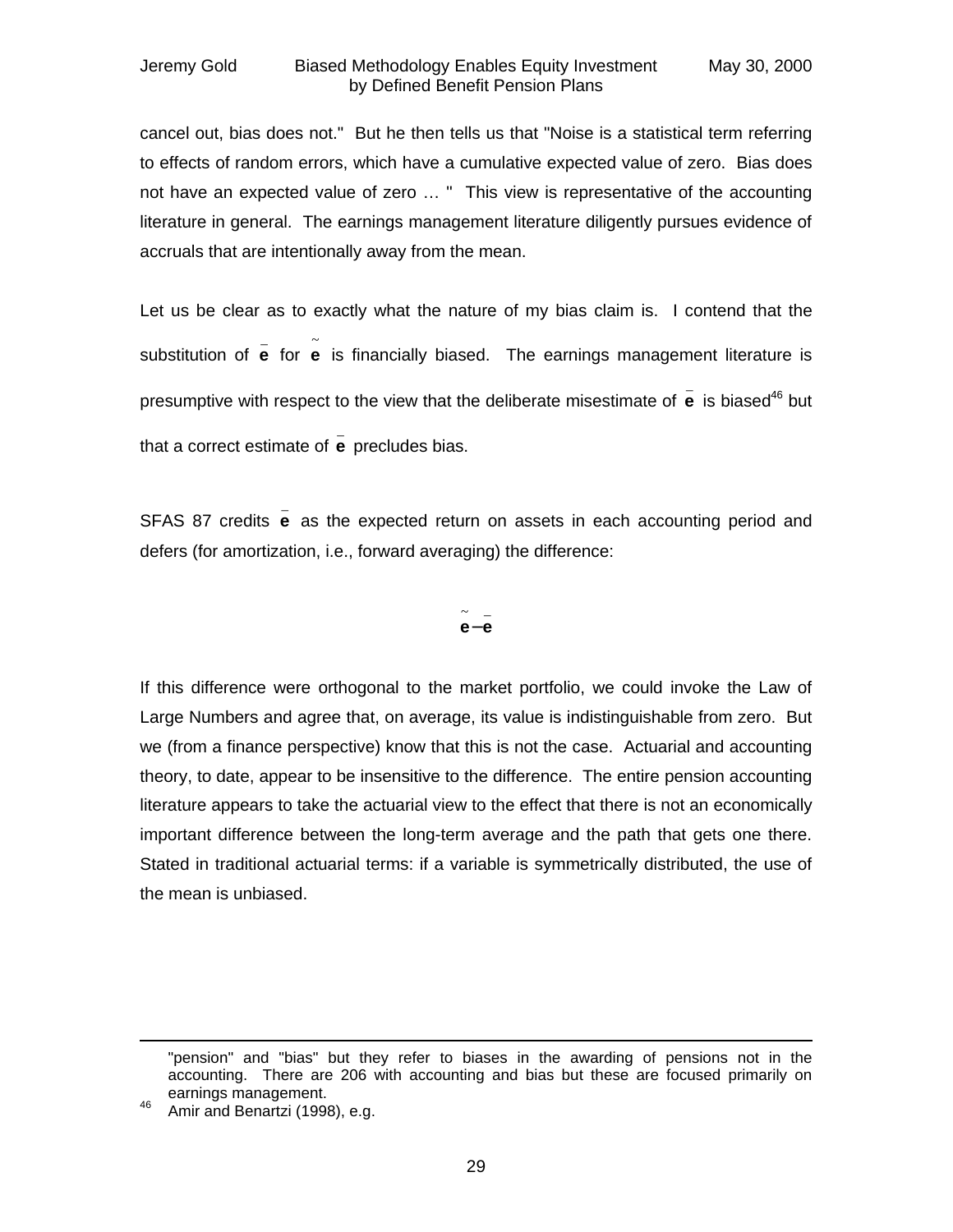Earlier we invoked the financial equivalence between ~ **e** and **r** . If SFAS 87 were to credit ~ **e** , we would be on the way to transparent financial accounting. If SFAS 87 were to credit **r** and defer and amortize the difference:

> **e**−**r** ~

we would not have full transparency but we would have a financially unbiased estimate. The disagreement may be stated simply: financially we identify a symmetry of valuation around the risk-free rate; in accounting and actuarial science we identify a symmetry around the expected return. As before, the key distinction is the power of arbitrage arguments in financial debate.

In an article written for actuaries interested in investment, Wendt (1999) explains an article by Bodie (1995) on the persistence of equity risk. Wendt shows that actuarial principles break down when the Law of Large Numbers is inapplicable or misapplied. No amount of forward averaging, and only excessively strong assumptions of meanreversion, can remove the financial bias that derives from the use of actuarial principles that average equity performance over time. Bodie and Wendt each use the price of insuring against equity underperformance as the arena to demonstrate the inappropriateness of trying to wring more than is possible from time diversification. The financial economics literature in this regard is traced by Bodie to Samuelson's (1963) simple but shockingly subtle paper.

How does this defense of the validity of the financial bias inherent in SFAS 87 support my claim with respect to the behavior of the equity analyst? In one sense the implications are clear. If the accounting and actuarial literature have missed the bias, why should we expect the analysts to unearth it?

Interestingly, this is too facile a leap. In fact, some analysts have an appreciation for the difficulty that is not directly reflected in the earnings management literature. Stone, Joy and Thomas (1995) report a survey of Certified Financial Analysts (CFA) who strongly support an accounting that is very close to what I have herein described as transparent.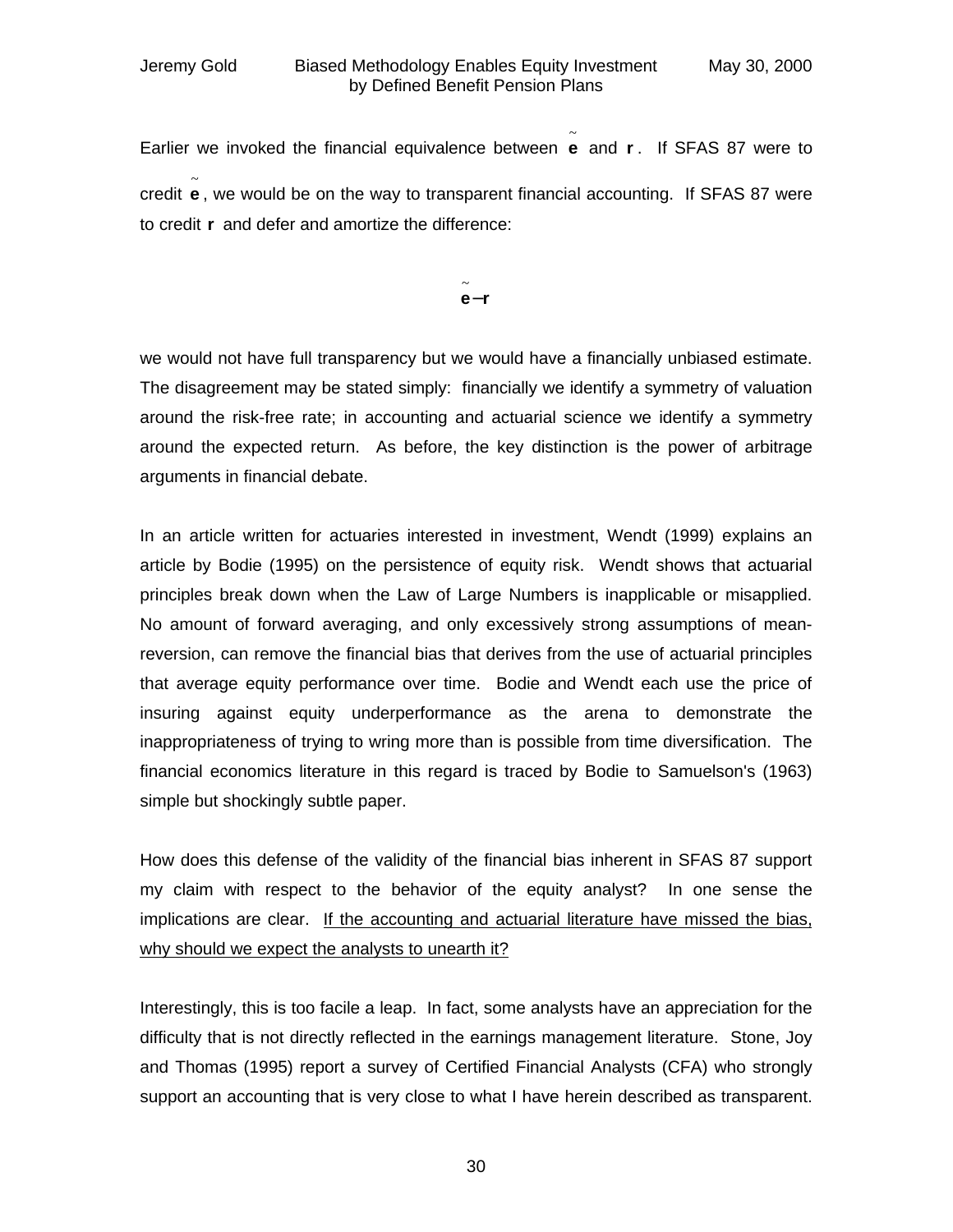21% of 350 random CFA designated analysts responded to the survey. A majority of the respondents favored an accounting system that would place the ABO and the fair value of plan assets on the balance sheet and for an income equation that is much the equivalent of our equation (1).

So, if the analysts are keen on this issue, is the opacity claim without merit? That too might be too facile a leap. First, we would have to believe that the majority of the 21% of the random sample of analysts includes the marginal or consensus analyst. Second, that the consensus analyst is presently adjusting both the balance sheet and the income statement, ignoring the reported pension earnings and not assigning a multiple other than one to the growth of pension surplus. Third, that s/he is immune to contagion and/or concludes that s/he represents the consensus view. Finally, we must believe that the corporate managers who make the asset allocation decisions for the pension plan are persuaded of this and that they are not themselves subject to contagious opacity.

#### *Earnings-management literature shows investors act on reported earnings*

The earnings management literature makes it clear that accounting earnings are an important part of the valuation performed by financial analysts and investors. In the language of the literature, earnings are "value-relevant." The literature also indicates that corporate managers believe that they can use accounting discretion to mislead their audiences over the short run.

We are not interested in earnings management per se since it may be defined (Healy and Wahlen, 1999) as manager use of "judgment in financial reporting and in structuring transactions to alter financial reports to either mislead ..." We are interested to learn that such efforts succeed, or that managers believe them to succeed, because investors place great emphasis on reported earnings. The authors note that "investors appear to view earnings as more informative than cash flow data."

Other researchers echo this last point often noting, however, that large abnormal accruals (accruals are defined as the algebraic excess of net income over cash flows) are often followed by inferior subsequent results and that negative abnormal accruals

31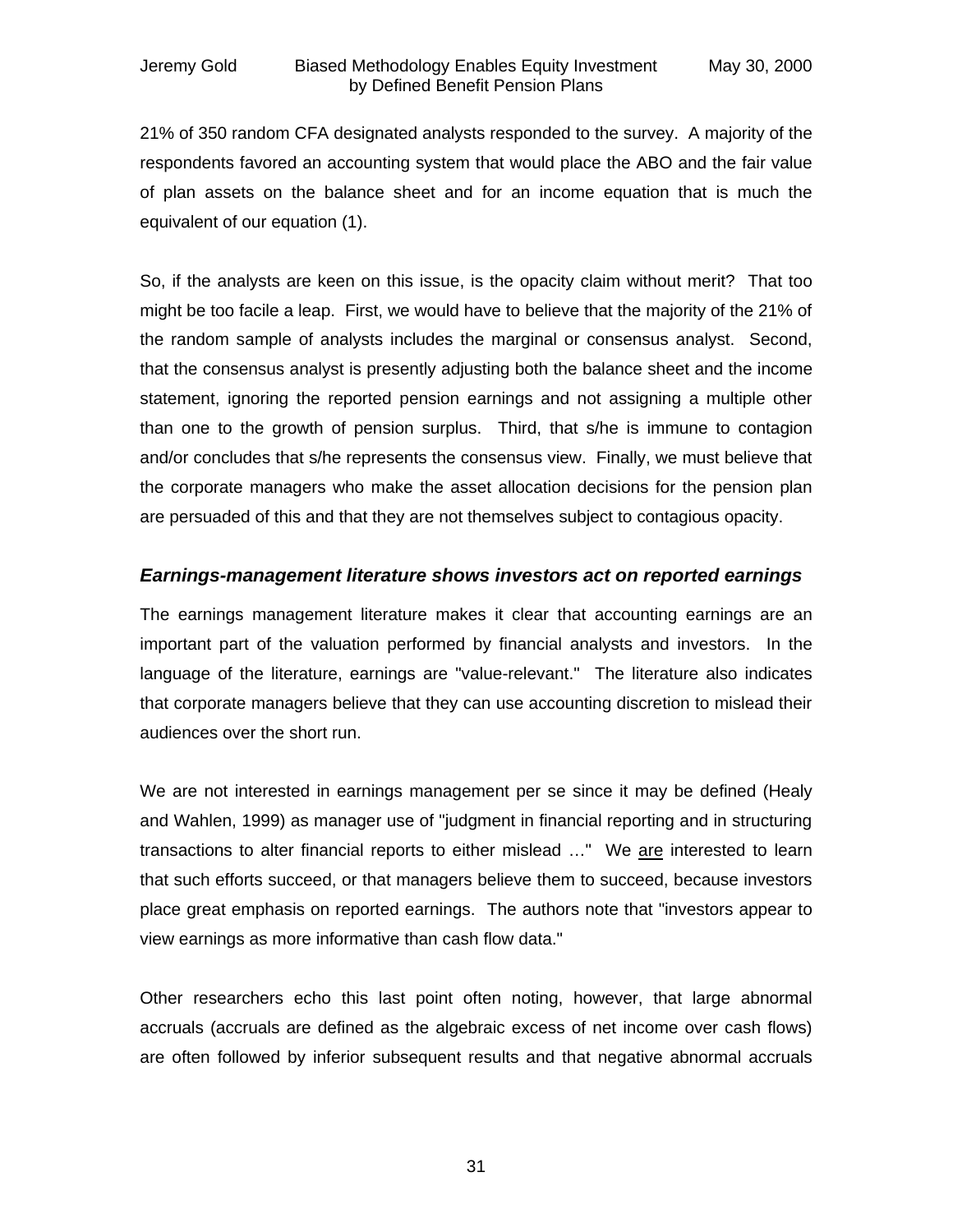predict future positive results. This suggests investors follow earnings and are surprised when successful earnings management (over- or under-accrual) leads to reversals.

For our purposes we take two lessons from the earnings management literature. First, that investors and analysts make valuations that are highly dependent on reported earnings and, second, they are frequently unable to penetrate to the underlying economic realities.

We also note that the literature that addresses pension accounting makes no observations with respect to the systematic bias issue that we have raised here. This might indicate that all of the researchers are so aware of the bias implications of the smoothing process that they see no need to opine upon it. But Amir and Benartzi (1998) address the relationship between equity allocation and the expected long-term return on

assets (i.e., **a** and  $e-r = a(q-r)$ \_ **e**− **r** = **a q**− **r** \_ ) without asking whether the use of any risk premium is appropriate. From the perspective of their paper, the issue is the difference between **e**−**r** \_ and  $\mathbf{a}(\mathbf{q}-\mathbf{r})$ \_ **a** (**q**−**r**) rather than the systemic difference between \_ **e** and **r** or the financially equivalent difference between \_ **e** and ~ **e** .

Barth, Beaver, Hand and Landsman (1999) and Barth, Cram and Nelson (1999) find that earnings (cash flow from operations plus accruals) is a better indicator of future earnings, cash flows and dividends than are cash flows alone. In other words accruals are value-relevant. But the sign of the coefficients on accruals are found to be negative while the signs on cash flows are consistently positive.

Chambers (1999) asks:

… whether investors misallocate invested capital away from firms that practice income-decreasing opportunistic earnings management and towards firms that practice income-increasing earnings management.

Accounting earnings are an important source of value-relevant information useful to investors' decisions about the composition of their investment portfolios.

32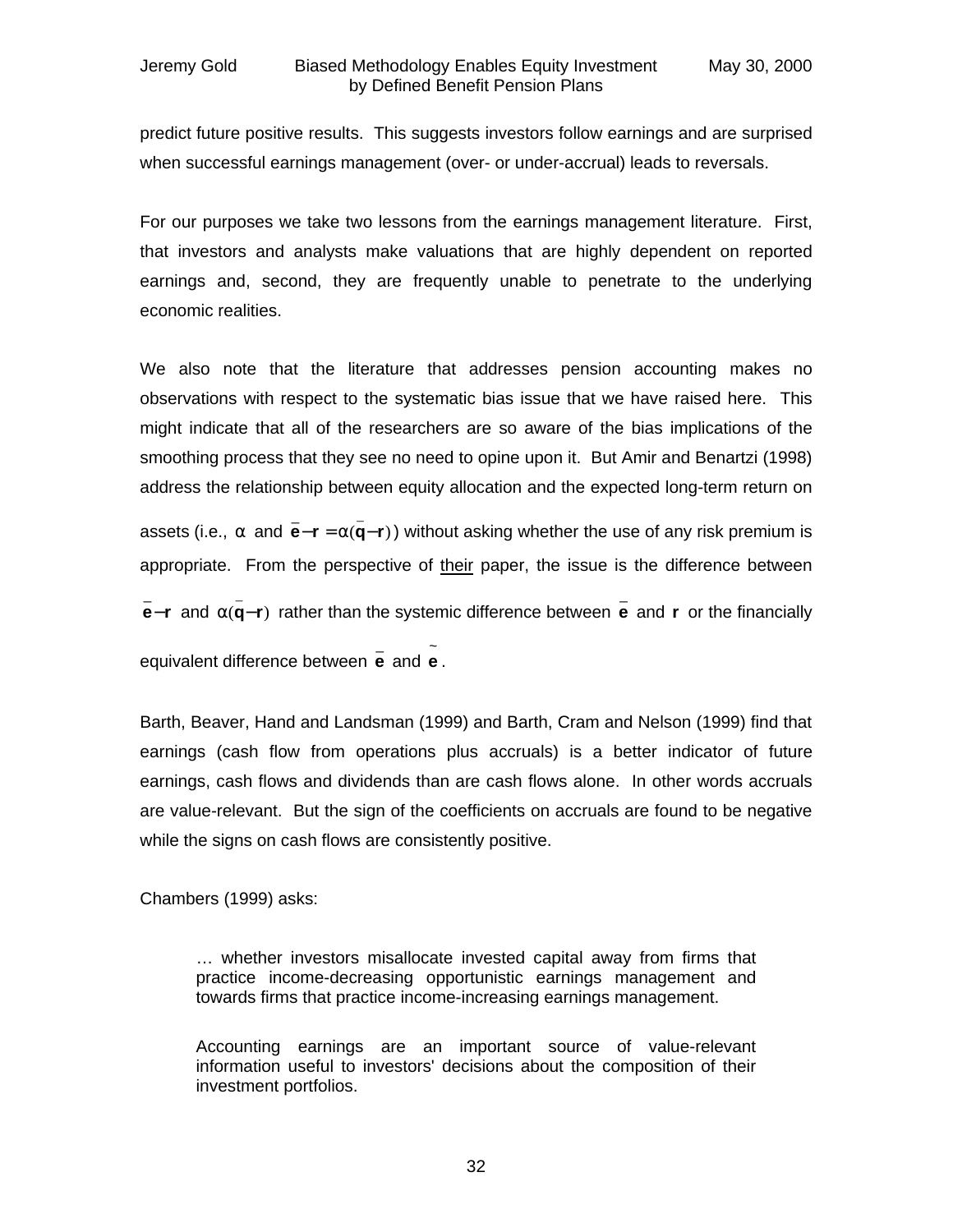Chambers concludes:

Using a broad sample of NYSE, ASE and NASDAQ firms, I find significant positive abnormal returns from a hedge portfolio formed using an earnings-management trading rule. … I demonstrate that these abnormal trading returns are most likely not the result of uncontrolled differential risk, but rather caused by market mis-pricing.

### *The FASB process –yesterday, today and tomorrow*

Appendix A outlines the SFAS 87 pension expense equation. In that exercise and in its more recent activities (discussed below), the FASB may be seen to back away from transparency, generally in response to the concerns of statement preparers (corporate financial managers) and not in response to the preferences of equity analysts as reported by Stone, Joy and Thomas (1995).

SFAS 87 was developed during the 1980's out of the Projected Unit Credit (PUC) Actuarial Cost Method (ACM), one of several ACM's used by actuaries. Each of the ACM's had been designed to control a cash contribution budgeting process with almost no concern for accounting implications. The powerful smoothing techniques embedded in the ACM's made them natural favorites among statement preparers for use in accounting as well. The SFAS 87 predecessor, APB 8, permitted the use of many ACM's and generally equated cash contributions and expense.

SFAS 87 contains discussions about the process leading up to its adoption. Paragraph 116 tells of the debate with respect to the location (basic financial statements or footnotes) of the pension information. This amounts to a distinction between recognition and disclosure. The Board concluded:

116. … Further, although the "equal usefulness" argument may be valid for some sophisticated users, the Board does not believe it holds for all or even most other users. Finally, if the argument were valid, the consequences of recognition would not be different from those of not recognizing but disclosing the same information; **it is obvious from their arguments that many who assert that disclosure would be equally useful believe that recognition would have different consequences.** [emphasis added]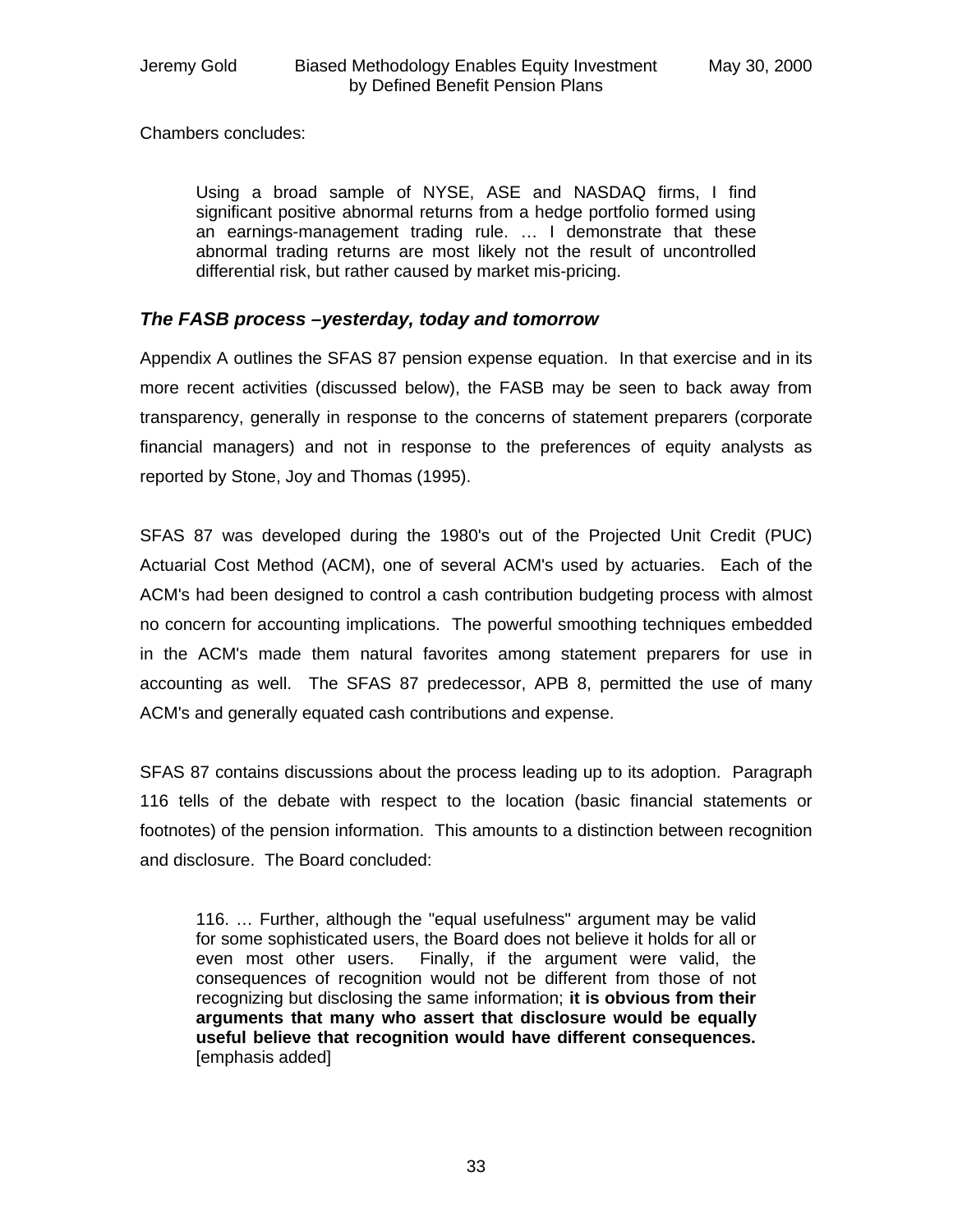Note that, even after this observation, pension expense is recognized under SFAS 87 but pension assets and liabilities are merely disclosed in the footnotes. $47$ 

The lesson that we may take from this is that the presentation of information can be as or more important than its content. The fashion of today is to value companies more by multiples of earnings than by pension assets and liabilities that do not even make it out of the footnote and onto the balance sheet. Is it not reasonable to conclude that managers believe that their investors will be pleased by large equity exposure (**a** ) and

high expected returns ( **e** )? \_

In paragraphs 120 and 121, we learn that the Board acquiesced to understatement of the volatility inherent in the transparent accounting model:

120. The Board understands that measuring investments at fair value could introduce volatility into the financial statements as a result of shortterm changes in fair values. $48$  Some respondents described that volatility as meaningless or even misleading, particularly in view of the long-run nature of the pension commitment and the fact that pension investments are often held for long periods, thus providing opportunity for some gains or losses to reverse.<sup>49</sup> ...

121. The Board concluded that the difference between the actual return on assets and the expected return on assets<sup>50</sup> could be recognized in net periodic pension cost on a delayed basis. … That conclusion was based on (a) the probability that at least some gains would be offset by subsequent losses and vice versa and (b) respondents' arguments that immediate recognition would produce **unacceptable volatility** and would be inconsistent with the present accounting model. [emphasis added]

Note the phrase "the present accounting model." This is the model based on historic cost values. Currently an effort is underway at the FASB to supplant this accounting concept with the "fair value" concept discussed below.

<sup>47</sup> When the plan assets fall below the ABO, the difference is promoted to the liability side of the corporate balance sheet, but this is an unusual state.

<sup>&</sup>lt;sup>48</sup> This is consistent with our earlier observation that accounting rules applicable to an operating company are at odds with a transparent view of a financial subsidiary.

<sup>&</sup>lt;sup>49</sup> This argument is similar to that made by Burrows (1999) and at odds with Samuelson (1963).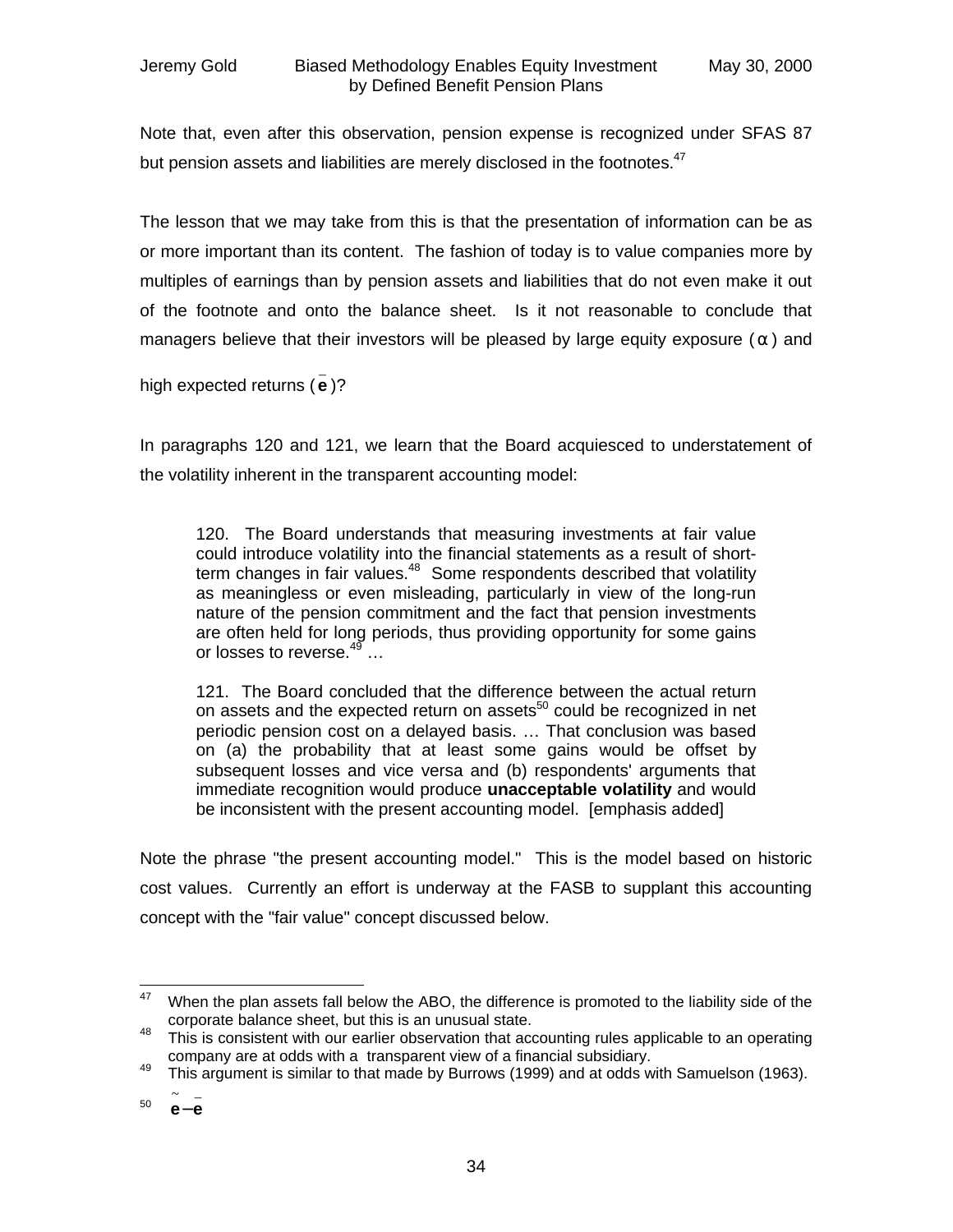\_

Volatility and delayed recognition of gains and losses are further discussed beginning at paragraph 173. In paragraph 178, we learn that:

178. The Exposure Draft [preceding the final version of SFAS] would have required use of the discount rate and the fair value of assets [i.e.,

\_

 $, t-1$ **r** A $_{\text{P},\text{t}-1}$  instead of <code>eMRV</code> $_{\text{t}-1}$ **eMRVt**<sup>−</sup> ] as the basis for calculating the return-onassets component of net periodic pension cost. Many respondents argued that the return-on-assets component so determined would create unacceptable volatility even if gains and losses were never amortized. The Board considered several approaches that would have further reduced volatility and concluded that the approach required by this Statement represents the best pragmatic solution.

Note that the basis in the Exposure Draft is very close to unbiased (the net bias after considering both assets and liabilities is  $(r-r)E_{P,t-1}$ \_ (r-r)E<sub>P,t-1</sub> which is very small in comparison to the bias in the final Statement.

Note the resistance expressed to acknowledgement of the volatility inherent in equity investments. It is clear that many of respondents (most of whom were likely to be aligned with the preparers rather than the users of financial statements) perceived equity as a favored long-term investment (ignoring all arbitrage based indifference arguments) and volatility as an enemy. By prevailing, the respondents immunized themselves and their constituents against the theories of the financial economists.

Next we consider FASB's latest efforts. On March 31, 1999, FASB issued a revised *Exposure Draft for a Proposed Statement of Financial Accounting Concepts (SFAC) Using Cash Flow Information and Present Value in Accounting Measurements.* On December 14, 1999, FASB issued *Preliminary Views on Major Issues Related to Reporting Financial Instruments and Certain Related Assets and Liabilities at Fair Value*. Preliminary Views are a precursor to an Exposure Draft which in turn precedes an SFAS.

The Exposure Draft tells us that fair value is the objective for measuring the present value of future cash flows. Fair value is the market value where available and a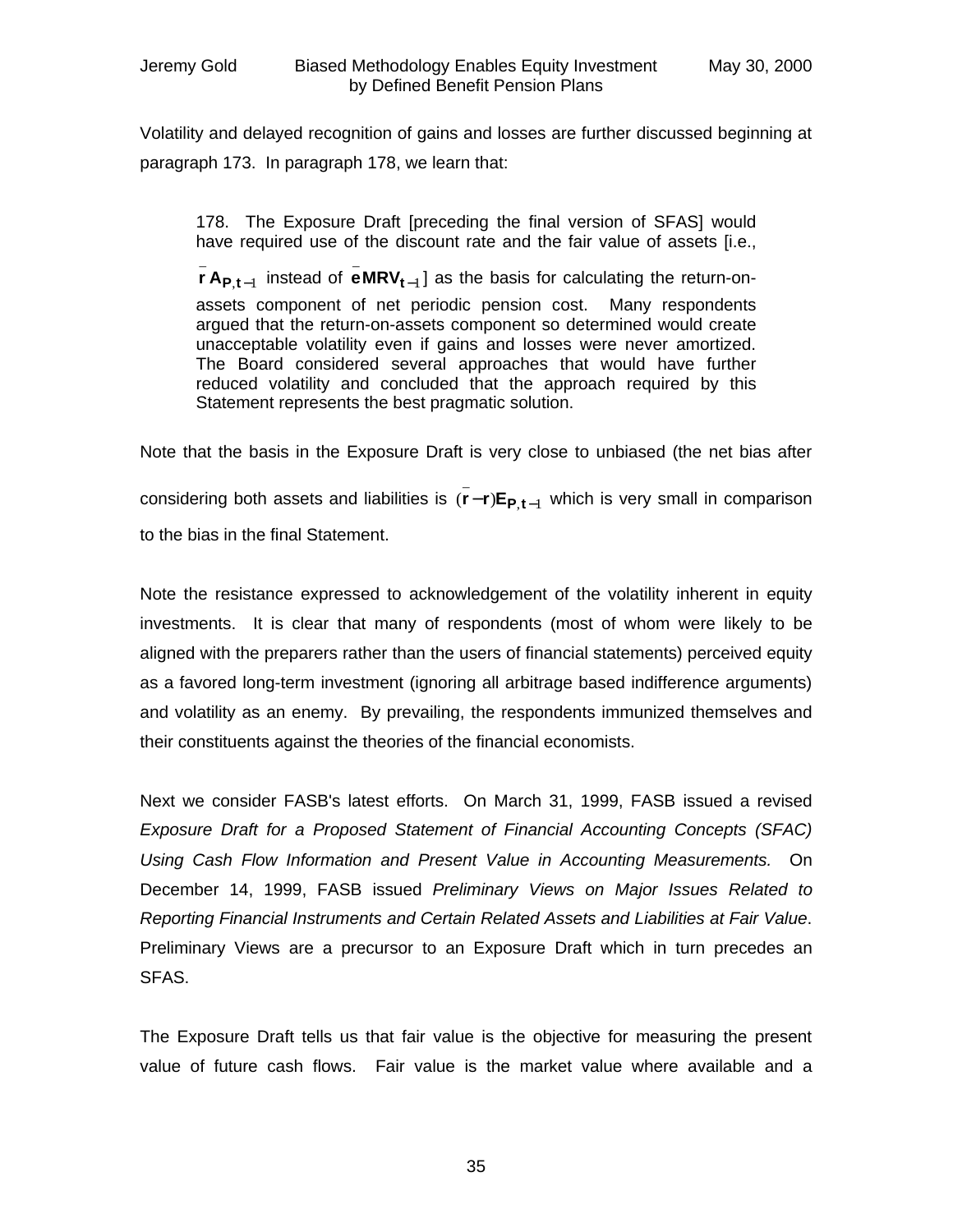reasoned estimate thereof when it is not. Paragraph 25 directly rebuts the approach adopted by actuaries in ASOP 27:

25. While the expectations of an entity's management are often useful and informative, the marketplace is the final arbiter of asset and liability values. Fair value represents a price and, as such, provides an unambiguous objective for the development of the cash flows and interest rates used in present value measurement. In contrast, the alternative measurements all accept an element of arbitrariness in the selection of an interest rate. For example, **some might argue that an asset-earning rate is appropriate for cost-accumulation measurement of liabilities.**

… an entity must pay the market's price when it acquires an asset or settles a liability in a current transaction, regardless of its intentions or expectations. For measurements at initial recognition or fresh-start measurements, fair value provides the most complete and representationally faithful measurement of the economic characteristics of an asset or a liability. [emphasis added].

But the Exposure Draft does not tell us where and when fair value measurement is required. Paragraph 13:

13. The Board also decided that this Statement will not specify when fresh-start measurements are appropriate. Accountants frequently face situations in which a change in an asset or liability can be recognized by either a fresh-start measurement or an adjustment to the existing amortization convention. The events and circumstances that prompt a fresh-start measurement vary from one situation to the next, and information about estimated future cash flows is sometimes part of the remeasurement determination. The Board expects to decide whether a particular situation requires a fresh-start measurement or some other accounting response on a project-by-project basis.

The Preliminary Views are a specific application of the Exposure Draft to a class of assets and liabilities that either are or bear a close relationship to financial instruments. If the Preliminary Views were to be adopted, assets and liabilities that have financial instrument properties would be carried at fair value. A fresh-start value would be measured with each financial statement and would not bear an amortizable relationship to any previous instances of the item in question. Additionally, the changes in fair value from one period to the next would be reported immediately in net income (paragraph 8c).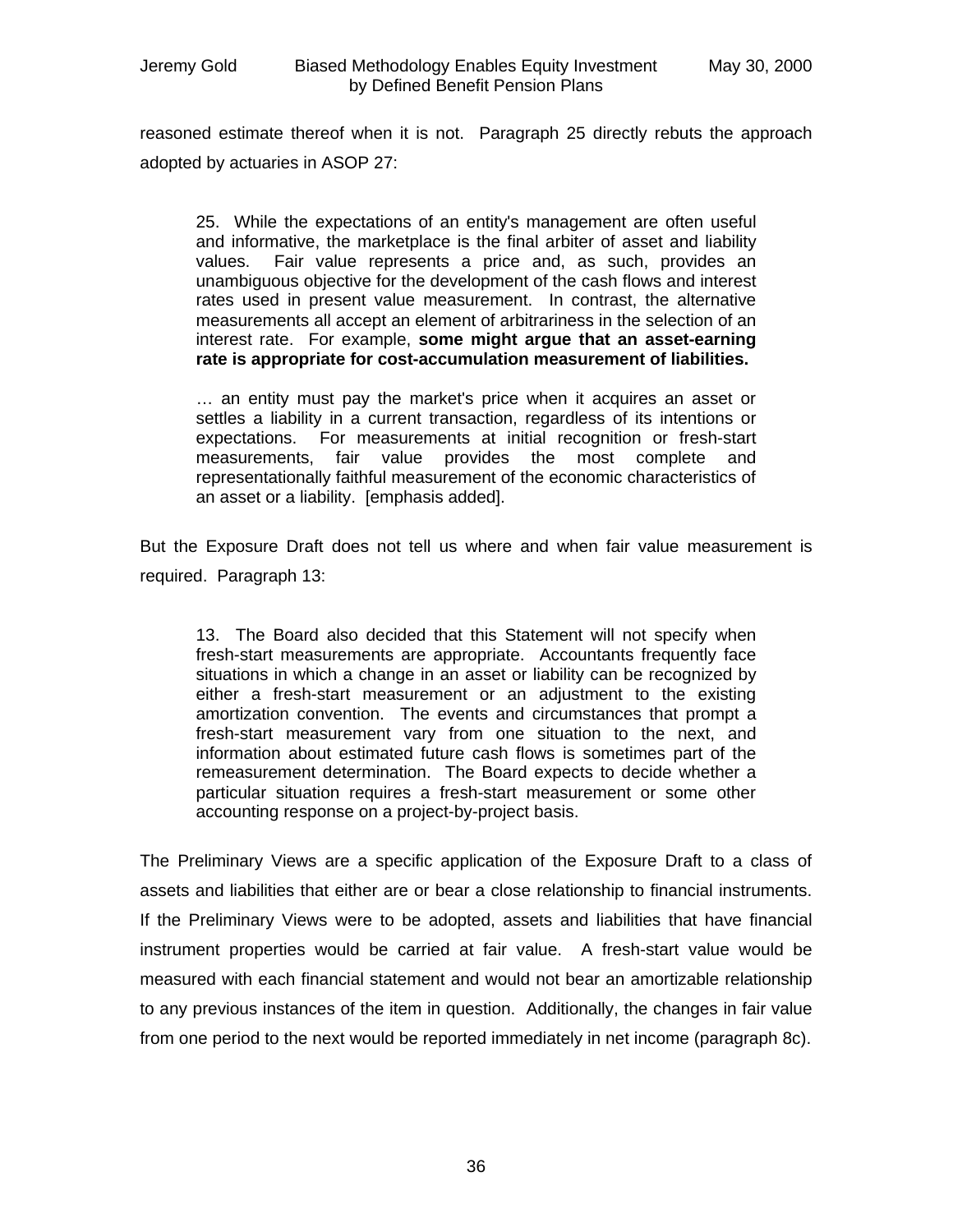Because most assets and liabilities already enter the books of account at fair value when their recognition stems from a transaction, the challenging issue for the FASB is the fresh-start remeasurement for financial instruments. Interestingly, the pension and other post-retirement benefits are already subject to annual remeasurement. But, according to paragraphs 37 and 41 of the Preliminary Views, they will be excepted:

37. Certain financial instruments are excluded from the scope of this Preliminary Views, including: …

e. Employers' and plans' obligations for pension benefits …

41. Employers' and plans' obligations for pension benefits … are excluded for practical reasons. Some of these obligations can be especially complex, and accounting literature already requires periodic remeasurement of those obligations (albeit not at fair value).

### **VI Counter Arguments**

The opaque model argues that managers enjoy expected equity returns without the attendant risk because investors and analysts do not see through the reported earnings. In this section we review three challenges to this assertion: 1) managers do not take full advantage of the opportunity to front load equity returns, 2) analysts have the means to see through the accounting, and 3) the accounting does not entirely obscure equity risk.

### *SFAS 87 expected returns on assets do not fully adjust for equity premia*

Amir and Benartzi (1998) find that the relationship between equity allocation and expected return on plan assets is weak. They analyze the extreme deciles and deduce

that the implied equity risk premium is only 67 bp. In other words, the slope of **e** as a \_

function of **a** is only .67% despite typical empirical estimates of (**q**−**r**) in the range of \_ 5% to 6%. This finding indicates that the earnings advantage that derives from using the expected return on equities is not being taken immediately. Managers who invest in

equity and conservatively estimate **e** expect **AMT** to have a negative (favorable) rather \_ than zero mean. Amir and Benartzi also report that the expected return was not frequently updated from 1988 through 1994.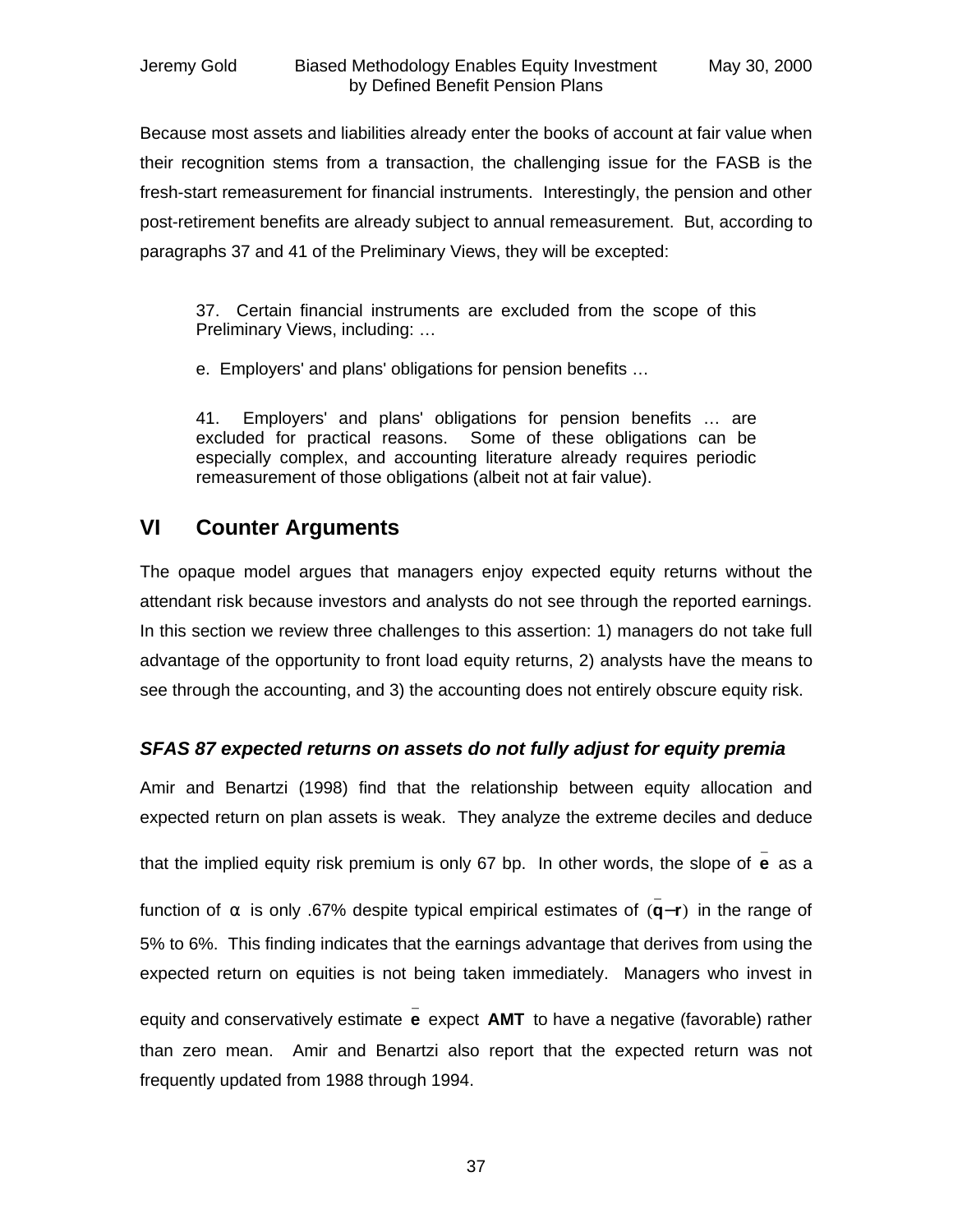#### Jeremy Gold Biased Methodology Enables Equity Investment May 30, 2000 by Defined Benefit Pension Plans

To the extent that hypothesized managerial behavior depends exactly on the reported year-to-year earnings, these empirical results represent a challenge. But much of the story depends on the smoothing opportunities and much depends on longer term expected pension plan costs. Pension fund managers are fond of saying that they are long-term investors who hold equity because it substantially reduces the costs of their employee benefit plans over time. They invest confidently and substantially in equity knowing that short term fluctuations will be smoothed away by the actuarial/accounting process and that, if equity returns are indeed superior, the pension costs over the next several years will be reduced and corporate earnings will rise.

Thus managers look to the actual returns on equities over time (some positive part of which drips through the amortization process when the expected return is consciously conservative) as beneficial while they ignore the financial risks from which they are generally shielded. To some degree, the understatement of expected return premia noted by Amir and Benartzi is a mechanism for acknowledging that personal risk tolerance is not symmetric. By upwardly biasing the amortization of lagging returns, managers mitigate their risk associated with falling markets as distinct from the shareholders' risk associated with equity volatility.

#### *SFAS 87 disclosures are sufficient to approximate transparent expense*

The values of **AP**,**<sup>t</sup>** and **LP**,**<sup>t</sup>** are available in the SFAS 87 footnote and these are sufficient to allow analysts to make close approximations to the transparent accounting. Although these and other data useful for analyst decomposition of the pension subsidiary were not readily available prior to the adoption of SFAS 87, their subsequent availability has not led to changes in asset allocation consistent with the transparent financial pension theories. Equity allocation since adoption has actually increased somewhat, although that appears to be explained primarily by market performance.

The issue remains the inconsistency between the reported expense and the available market values. Until this is resolved (by transparent accounting), the theories of pension finance will not be allowed to inform the marketplace.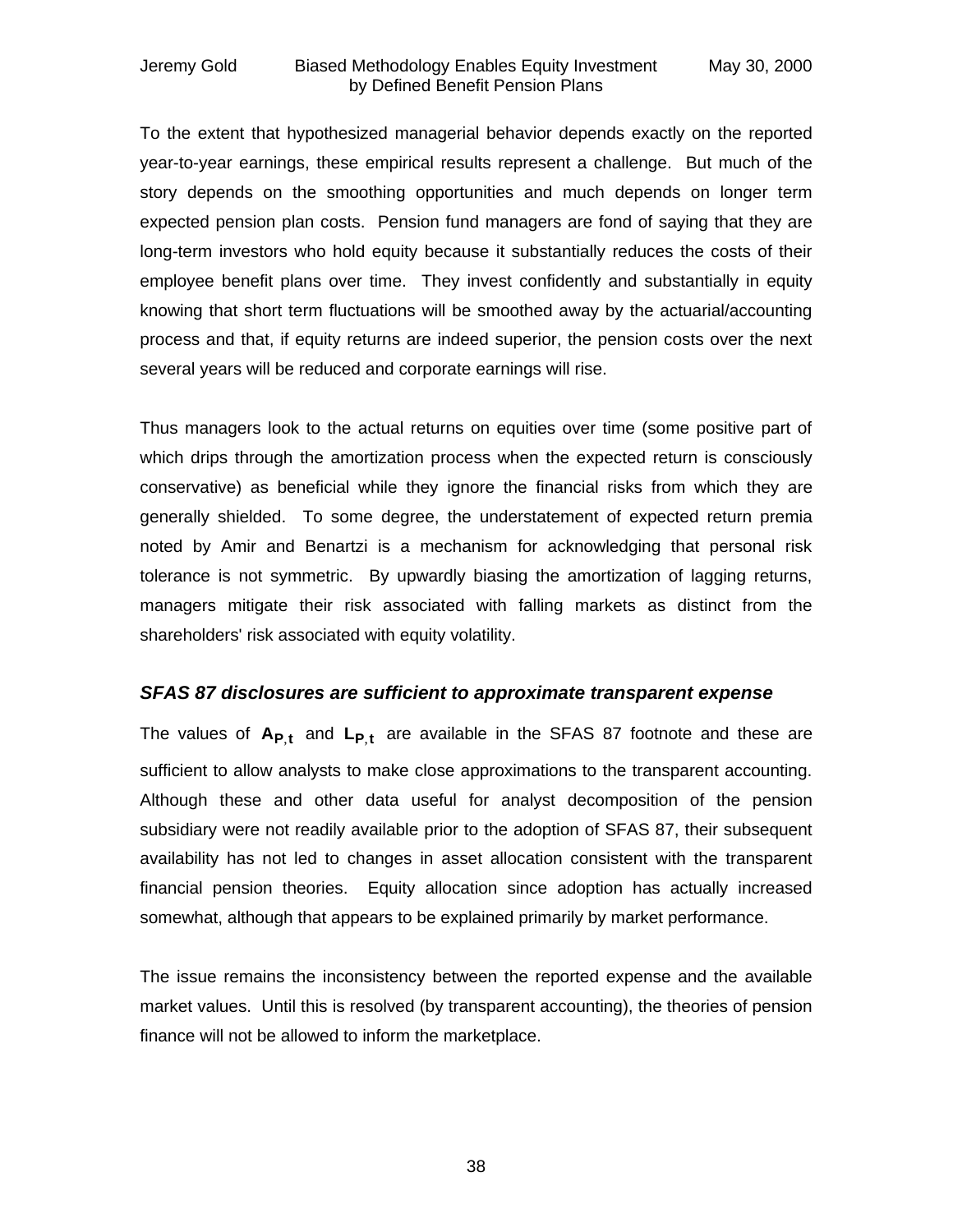#### *Multi-year beta*

In Section IV I asserted that none of the items in (4) were stochastic with respect to the contemporaneous market portfolio and thus were zero-beta. This is literally true with respect to each year's pension expense because any equity exposure in **AMT<sup>t</sup>** or **MRV<sub>t − 1</sub> has been resolved to a certainty as of <b>t** −1. Further the stochastic experience in the period [**t** −1,**t**] will enter into the values of **MRV<sup>t</sup>** through **MRVt**+<sup>4</sup> and thus into the pension expense for periods ending at  $(t+1)$  through  $(t+5)$ . The deviations between **eA<sub>P,t</mark>-**l</sub> ~  $e$  **A**  $_{\text{P},\text{t}-1}$  and  $e$  **MRV**  $_{\text{t}-1}$ \_ **eMRVt**<sup>−</sup> will enter into the **AMT** for periods beginning no earlier than [**t**,**t** +1] and then only if the accumulated gains and losses fall outside of the 10% corridor.

It is easy to conclude that a return series that is uncorrelated with the market portfolio in each year is uncorrelated over longer periods. But this is not the case here because the return series is an artificial construct. If we were to look at the values of  $\texttt{eMRV}_{t-1}$ \_ **eMRV<sub>t−l</sub> and** 

 $, t-1$ ~ **eA<sub>P,t−1</sub>** over multi-year periods, we would find correlation (beta measured over (m > 1) year periods would be a positive function of **a** and of **m** when **m** is inside the smoothing range).

The clues to the longer-term positive beta are available to a determined analyst. But the analyst so motivated to evaluate the multi-period beta of the returns on plan assets would certainly be using the market values of **LP**,**<sup>t</sup>** and **AP**,**<sup>t</sup>** to deduce the transparent state of affairs. Thus the existence of a measurable positive multi-year beta adds virtually nothing to the transparency/opacity debate.

The 10% corridor retards the rate at which observable beta arises over time. With small values of **a** , the corridor may well be sufficient to suppress observable beta for decades. With larger **a** , the market sensitivity of asset returns will manifest itself more rapidly. Thus the corridor serves to leverage the suppression of recognizable equity risk.

39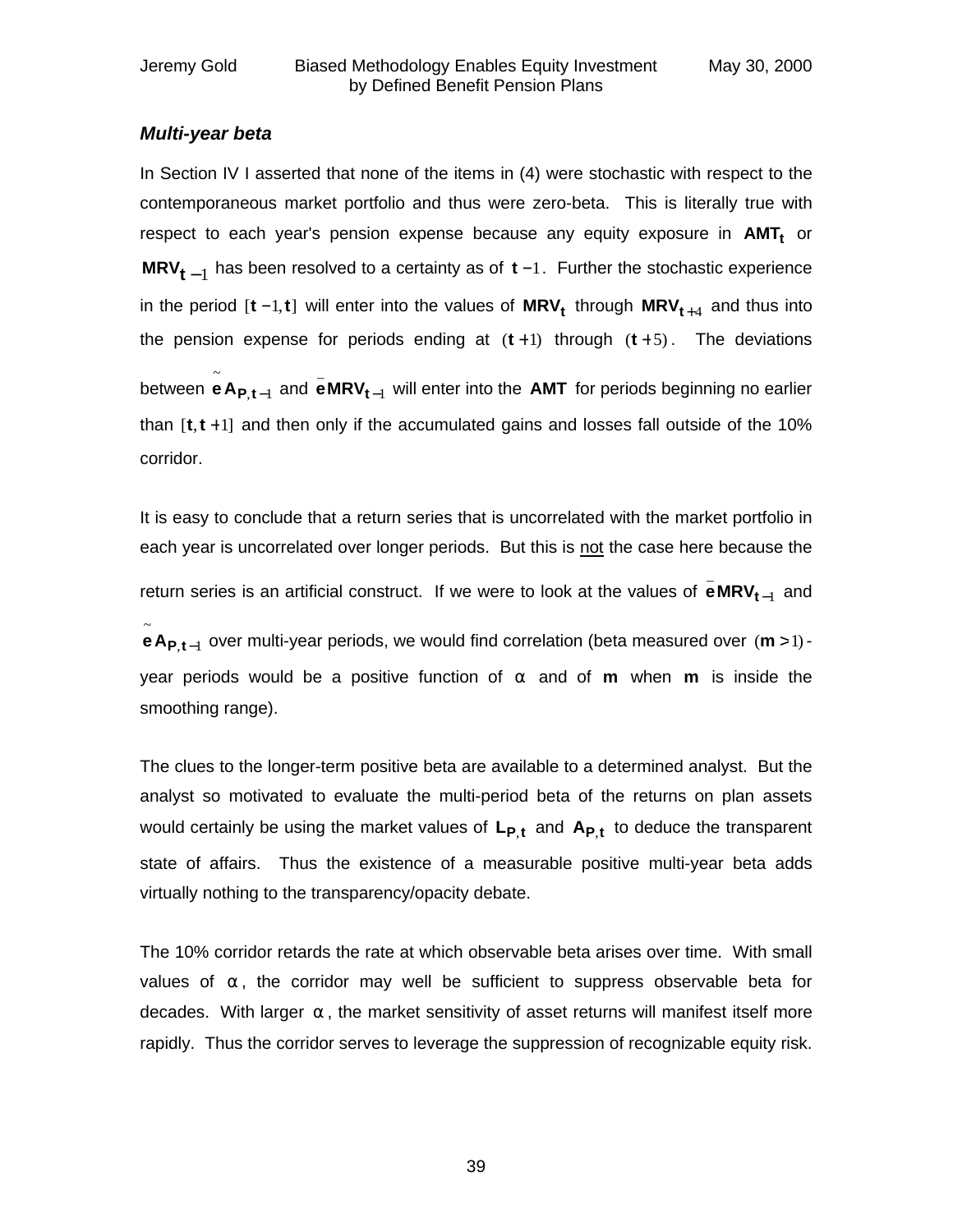This means that the degree of observable risk is no longer as linear as the definitions of \_ **e** and ~ **e** would suggest.

The risk associated with equities is substantially, but not fully, suppressed under SFAS 87. The observable risk is a convex function of **a** . This has some implications for a question not asked in this paper: if equity risk is so substantially suppressed by SFAS 87, why not invest the plan entirely in equities? There would appear to be larger reasons for sponsor reluctance to do so and we will leave this issue for subsequent research.

### **VII Empirical Implications**

The empirical question of interest raised by the arguments presented herein is not "are pension plan asset allocations consistent with financial theory?" We know the answer to that is "no." The empirical question to be asked is "do investors use the transparent model or do they respond to earnings presentations?" A related, but not identical, question is "do managers behave as though they believe that investors follow reported earnings?" While we may not directly address the second question, we can specify empirical tests that help answer the first question and we may infer that, if investors do respond to earnings, managers will believe that they do. If investors see through to the transparent result, managers would be well-advised to learn this and exit the equity mutual fund business.

Further, if shareholders' views are transparent, managers should support changes to the accounting rules that will reinforce transparency and permit shareholders to understand manager strategies that take advantage of tax rules and embedded options. If, instead, shareholders follow a translucent model, managers may benefit from continued equity investment and resistance to accounting change.

We consider how investors incorporate pension plan information in their valuations of publicly traded companies. Under the transparent model, the market value of pension assets and liabilities enter into the market value of the corporation, **MV** :

40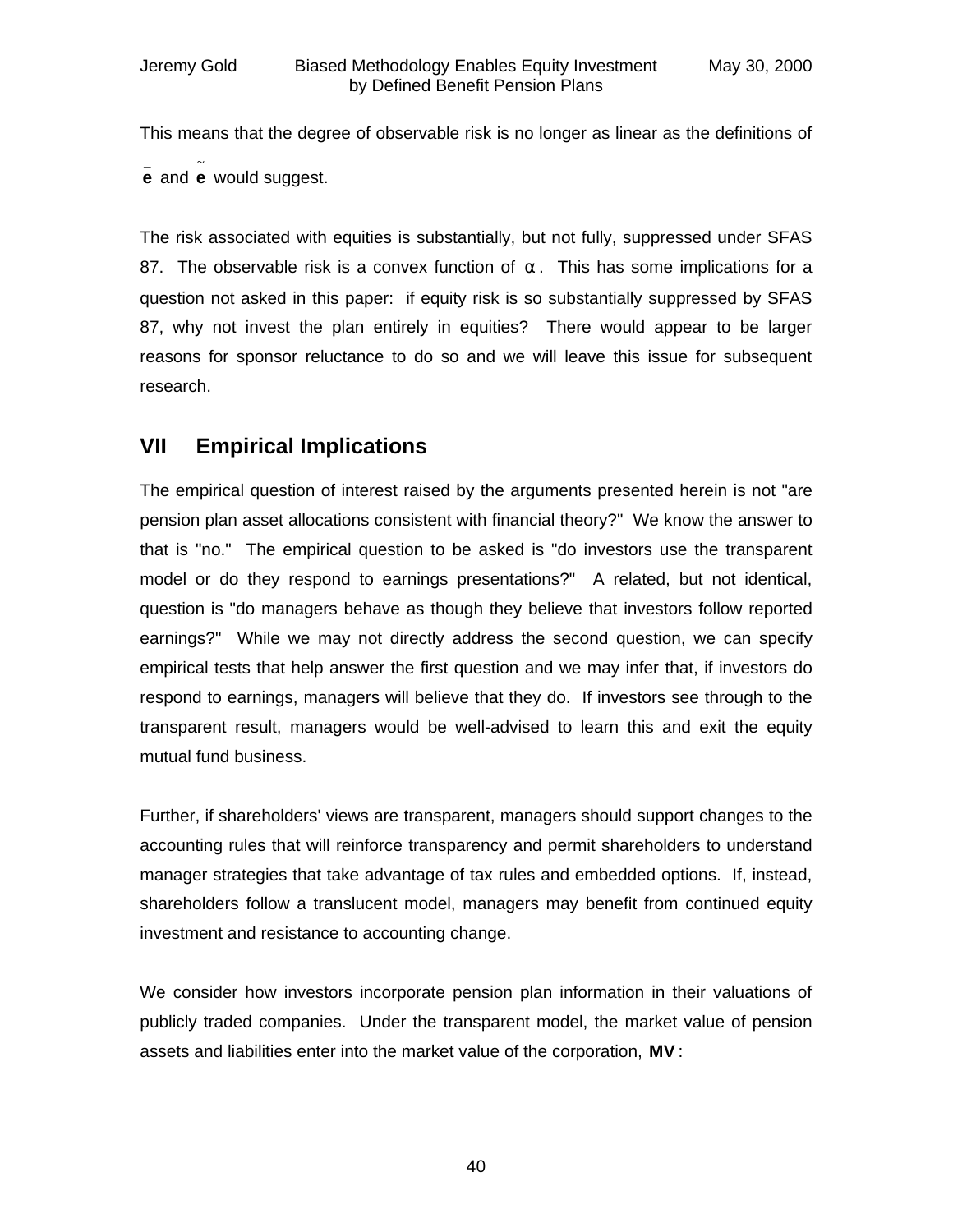Jeremy Gold Biased Methodology Enables Equity Investment May 30, 2000 by Defined Benefit Pension Plans

$$
MV = b'F + g_1(1 - t_c)A_P - g_2(1 - t_c)L_P
$$
\n(5)

**b**<sup>'</sup>**F** represents coefficients and factors that explain the cross-section of market values without explicit consideration of pensions and  $t_c$  is the rate of tax paid on corporate income. The transparent model implies that **g** and **g**<sub>2</sub> both equal one. It is possible that  $\mathbf{g}_2$  might equal one under opaque or translucent models as well. We will focus on the implications that may be derived from the treatment of the assets alone. A one-sided test of the hypothesis that <sup>1</sup> **g** is significantly greater than one would be sufficient to reject the transparent model.

If we reject the transparent model, then we are encouraged to explore the opaque model. The opaque model says that investors value the pension earnings stream in lieu of the pension assets and liabilities:

$$
MV = b'F + g_3(1 - t_c)\frac{\overline{e}}{r} MRV - g_4(1 - t_c)\frac{1}{r} AMT - g_5(1 - t_c)\frac{\overline{r}}{r}L_p
$$
 (6)

As above, we will concentrate on the asset part of the equation and we begin by reformulating the asset part:

$$
\mathbf{g}_3(1-\mathbf{t}_c)\frac{\overline{e}}{r}MRV = \mathbf{g}_3(1-\mathbf{t}_c)\frac{\overline{e}}{r}(A_P+\Delta) = \mathbf{g}_{31}(1-\mathbf{t}_c)\frac{\overline{e}}{r}A_P + \mathbf{g}_{32}(1-\mathbf{t}_c)\frac{\overline{e}}{r}\Delta
$$
 (7)

which recognizes that the market related value of assets may be expressed as an offset from the market value. Note that **e**, **MRV**, **A<sup>P</sup>** and Δ \_ are all values that vary from company to company and appear in (or may be derived from) the financial statements $51$ . A strong form of the opacity hypothesis would require that **r** be the riskless rate. A more realistic form would allow for greater values.

<sup>51</sup> Barth, Beaver and Landsman (1993) shows how some variables may be derived even when they are not explicitly presented.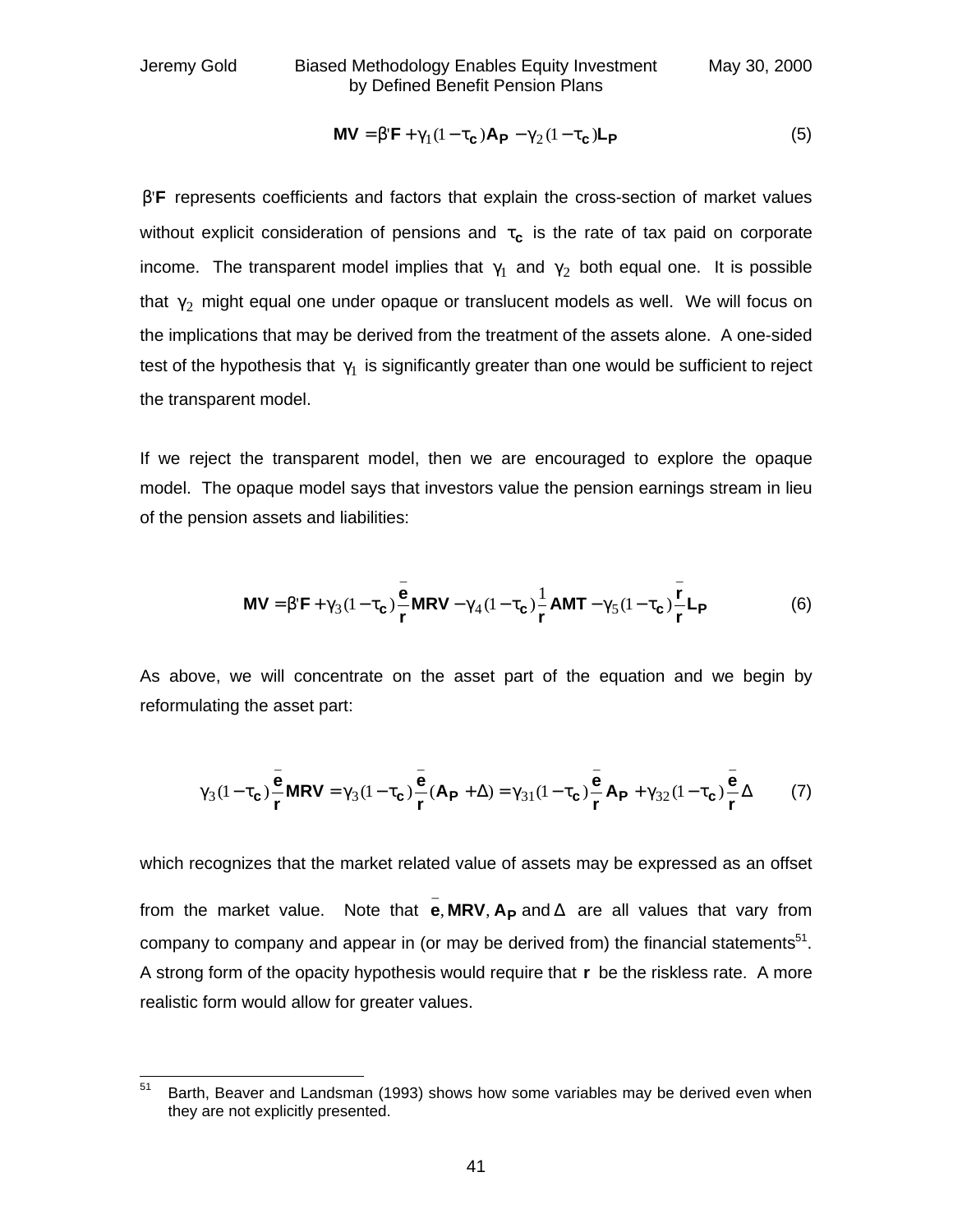$\mathbf{g}_{32}$  can tell us how much investors concentrate on earnings versus assets. If  $\mathbf{g}_{32}$  is not significantly different from zero, then investors are ignoring the market-related value of pension assets,  $MRV$ . Alternatively, a finding that  $g_{32}$  is not significantly different from <sup>31</sup> **g** implies that the market value of assets, **A<sup>P</sup>** , is unimportant and that investors are looking to the market-related value of assets (i.e., the left-hand side of (7) applies).  $g_{31} > g_{32} > 0$  with significant inequalities implies a mixed or translucent approach to valuation.

The opaque model predicts that the left-hand of (7) applies and that  $\mathbf{g}_3$  equals one. It may be supported by values of less than one. We may interpret such a fractional value of  $\mathbf{g}_3$  as a revision to the discount rate :

$$
\mathbf{g}_3(1-\mathbf{t_c})\frac{\mathbf{e}}{\mathbf{r}}\mathbf{M}\mathbf{R}\mathbf{V} = (1-\mathbf{t_c})\frac{\mathbf{e}}{\mathbf{r}+\mathbf{g}_3}\mathbf{M}\mathbf{R}\mathbf{V}
$$

This interpretation, however, loses its power as  $\mathbf{r} \div \mathbf{g}_3$  approaches  $\mathbf{e}$ . \_

### **VIII Persistent Mispricing**

How can this mispricing have persisted until now?

If the "true" value of the pension subsidiary, consistent with the transparent model, equals its after-tax assets less liabilities, then any other market value indicates mispricing. This mispricing arises from a consensus based on reported earnings. The consensus says that a portfolio of publicly traded equities in a pension plan is worth more than the same portfolio held elsewhere (even after accounting for taxes). Such a consensus mispricing should present an arbitrage opportunity for the investor who knows the "true" value. A few knowledgeable investors should profit and their actions should eliminate the arbitrage opportunity. Thus the mispricing should not persist.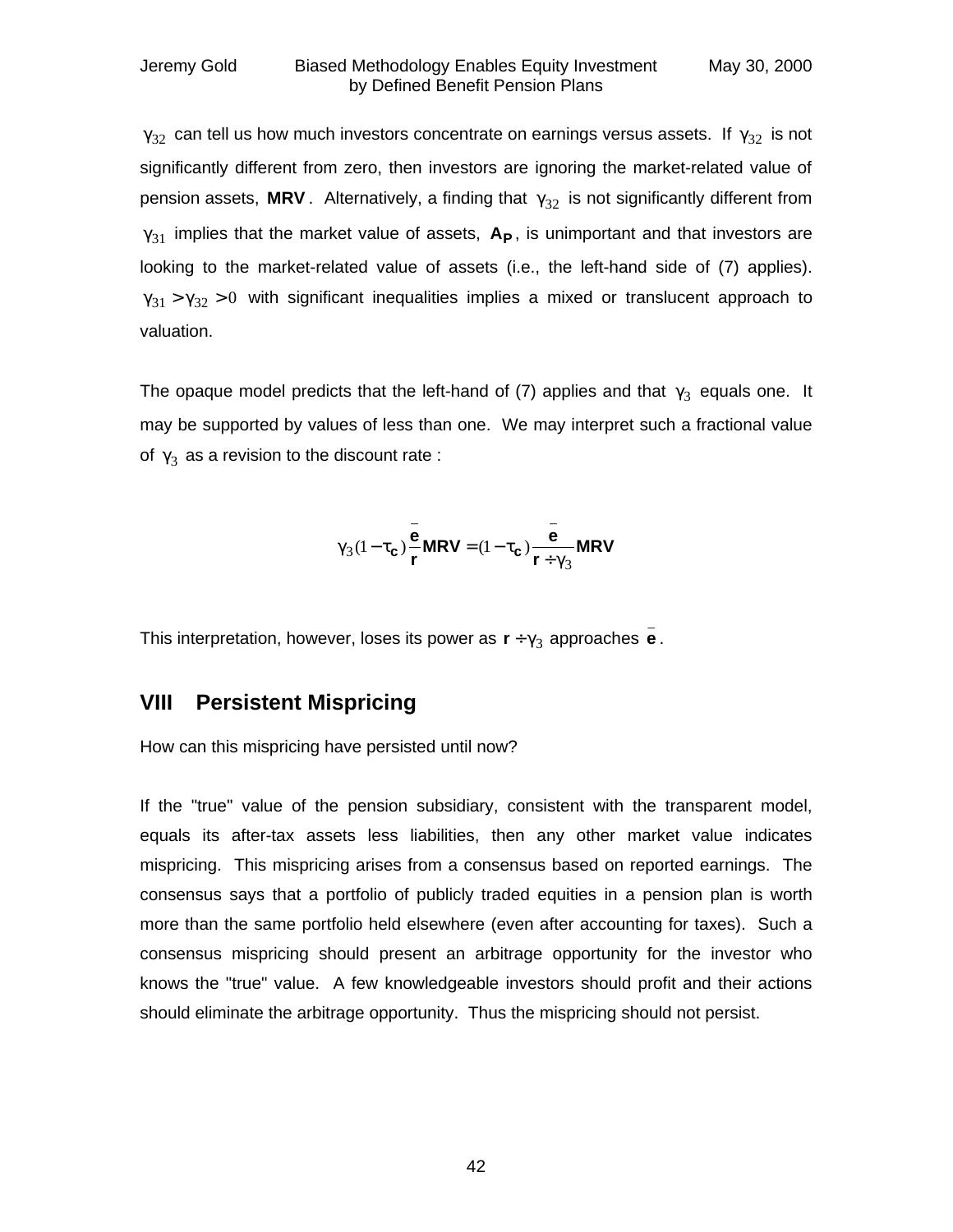We suppose that the mispricing exists and we propose to profit from the arbitrage opportunity. We recall that the opportunity comes primarily from the difference between

**eMRV** and **rA<sup>P</sup>** . In order to profit, we need to establish an arbitrage portfolio which: \_

- Is neutral with respect to valuation factors other than pension plan assets, i.e., \_ **w**'**F** = 0 where **w** is a vector of portfolio weights and **F** is a factor matrix including all valuation factors other than pension plan assets.
- Is neutral with respect to plan assets, i.e.,  $w' A = 0$ , where **A** is a matrix of plan \_ assets by type and by firm.
- Minimizes the value of **w**'V where V is a firm by firm vector equal to  $rA_p eMRV$ \_ –eMRV. Note that we are minimizing a negative value.

Now we wait until the "true" value prevails in the market. One way in which the values must true up is plan termination. Upon termination,  $rA_P - eMRV$ \_ −eMRV increases to a value of zero. For firms that we are long, this will cause us a loss; for firms we are short, this will profit us. Because we have minimized **w**'**V** , we stand to gain more than we lose. But only when all the plans terminate and **w**'**V** increases to a zero value can we be assured of our arbitrage profit.

We might profit upon a change in regime. If and when the FASB adopts a transparent

pension accounting model, rA<sub>P</sub> −eMRV will effectively rise to a zero value for all firms \_ at the same time. While this might happen fairly soon and while it may represent a genuine opportunity to profit from the existing bias, it does not answer the question that opened this section.

As long as the present regime prevails, we would-be-arbitrageurs may face an endless and expensive wait. Consider what happens if the accounting system remains unchanged while the size of pension portfolios increases relative to the size of the plan sponsors. We can expect that A<sub>P</sub> and MRV will increase and rA<sub>P</sub> −eMRV will \_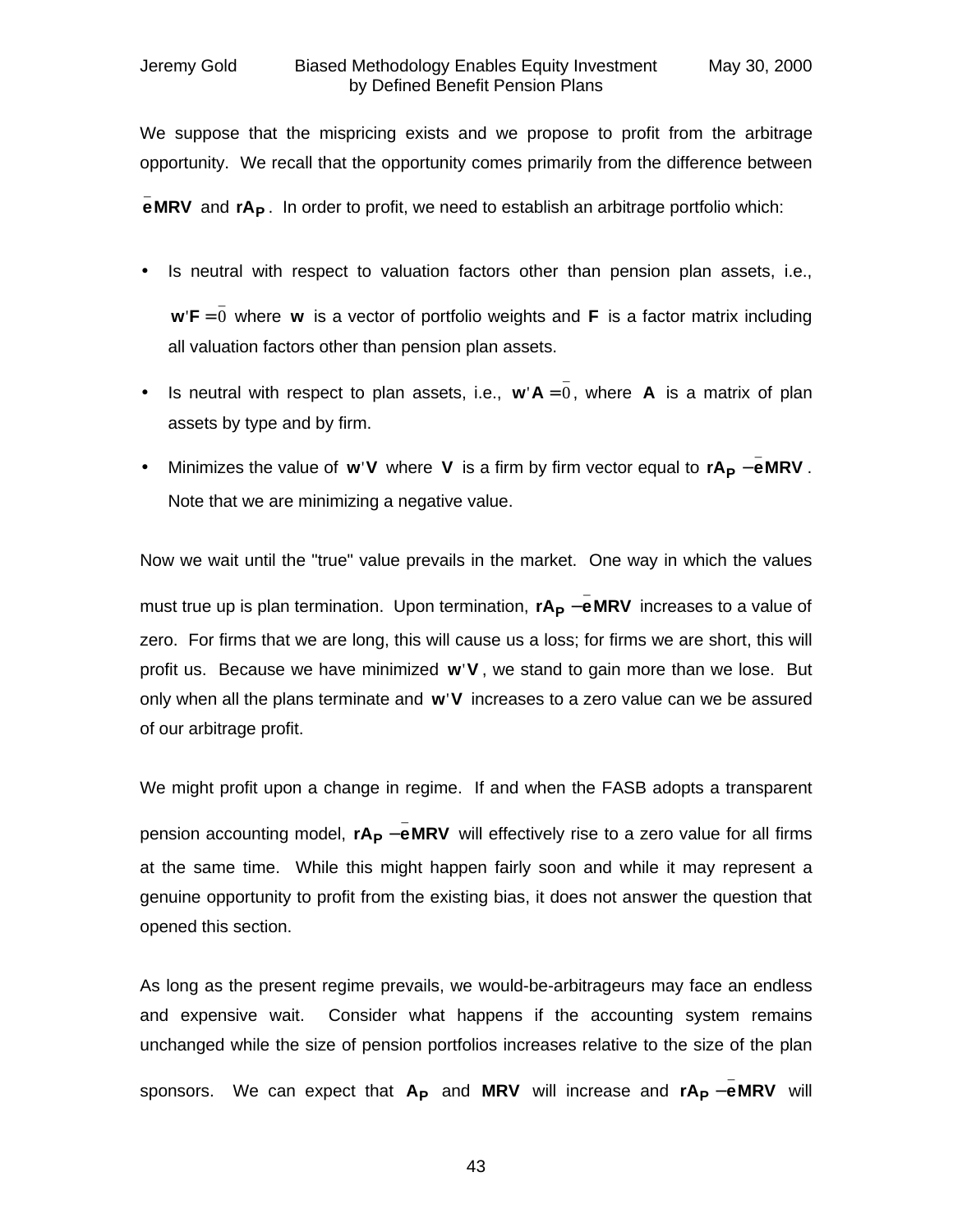#### Jeremy Gold Biased Methodology Enables Equity Investment May 30, 2000 by Defined Benefit Pension Plans

become more negative and we will be losers. Our hoped-for future gains will then be larger but we may be unable to sustain our portfolio. This is comparable to the value investor who buys undervalued stocks only to discover that they can become more undervalued before they recover. The stocks may recover, but the investor may not. It is also similar to shorting a rational bubble. The hoped-for-gains when the bubble bursts may grow while the short investor goes bankrupt.

The rational bubble analogy is quite apt. The one-period expected return to a buyer during a bubble equals the cash flow received plus the end of period investment value. If the bubble persists, the buyer is rewarded in accordance with his expectations. An investor who shorts will lose what the buyer gains and unless the date of the bubble bursting is known in advance, the losses can overwhelm any investor with finite capital.

In the pension case, as in the rational bubble, the would-be-arbitrageur cannot force the correction to occur on a schedule that assures the success of the arbitrage.

An informative contrast may be struck between the potentially endless mispricing that derives from accounting that is systemically biased and the temporary mispricing that may be generated by deliberate earnings management. Chambers (1999) builds portfolios based on earnings management and generates abnormal risk-adjusted gains. This occurs because accounting is a self-correcting process and the deliberate misrepresentation of one period is generally corrected over a short forward period.

But, one might ask, is not the pension accounting also self-correcting? Does not the amortization of gains and losses provide the necessary self-correction? Interestingly, it does not. What the amortization does is to true up the difference between the actual and expected returns of the past. It does not limit the self-perpetuating bias about the future. As long as the pension plan and the accounting regime persist, there is a perpetuation of the forward bias created by the anticipation of equity returns without the appropriate charge for risks not yet borne.

### **IX Conclusions**

I have made the following sequence of arguments:

44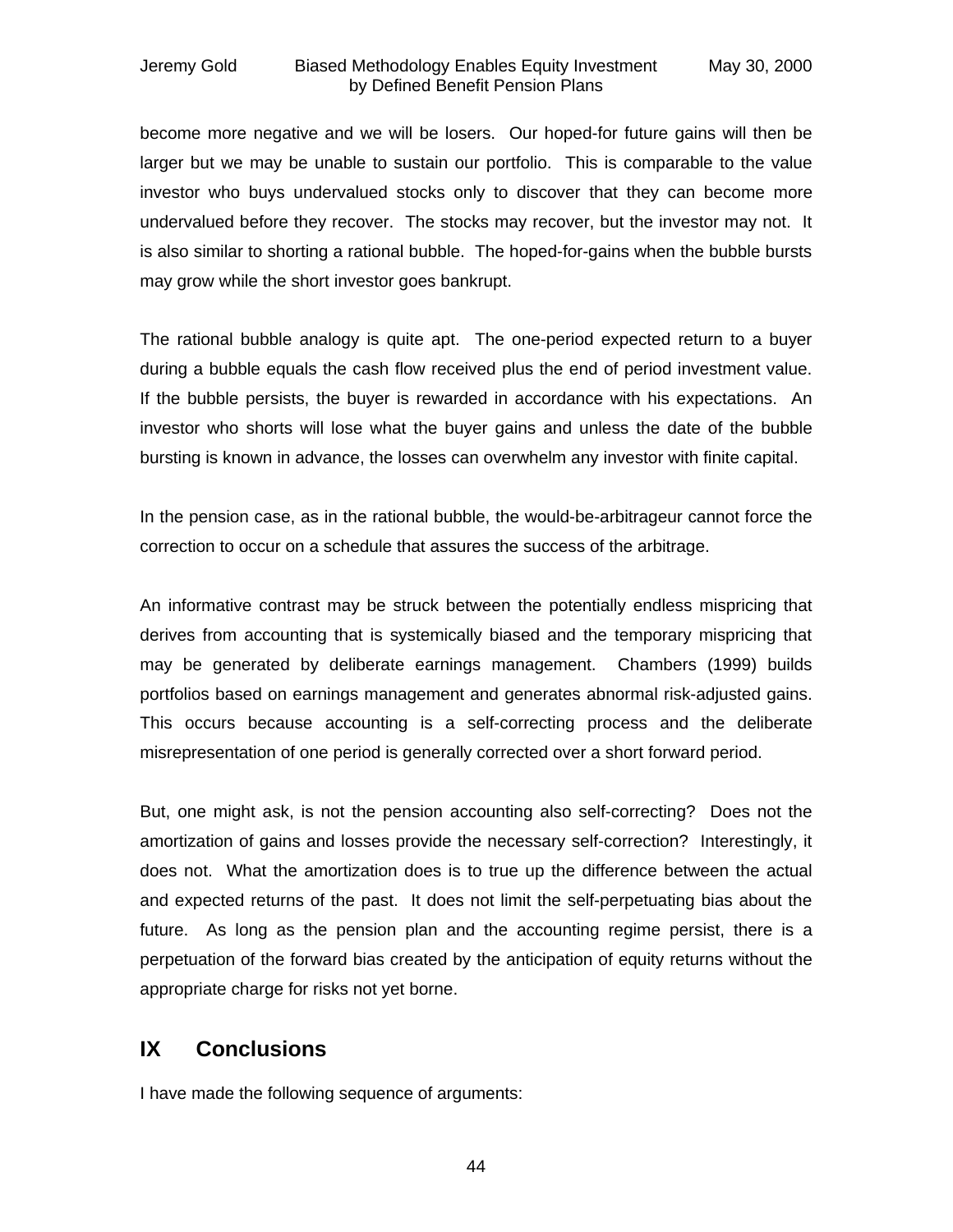- In contrast to modern financial theory, pension assets are substantially invested in equities.
- The SFAS 87 formulation for pension expense includes a financial bias likely to lead to systematic overvaluation of corporations whose pension plans invest in equities.
- This bias, though not undetectable, seems to have gone undetected in the pertinent accounting literature. And even as FASB moves to remove the bias, it does not appear that the removal is prompted by awareness of the bias.
- The opacity that enfolds the bias may have a causative role in the determination of pension asset allocation as corporate financial officers enjoy the benefit of the equity premium while avoiding much of the concomitant risk.
	- For the bias itself to induce equity investment, managers must believe that financial analysts and investors find reported earnings to be value-relevant. The accounting literature finds that earnings in general and pension earnings are value-relevant.
	- Nonetheless, the SFAS 87 footnote provides sufficient information for analysts to unwind the bias by reference to the disclosed pension asset and liability values at fair value. While there is evidence that some analysts are capable of unwinding the bias, there is little reason to believe that the consensus analyst does so.
- The opacity is very likely to have an enabling role in the allocation of pension assets to equities. A variety of perceived advantages to equity investment can be refuted in a transparent accounting environment. Notably, the significant tax disadvantages of equity investing would be exposable in a persuasive fashion. Because the accounting is not transparent and because the bias is neither well-publicized nor well-understood, these exposures and corrections do not occur.

I propose an empirical approach to determining the degree to which the bias is undetected by the capital markets.

I propose transparent pension accounting. I believe that such an approach will pave the way for the lessons of the prior theoretical research to be made manifest to investors. Accounting for expense that directly reflects the difference in end-of-year market values of assets and liabilities is necessary to support the financial story telling that will make the financial theory digestible by investors and analysts. Consider, many financial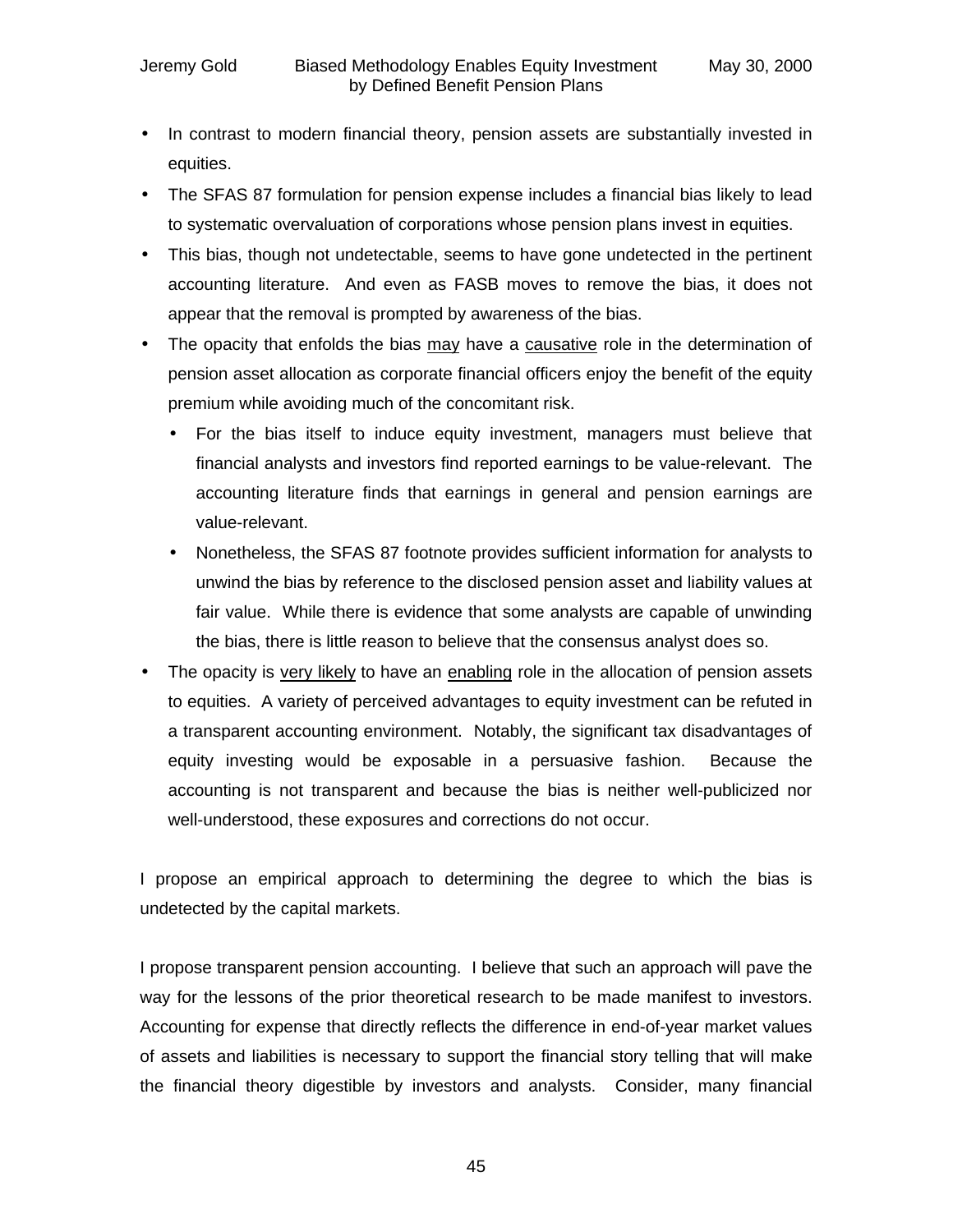### Jeremy Gold Biased Methodology Enables Equity Investment May 30, 2000 by Defined Benefit Pension Plans

planners are able to tell their constituent investors to adjust their taxable and taxsheltered portfolio allocations to achieve net tax benefits consistent with their general risk-return balance. When the corporate story is as easily told, I predict that the theories of the financial economists will be realized.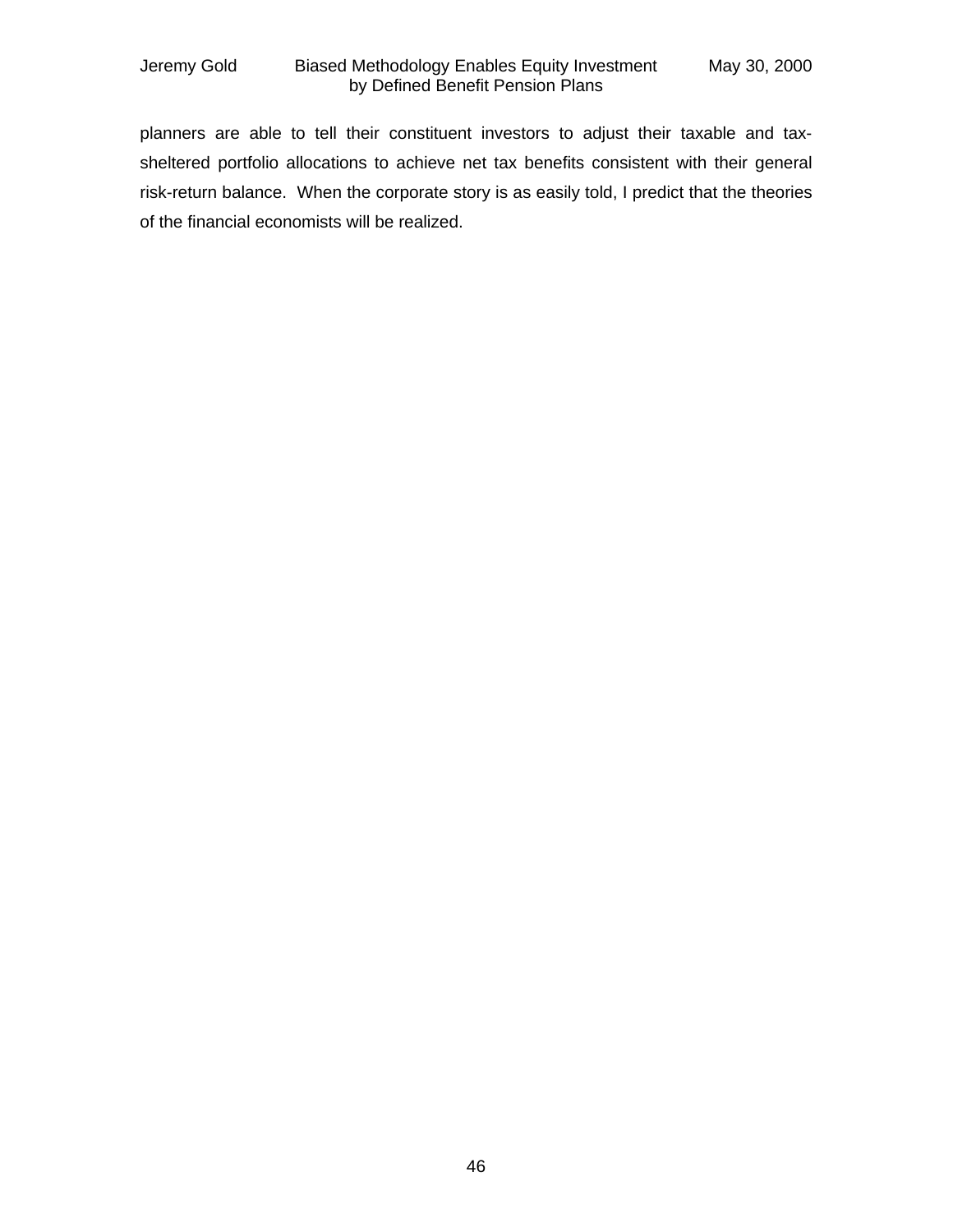### **Appendices**

## **A Statement No. 87 of the Financial Accounting Standards Board (FAS 87), Accounting for Pensions by Employers**

FAS 87 provides the standards of accounting for private employers who sponsor defined benefit pension plans. The priority of pension accounting is to recognize pension cost over the service period of each employee covered by the plan. This objective leads, in part, to the choice of an accrued benefit actuarial cost method since such methods do not spread costs over aggregations of employees. The chosen method is a modification of an earlier actuarial method often identified as Projected Unit Credit (PUC).

The Projected Unit Credit method assigns to each year of service for each employee a pro rata share of the benefit that will have been earned upon separation from service, reflecting an estimate of any past or future wages that may be taken into account by the defined benefit formula. If, for example, an actuary assumes that an employee, hired at age 35 will retire at age 65 and will have a pay history at age 65 that entitles him to an annual retirement benefit of \$30,000, the method will dictate that \$1000 of that benefit be allocated to each of the thirty years of service.

If that employee is now 50 years of age, the method will recognize \$15,000 of the projected \$30,000 benefit as having been accrued to date and will recognize an additional \$1000 to be earned in the current accounting year. The \$15,000 benefit, multiplied by an appropriate annuity factor and discounted for the period prior to the commencement of the benefit, becomes the Projected Benefit Obligation **(PBO)** attributable to this employee. The **PBO** for the plan will be the sum for all current participants of the plan including the remaining annuity value for all those no longer actively employed. The \$1000 of benefit to be allocated to the current period will also be multiplied and discounted by the same factors. The resulting value is called the Service Cost **(SC)** for this employee and will be aggregated across employees to yield the plan's Service Cost for this period. Using the language of traditional actuarial writings,

47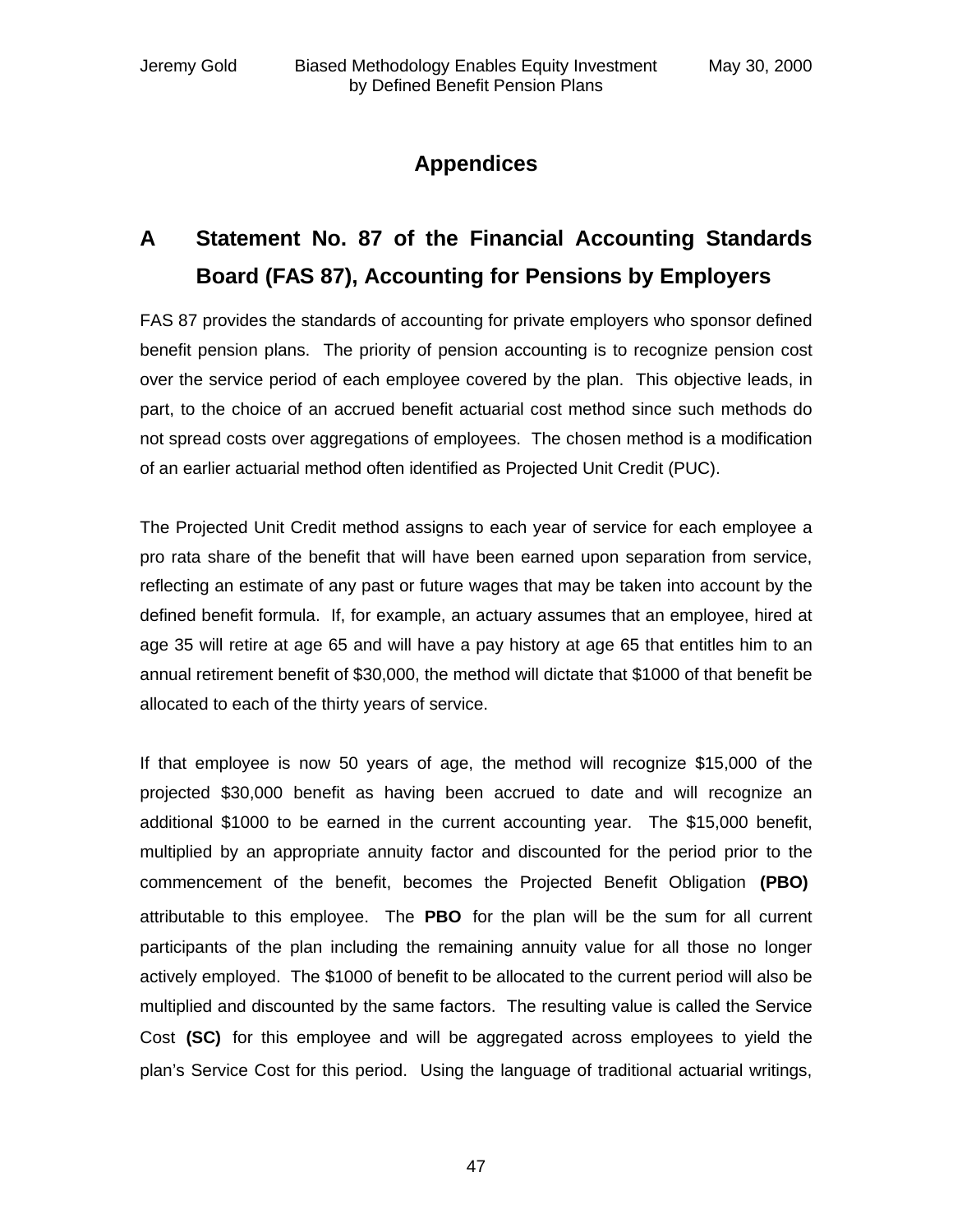the **PBO** would be called the Accrued Liability **(AL)** under the PUC method. The SC would be called the Normal Cost **(NC)** under the PUC method.

Under the traditional PUC method, the annual cost for the plan would then be determined as: **NC** + **AMT** , where the amortizations are periodic payments with a present value equal to the Unfunded Accrued Liability which is the difference between **AL** and the Actuarial Value of Assets **(AAV)**: **PBO** − **AAV** . The **AAV** is called the Market Related Value of Assets **(MRV)** under FAS 87. The amortization amount for the current period would depend upon the history of events that created the divergence between the **(AAV)** and the **(PBO)** . Such items as an existing difference at the commencement of the plan, or a difference created by changes to the benefit formula of the plan or to changes in actuarial assumptions, or to differences over time between actual and assumed experience (actuarial gain or loss) would be amortized over various fixed periods.

FAS 87 modifies this method in several ways:

- The amortizations in the traditional method include interest on the unfunded accrued liability in each amortization element. FAS 87 separates the interest component and applies it to the **PBO** and the **MRV** separately. The unfunded accrued liability arising from the initial application of FAS 87 and any changes therein attributable to changes in the plan formula or actuarial assumptions are spread (amortized) over time without interest. The gain or loss is accumulated (the asset component of gain and loss is included herein only after it has entered into the **MRV** ) and when it exceeds an optional buffer zone known as a "corridor" it is spread over time without interest.
- The interest component applied to the **PBO** is computed using a discount rate identified as the "settlement rate". This same rate, designated **i** below is also used to compute the **PBO** itself and the **SC** . It is determined at each valuation date based on the returns available on high-quality fixed income securities or annuities. In the sense that it contains no equity risk premium and does not take the plan's asset allocation into account, it may be described as a nearly risk-free rate applicable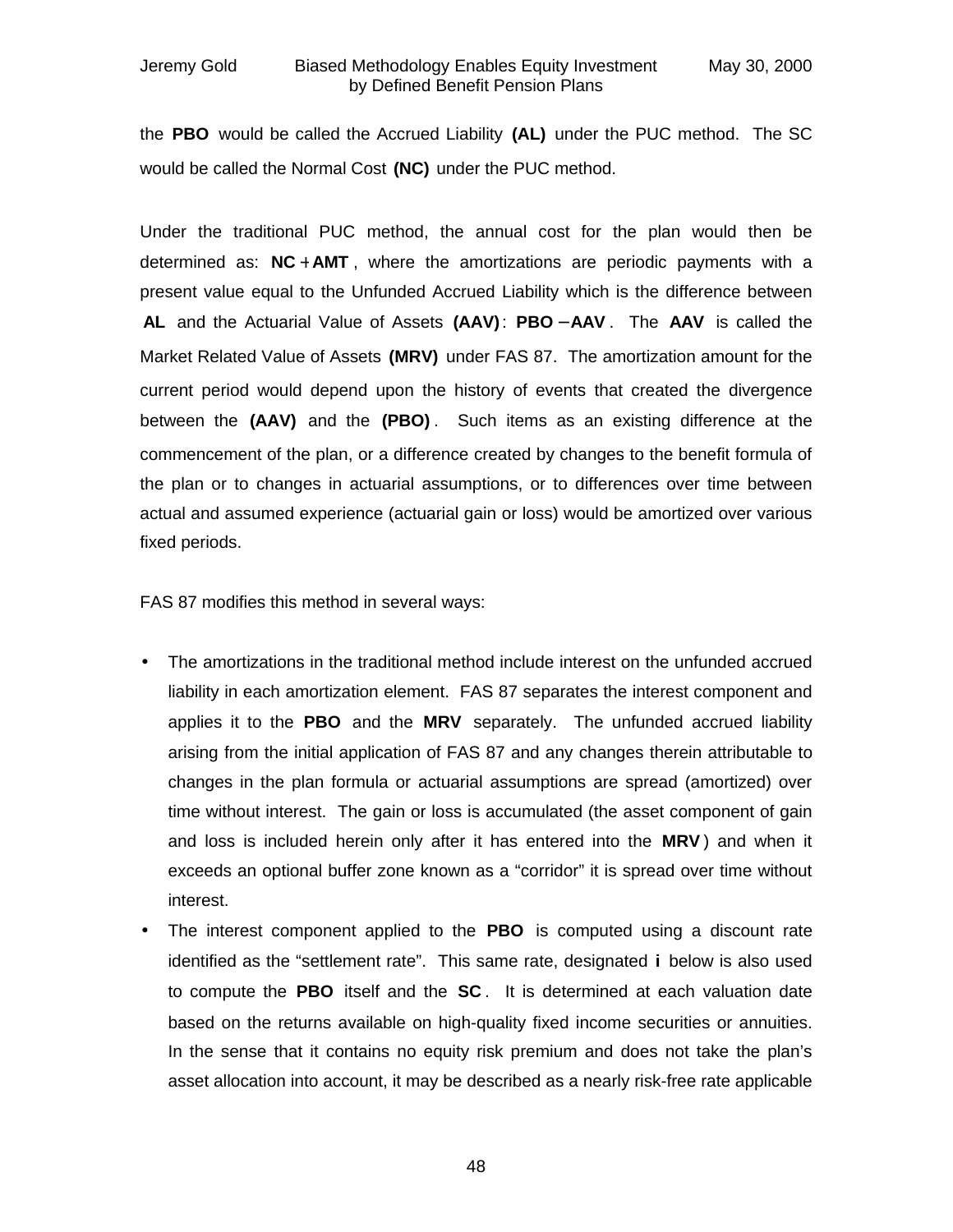to the liability term structure. ASOP 27 identifies this as a "prescribed rate" and exempts it from the general ASOP 27 rules pertaining to the selection of an investment return range.

• The interest component applied to the **MRV** is computed using an expected longterm rate of return on plan assets that is consistent with the ASOP 27 rules. This rate designated **j** below is generally left unchanged for several years.

The PUC formula may then be reconstituted as:  $\mathbf{iPBO_{t-1}} + \mathbf{SC_t} + \mathbf{AMT_t} - \mathbf{jMRV_{t-1}}$ . Herein, amortizations are without interest. Amortization of accumulated gains or losses only considers such gains or losses outside of the corridor. The asset component of gains and losses only recognizes the difference in actual versus expected return to the extent that the difference has been filtered through the averaging process used to develop the **MRV** . As in most ACM's, the special treatment of the divergence between asset assumptions and experience amounts to an extra degree of smoothing.

### **B Excise Taxes on Assets Reverted to Plan Sponsors**

Since 1986<sup>52</sup>, an excise tax has been imposed on such reversions in addition to (and not deductible against, per IRC Section 275(a)6 applied to Chapter 43) the income tax. This tax has, since 1990, been at the rate of 20% of reverted assets if a qualified replacement plan (typically a DC plan would replace a DB plan) is funded with not less than 25% of the surplus (the residual after settling plan liabilities), and at a 50% rate in the absence of such replacement.

The impetus for the inclusion of the excise tax was Senator Howard Metzenbaum (D-Ohio, 1977 - 1995) reacting to the reversion of excess plan assets by more than a few large and visible corporations in the early to mid 1980's. The result has been that substantial plan reversions by taxable corporations are rare.

<sup>52</sup> <sup>52</sup> 10% excise tax on asset reversions, IRC Section 4980, added by Pub. L. 99-514, title XI, Sec. 1132(a), for reversions after December 31, 1985. Increased to 15% by Pub. L. 100-647, title VI, Sec. 6069(a), for reversions after December 31, 1988. Increased to 20% by Pub. L. 101-508, title, XII, Sec. 12001 which further provided a rate of 50% unless the employer used at least 20% of the otherwise revertible assets to fund immediate benefit increases or at least 25% to fund a qualified replacement plan, for reversions after September 30, 1990.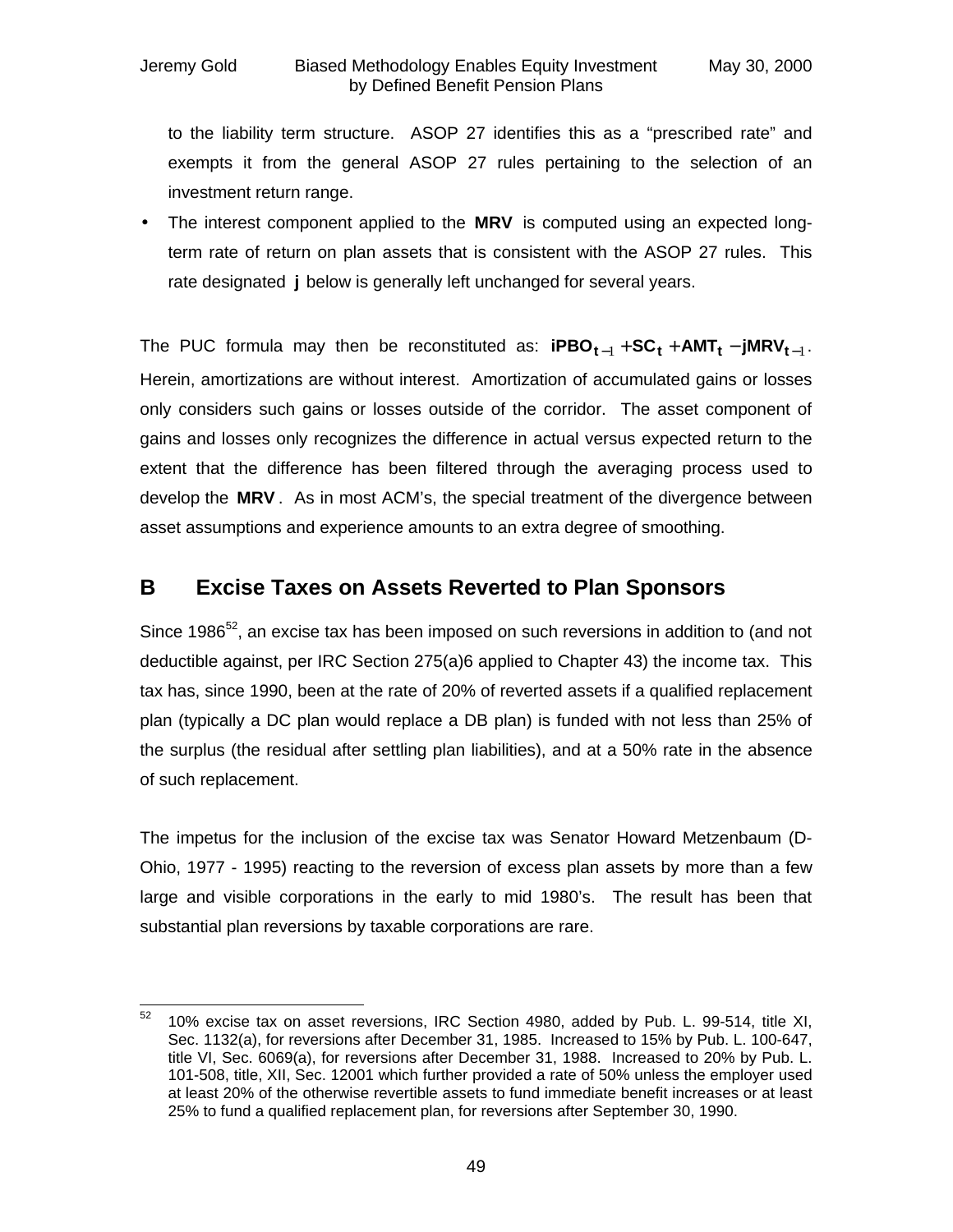To see why, consider a surplus of assets over the cost of settling liabilities equal to \$1 for a corporation in the 35% federal income tax bracket. If the \$1 is returned to the corporation directly, a 50% excise tax is applied in addition to the 35% marginal income tax rate leaving \$.15 after tax. If the employer elects to divert \$.25 towards a qualified replacement plan, then the revertible amount is reduced to \$.75 against which a 55% tax is imposed (20% excise plus 35% income) so that the after-tax return to the corporation is \$.3375. Clearly the law intends to induce the latter choice if any reversion is to occur. The recovery of \$.3375 may be compared to a recovery of \$.65 before the addition of IRC Section 4980.

### **C PBGC Put and Excise Tax Call**

The passage of ERISA in 1974 established the PBGC which introduced federal guarantees for defined benefit pension plans that were unable to meet the promises made to plan participants. Sharpe (1976) characterized the existence of the PBGC guarantee as a put option. If the premium for the PBGC coverage is not properly determined, Sharpe concluded that corporations could maximize shareholder interests by a combination of higher pension liabilities (offered to employees in exchange for reductions in other compensation), lower pension assets (caused by deliberately smaller employer contributions) and investment in risky assets.

Since that time the PBGC has defended itself by successfully pursuing legislative action to raise premiums, to adjust premiums for risk (albeit inadequately), to require faster funding for poorly funded plans, to increase the amount and status of claims that the PBGC can make against the sponsor of a terminated plan, to restrict voluntary termination (put exercise) to plans that are sufficiently funded (thus the put must be outof-the-money when exercised by the sponsor) or to insufficient plans sponsored by "distressed"<sup>53</sup> emplovers. Nonetheless, for a distressed company with an underfunded defined benefit plan, the Sharpe PBGC put may provide an incentive for deliberately risky investment.

<sup>53</sup> <sup>53</sup> P.L. 99-514. Single-Employer Pension Plan Amendments Act of 1986 (SEPPAA) as part of the Consolidated Omnibus Budget Reconciliation Act.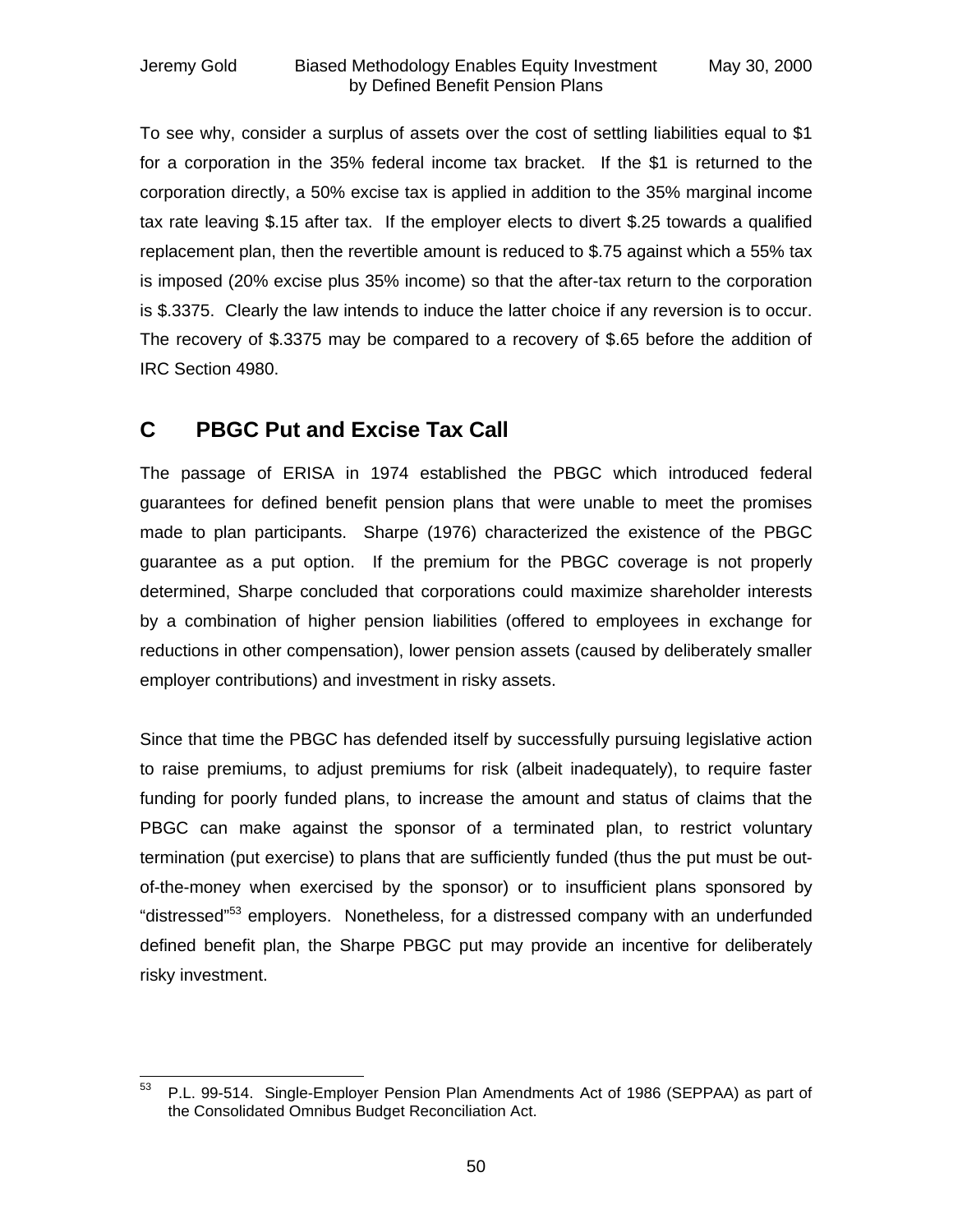Prior to the enactment of the first of the Metzenbaum reversion excise taxes (Appendix B), overfunding of a plan, regardless of cause, was potentially beneficial to shareholders. As long as the recapture of such excess funding was subject only to income taxes at the corporate level, the existence of excess assets added to potential shareholder gains. As Tepper (1981) shows, if such an  $E_P$  were invested in fixed income, shareholders gain; invested in equity, shareholders face a wash. With the advent of the excise tax, however, there exists a tax trap for highly overfunded plans. If the amount of excess is so large that it cannot be absorbed by the regular development of newly earned benefit accruals, it must ultimately be subjected to the excise tax upon termination at some later date<sup>54</sup>. In effect, each plan is short an "excise tax call" option if its assets reach levels sufficiently in excess of liabilities.

Combining the long position in the Sharpe put and the short position in the excise tax call, there is a sinusoidal curve to the value of **E<sup>P</sup>** (picture a sine function from − **p/**2 to + **p/**2 ). As the assets fall well below the level of the liabilities, the put increases in value and the PBGC shares in the marginal downside more than it does in the marginal upside resulting in the convex portion of the sinusoid. As the assets rise well above the liability level, the present value of future excise taxes grows in a fashion that creates the concave portion of the sinusoid.

## **D Actuarial Standard of Practice No. 27, Selection of Economic Assumptions for Measuring Pension Obligations**

Adopted by the ASB in December, 1996, ASOP 27 supercedes ASOP 4 with respect to economic assumptions. Generally, economic assumptions include discount rates, investment returns, inflation, compensation scales and related factors. They may be distinguished from noneconomic (demographic) assumptions relating to rates of death, disability, termination of employment, retirement, marriage, etc.

For the purposes of this paper, Section 3.6 Selecting an Investment Return Assumption and a Discount Rate is most relevant. Sections 3.5 Selecting an Inflation Assumption

<sup>54</sup> This is not to say that this is inescapable. A company in such a position may get better value for its surplus by using it to pay for post-retirement health care costs using IRC Section 420 or it may acquire or be acquired by a company with an underfunded plan, etc.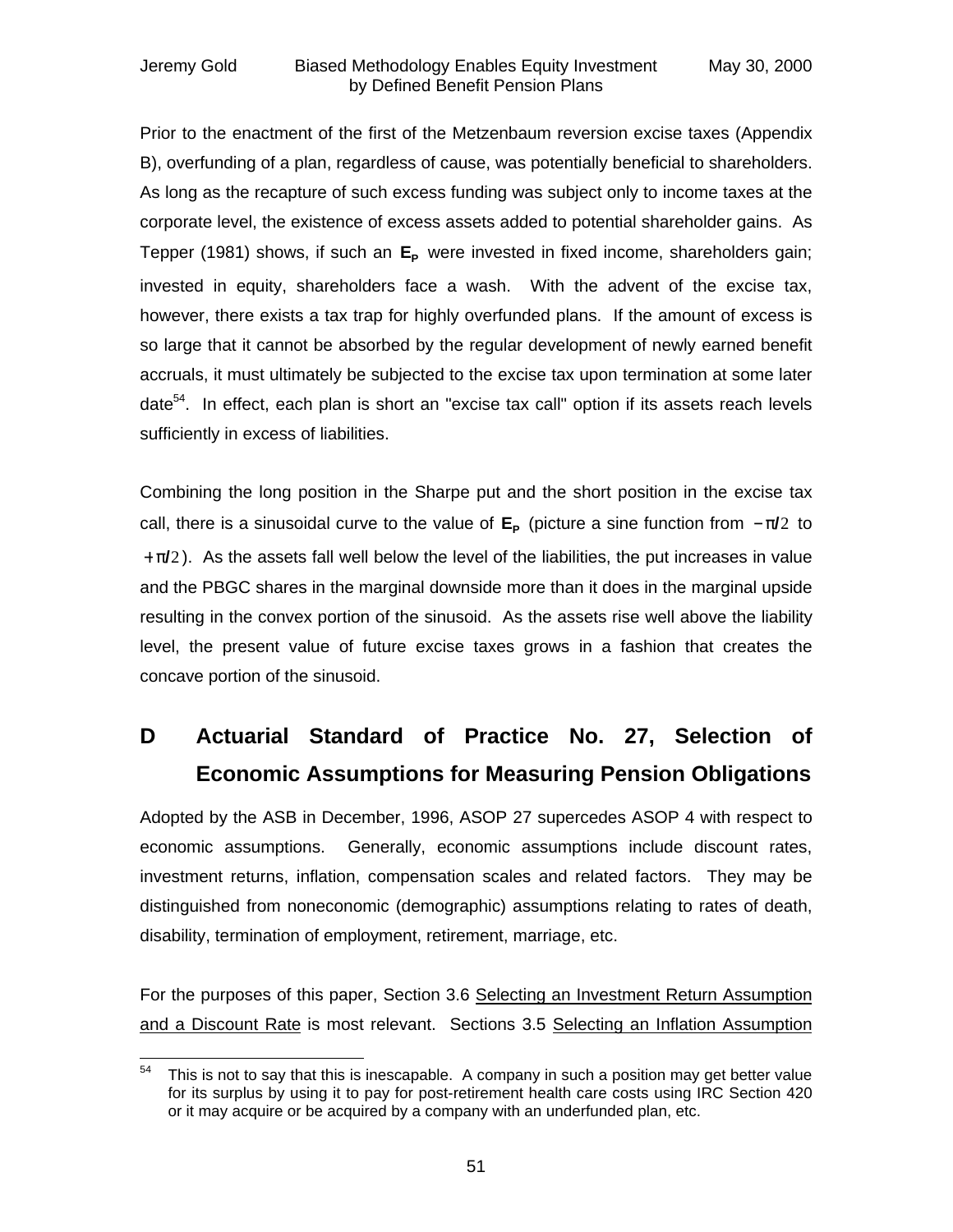and Section 3.7 Selecting a Compensation Scale are pertinent to selection of rates of return used in SFAS 87.

Section 3.6 states in part that "The discount rate is used to determine the present value of expected future plan payments. Generally, the appropriate discount rate is the same as the investment return assumption. But for some purposes, such as SFAS 87 or unfunded plan valuations, the discount rate may be selected independently of the plan's investment return assumption, if any."

Section 3.62 Constructing the Investment Return Range details two example methods:

- a. Building-Block Method after identifying asset classes and, for each such class, estimating real returns and inflation, "compute an average, weighted real-return range reflecting the plan's expected asset class mix; and … combine [this] … with the expected inflation range."
- b. Cash Flow Matching Method "Under the cash flow matching method, the expected future investment return range is viewed as the combination of (i) the internal rate of return on a bond portfolio [of noncallable, high-quality corporate or U.S. government bonds] with interest and principal payments approximately matching the plan's expected disbursements, and (ii) a risk adjustment range." The risk adjustment range should reflect "expected future plan investments in equities or other asset classes besides high-quality bonds."

Clearly, the prescription given by ASOP 27 is that the equity premium (or other risk premia) is to be included in the discount rate when the plan is anticipated to invest in equities and other risky assets. In the present environment, the equity risk premium amounts to several percent per annum and equity allocations frequently represent a majority or near majority of plan assets. Thus, for such plans today, ASOP 27 holds that use of the risk-free rate is outside of the actuarial standard of practice.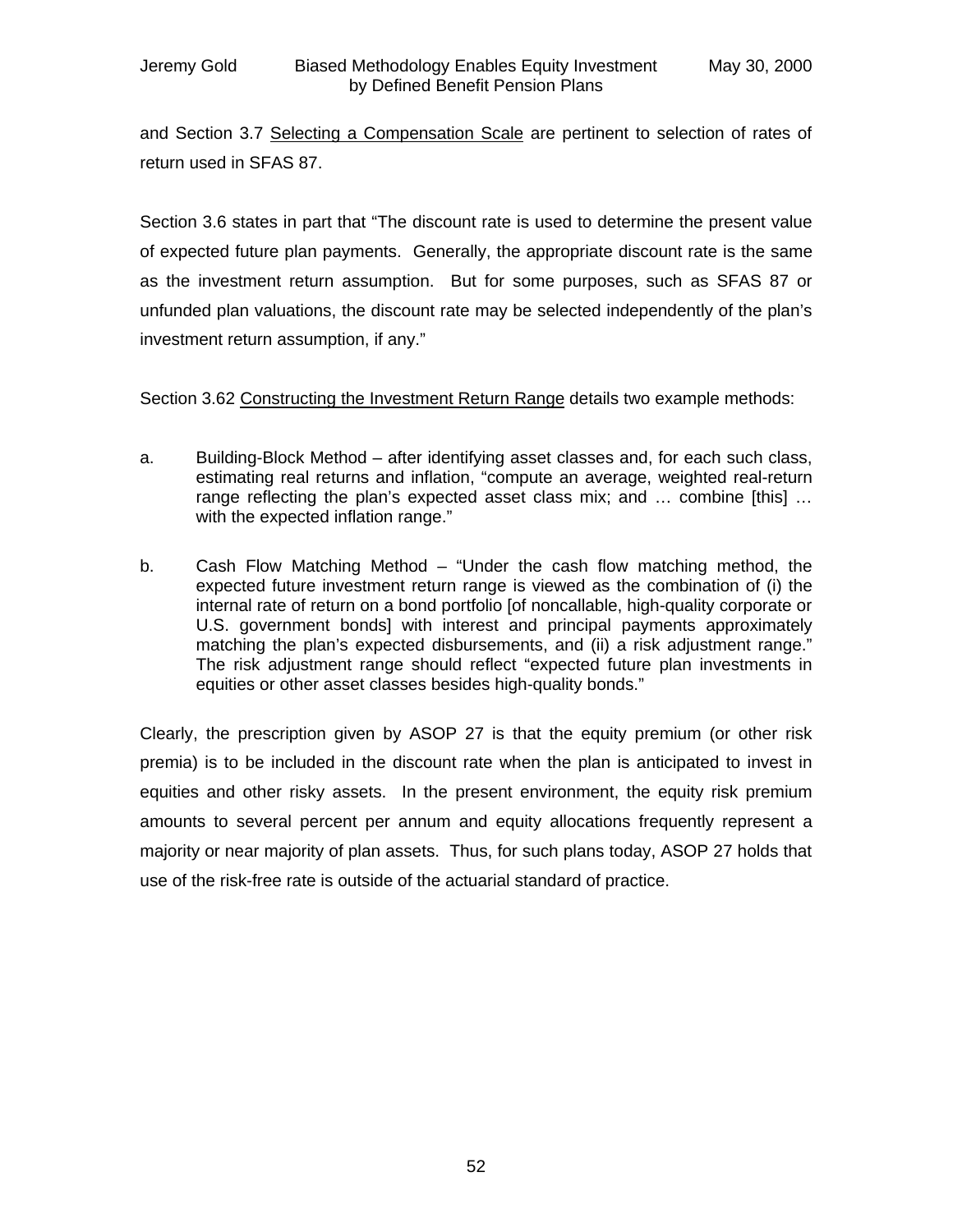### **References**

Actuarial Standards Board, Actuarial Standard of Practice No. 27, "Selection of Economic Assumptions for Measuring Pension Obligations", December 1996

American Council of Life Insurance (ACLI), "Life Insurance Fact Book", 1998.

- Amir, E., and Benartzi, S., "The Expected Rate of Return on Pension Funds and Asset Allocation as Predictors of Portfolio Performance", *The Accounting Review*, Vol. 73, No. 3, July 1998.
- Amir, E., and Benartzi, S., "Accounting Recognition and the Determinants of Pension Asset Allocation", *Journal of Accounting, Auditing & Finance*, Vol. 14, No. 3 (New Series), Summer 1999.
- Babbel, D., "Components of Insurance Firm Value, and the Present Value of Liabilities", *Investment Management for Insurers (Babbel, Fabozzi, eds.), Frank J. Fabozzi Associates, Publishers,* 1999, chapter 2.
- Barth, M. E., Beaver, W. H., Landsman, W. R., "A Structural Analysis of Pension Disclosures Under SFAS 87 and Their Relation to Share Prices", *Financial Analysts Journal*, Jan.-Feb. 1993.
- Barth, M. E., Cram, D. P., Nelson, K. K., "Accruals and the Prediction of Future Cash Flows", Working Paper, Stanford University, Nov. 1999.
- Barth, M. E., Beaver, W. H., Hand, J. R. M., Landsman, W. R., "Accruals, Cash Flows, and Equity Values", Working Paper, Stanford University, July 1999.
- Black, F., "The Tax Consequences of Long-Run Pension Policy", *Financial Analysts Journal*, July-August 1980, pp. 21-30.
- Bodie, Z. "On the Risk of Stocks in the Long Run", *Financial Analysts Journal* May-June 1995.
- Bodie, Z. "Shortfall Risk and Pension Fund Asset Management", *Financial Analysts Journal* May-June 1991.
- Bodie, Z., "The ABO, the PBO and Pension Investment Policy", *Financial Analysts Journal* Sept.-Oct. 1990.
- Bodie, Z. Light, J., Mφrck, R. and Taggert Jr., R., "Funding and Asset Allocation in Corporate Pension Plans: An Empirical Investigation", *Issues in Pension Economics (Bodie, Shoven, Wise, eds.), University of Chicago Press,* 1987, pp. 15-44.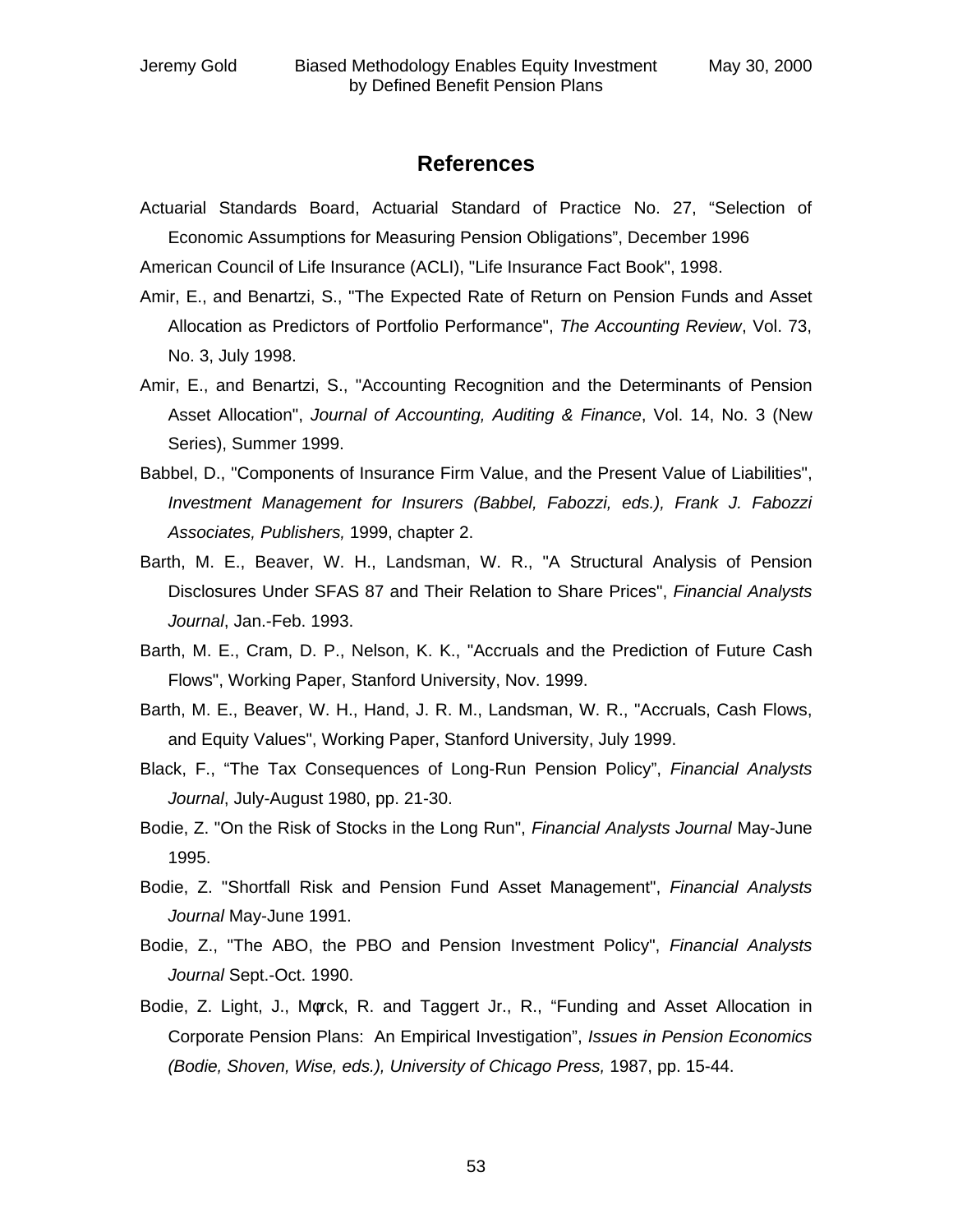- Buck Consultants, "Buck Criticizes FASB Exposure Draft on Pension Accounting", *For You Information*, June 21, 1985.
- Bulow, J., Scholes, M. "Who Owns the Assets in a Defined-Benefit Pension Plan?", *Financial Aspects of the United States Pension System (Bodie, Shoven, eds.), University of Chicago Press,* 1983, pp. 17-36.
- Burrows, E. E., "A Cash Balance Solution for Social Security", *Enrolled Actuaries Report*, May 1999
- Craig, T. R., "Five Important Properties of Accounting Numbers", *The CPA Journal*, 69(5), pp. 60-61, May 1999.
- Chambers, D. J., "Earnings Management and Capital Market Misallocation", Working Paper, University of Illinois at Urbana-Champaign, Dec. 1999.
- Dreher, W. A., "Gain and Loss Analysis for Pension Fund Valuations", *Transactions of the Society of Actuaries (TSA) No. 11* (1960), pp. 588-635
- Financial Accounting Standards Board, Financial Accounting Standard No. 87, "Employers' Accounting for Pensions", December 1985
- Financial Accounting Standards Board, Exposure Draft (Revised), Proposed Statement of Financial Accounting Concepts, "Using Cash Flow Information and Present Value in Accounting Measurements", No. 195-A, March 31, 1999.
- Financial Accounting Standards Board, Preliminary Views "on major issues related to Reporting Financial Instruments and Certain Related Assets and Liabilities at Fair Value ", No. 204-B, December 14, 1999.
- Friedman, B., "Pension Funding, Pension Asset Allocation and Corporate Finance: Evidence from Individual Company Data", *Financial Aspects of the United States Pension System (Bodie, Shoven, eds.), University of Chicago Press,* 1983, pp. 107- 152.
- Gold, J., "Indebtedness as a Model for Deferred Liability Accounting", *Comments to the Financial Accounting Standards Board*, 1989.
- Gold J. and Peskin, M. W., "Longing for Duration", *Financial Analysts Journal,* Nov.-Dec. 1988.
- Hamilton, J. A., and Jackson, P. H., "The Valuation of Pension Fund Assets", *TSA No. 20* (1968), pp. 386-417.
- Harrison, J. M. and Sharpe, W. F., "Optimal Funding and Asset Allocation Rules for Defined-Benefit Pension Plans", *Financial Aspects of the United States Pension System (Bodie, Shoven, eds.), University of Chicago Press,* 1983, pp. 91-105.